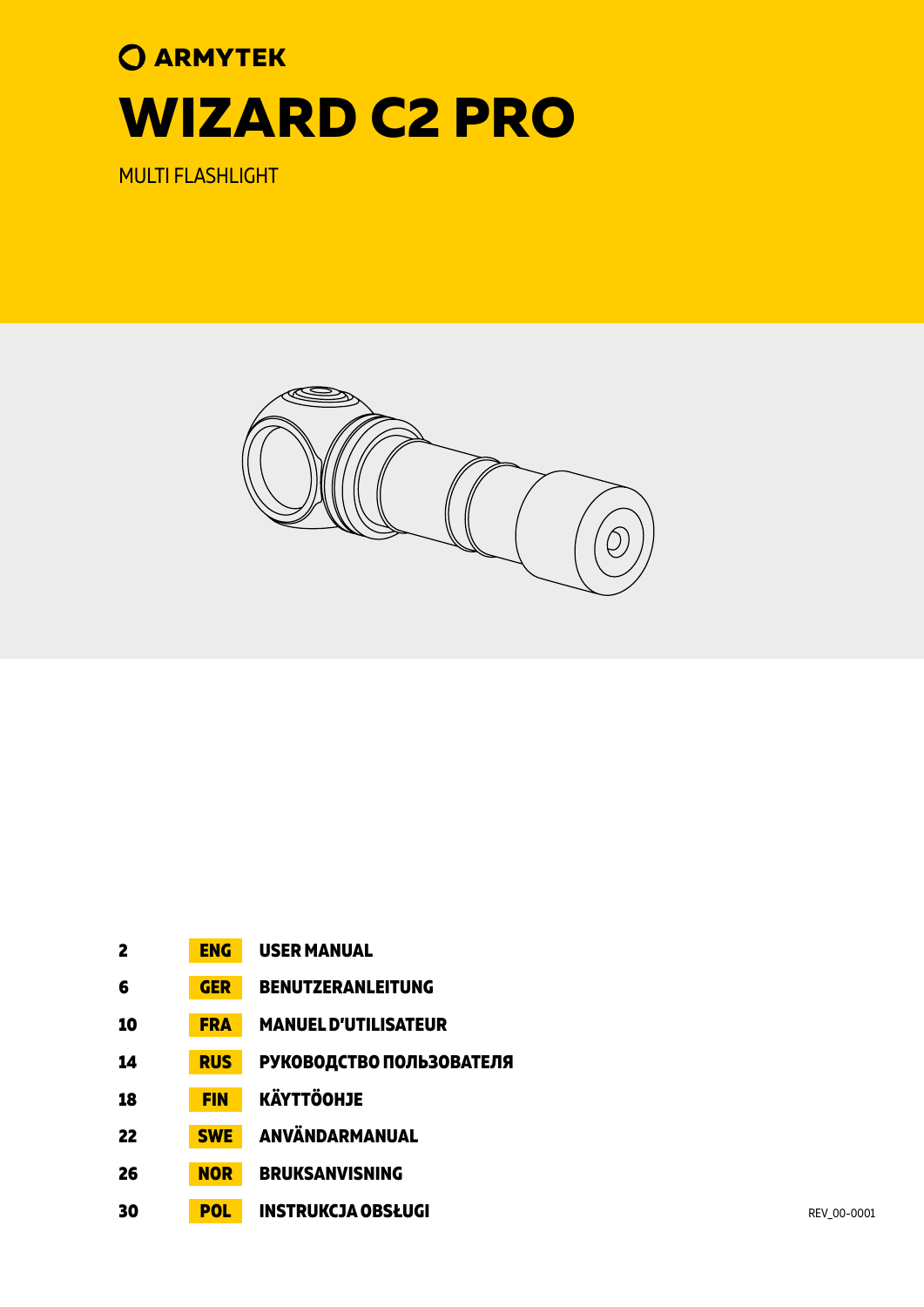# <span id="page-1-0"></span>**ENG USER MANUAL**

Thank you for choosing the products of Armytek Optoelectronics Inc. Please read this manual carefully before using the flashlight.

## **Specifications**

**Headlamp:** simple one-hand operation, reliable headmount for running. Solid body without long wires, weak rubber connectors and unnecessary boxes. The flashlight is easily installed, removed and 180° rotatable in the mount. Quick-release rubber ring provides additional fixation

**Every Day Carry light:** compact design, convenient side button, special matt anti-abrasive finish without rough knurling. Strong built-in magnet and robust steel clip. Constant light without flickering

**Bicycle light:** made from aircraft-grade aluminium, durable quick-release mount in the set

- Powerful electronics provides impressive light output up to 2500 lumens and record 200 days in Firefly mode
- Total protection from water, dirt and dust flashlight continues to work even at 10 meters depth
- Convenient wide beam of the TIR-optics, protected from scratches by tempered glass with anti-reflective coating
- Innovative technology allows to use any 18650 batteries and provides full protection against short circuit even in case of contact between magnetic connector and metal objects
- Active real-time temperature control to prevent overheating above 58 °C and warning indication of low battery level
- Multicolor temperature and battery state indication for 25 years helps to find the flashlight in the dark
- Robust and water resistant magnetic connector

#### **WIZARD C2 PRO NICHIA**

- Close to sunlight LED lighting with high CRI >90 and color temperature of 4500K for near to perfect natural color reproduction
- Incredibly powerful for the given color tint light output of 1400 lumens

| Model                                               |                     | <b>Wizard C2 Pro (White)</b>                    | Wizard C2 Pro Nichia (Warm)                   |  |
|-----------------------------------------------------|---------------------|-------------------------------------------------|-----------------------------------------------|--|
| <b>LED/Optics</b>                                   |                     | Cree XHP50.2/TIR                                | Nichia NV4L144/TIR                            |  |
| <b>Brightness stabilization type</b>                |                     |                                                 | FULL (constant light)                         |  |
| <b>Light output</b>                                 |                     | 2500 lm                                         | 1400 lm                                       |  |
| <b>Peak beam intensity</b>                          |                     | 4260 cd                                         | 2350 cd                                       |  |
| <b>Hotspot: Spill</b>                               |                     |                                                 | 70°:120°                                      |  |
| <b>Beam distance</b>                                |                     | 131 <sub>m</sub>                                | 97 <sub>m</sub>                               |  |
| Modes, light output (OTF                            | Turbo3              | 2500 lm/2 h 40 min (650 lm after 30 sec)        | -                                             |  |
| lumens) and runtimes<br>(measured with 18650 Li-lon | Turbo <sub>2</sub>  | 1750 lm/2 h 45 min (650 lm after 2 min)         | 1400 lm/2 h 50 min (460 lm after 1 min)       |  |
| 3500 mAh battery until the                          | Turbo1              | 870 lm/2 h 50 min (650 lm after 9 min)          | 770 lm/1 h 50 min                             |  |
| light output drops to 10% of<br>the initial value)  | Main3               | 370 lm/5 h 15 min                               | 335 lm/4 h 10 min                             |  |
|                                                     | Main <sub>2</sub>   | 160 lm/12 h 15 min                              | 140 lm/10 h                                   |  |
|                                                     | Main1               | 45 lm/43 h                                      | 27 lm/50 h                                    |  |
|                                                     | Firefly3            | 6 lm/12 d                                       | $5 \, \text{Im}/8 \, \text{d}$                |  |
|                                                     | Firefly2            | 1.5 lm/40 d                                     | 1.2 lm/40 d                                   |  |
|                                                     | Firefly1            | 0.15 lm/200 d                                   | $0.1 \, \text{Im}/200 \, \text{d}$            |  |
|                                                     | Strobe3             | 2500 lm/10 Hz/5 h 45 min (650 lm after 100 sec) | 1400 lm/10 Hz/5 h 40 min (460 lm after 2 min) |  |
|                                                     | Strobe <sub>2</sub> | 2500 lm/1Hz/12 h (650 lm after 9 min)           | 1400 lm/1 Hz/14 h (460 lm after 5 min)        |  |
|                                                     | <b>Strobe1</b>      | 160 lm/1 Hz /55 h                               | 140 lm/1 Hz/50 h                              |  |
| <b>Power source</b>                                 |                     | 1x18650 Li-lon                                  |                                               |  |
| Length/Body diameter/Head diameter                  |                     | 112 mm/20.4 mm/33 mm                            |                                               |  |
| Weight without/with battery                         |                     |                                                 | 65 g/115 g                                    |  |
| <b>Submersion and Impact resistance</b>             |                     | IP68, 10 m for 2 h. Height up to 10 m           |                                               |  |

\* Light output for flashlights with Warm light is about 7% less, beam distance is about 3% less.

\*\* All the above specifications are test results based on ANSI/NEMA FL1-2009 Standard. The tests are performed using the battery included in the set. The data may vary due to environment, heat dissipation and other factors.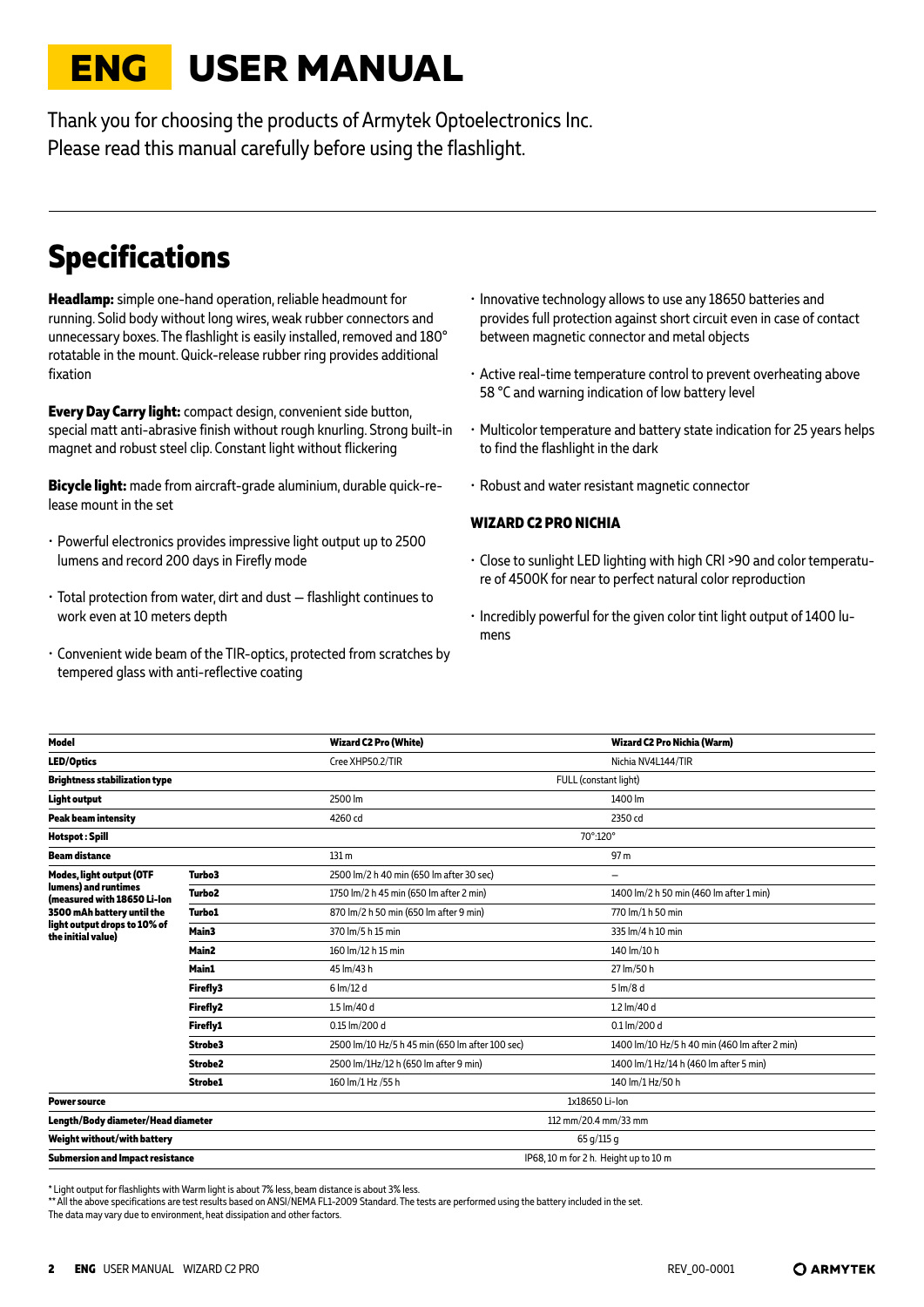## **Set description**

Flashlight, 18650 Li-Ion battery, magnetic USB charger, clip, headmount, bicycle mount ABM-01, 2 spare O-rings, user manual.

**The flashlight and accessories can inconsiderably differ from the pictures in the manual. The producer reserves the right to change the package at his own discretion without modifying this manual. Specifications are subject to change without notice.**

## **Initial Service**

### **TO SET/REPLACE BATTERY**



1. Unscrew the tailcap.

- 2. Place the battery with the positive contact (+) facing the head of the flashlight.
- 3. Adjust the tailcap and tighten it as far as it can go.

The flashlight is ready for operation.

### **HOW TO CONNECT THE MAGNETIC CHARGER**



Unscrew the tailcap for 1/4 of a circle and adjust the magnetic charger to the tailcap.

### **CHARGER COLOR INDICATION**

#### **Charger not plugged in:**

 $\cdot$  Green  $-$  device is in waiting mode.

#### **Charger plugged in:**

- Green blinking evaluation of battery voltage.
- $\cdot$  Red blinking unscrew the tailcap for 1/4 for charging.
- Orange blinking USB power source voltage is too low for correct continuation of charging or bad contact between charger and battery. Try cleaning the tailcap and the threads of the flashlight parts or use a different power source.
- Red charging is going on, charging current is 1A.
- Orange USB power source voltage is too low, charging current has been reduced by half.
- Green charging is finished.

### **Operation**

**Before use:** Tighten the tailcap.

### **GENERAL TYPE**

**Modes:** Firefly1, Firefly2, Main modes, Turbo1, Turbo2 or Turbo3 (last used in Advanced, Turbo2 by default).



#### **In OFF state**

1 click: To turn on the last used mode.

Press and hold: To start cycling through Firefly modes. Release to select. Keeping button pressed will start cycling through Main modes.

#### **In ON state**

1 click: To turn off the flashlight.

Press and hold: To start cycling through Main modes from any mode. In Firefly1 cycling through Main modes starts after cycling through Firefly modes. Release to select.

2 clicks: To turn on Turbo mode from any mode. The second double click brings back last used mode.

### **ADVANCED TYPE**

To switch between types of operation unscrew the tailcap to 1/4 while the flashlight is off, press the button and tighten the tailcap while keeping the button pressed.

#### **Sections of modes:**

[1] – Firefly modes, [2] – Main modes, [3] – Turbo modes, [4] – Strobe modes

#### **In OFF state:**

1 click: To turn on the last used mode. Press and hold: To turn on Firefly1 mode [Section 1]. Keeping button pressed will start cycling through modes: Firefly1 - Firefly2 - Firefly3 - Main1 - Main2 - Main3 - Turbo1.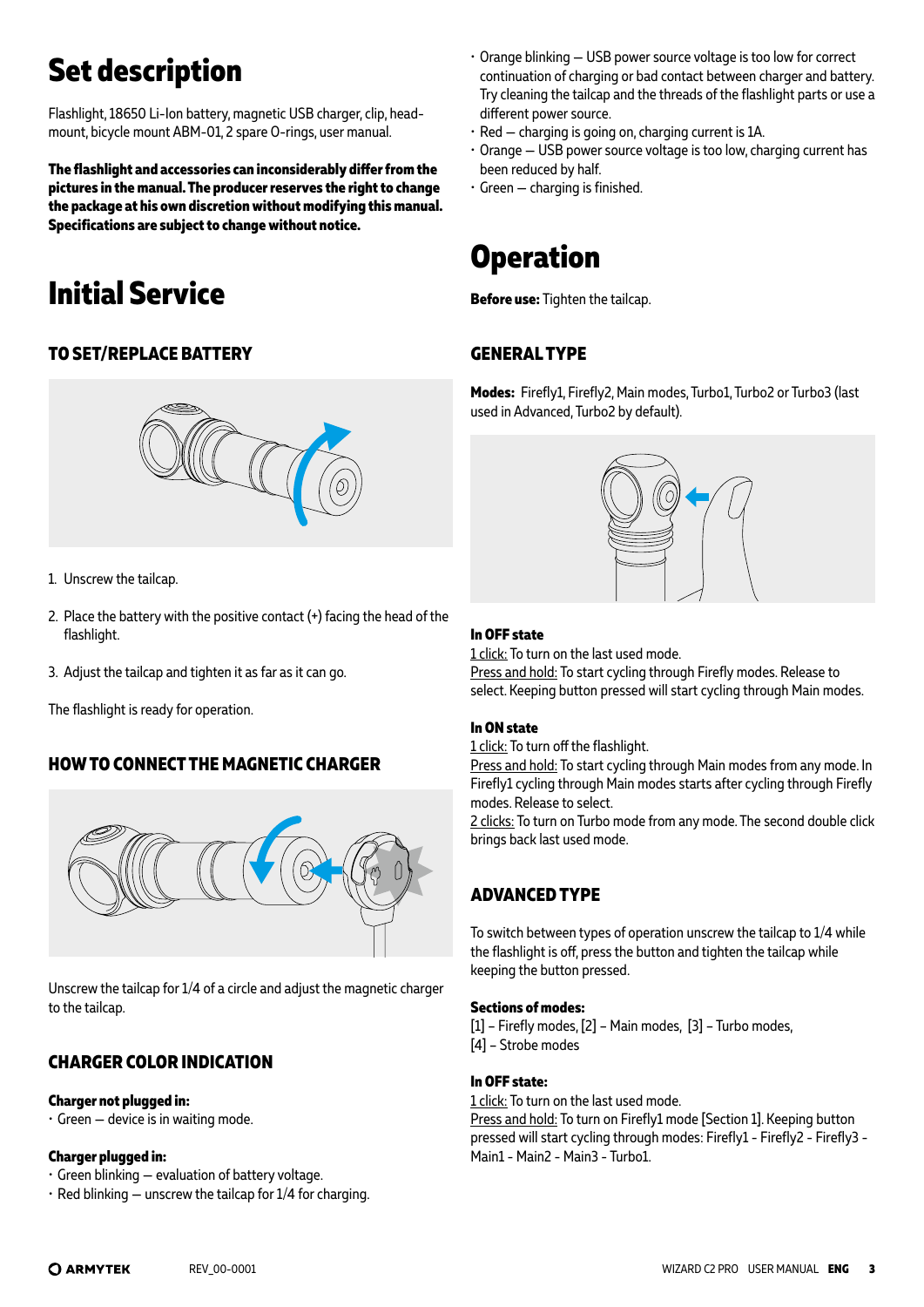#### **In ON state:**

1 click: To turn off the flashlight. Press and hold: To start cycling through the modes of relevant Section.

#### **The same in OFF & ON states:**

2 clicks: To turn on Main mode [Section 2]. Another double click will switch between chosen modes in [Section 1] and [Section 2]. 3 clicks: To turn on Turbo mode [Section 3]. 4 clicks: To turn on Strobe mode [Section 4].

**Automemorizing.** After switching off the last used mode is memorized for quick access at next switching on.

**Safe high brightness modes.** Turbo modes give maximum brightness until the temperature of the flashlight and discharge current of the battery don't exceed critical values.

**Digital Light Stabilization & Safe Soft-Start System** allows to increase runtime, get longer lifetime of rechargeable battery and protect it from overdischarge or overheating.

**Active temperature control.** When the temperature of the flashlight becomes close to critical, brightness decreases to safe value, allowing the flashlight to avoid overheating for a long period of time. In conditions of good air-cooling the flashlight delivers light without stepping down.

**Warning indication** shows the battery level and the temperature inside the flashlight.

**Low battery level.** When battery level is approximately <25%, the color LED will show the warning level by flashing orange once in 2 seconds. With further voltage reduction brightness will start to decrease in steps for safety of the battery and user. If brightness of the mode (except Firefly modes and Main1) is approximately <25% from nominal value, the main LED will flash 2 times. Critical battery level approximately <10% is indicated by flashing red once a second.

**High temperature.** When the temperature increases to the warning level, the color LED flashes orange 3 times once in 2 seconds. At critical level it flashes red 3 times once in 1 second. Brightness starts to reduce to safe level.

**Lock-out function.** Unscrew the tailcap to 1/4 for the protection from accidental switching on. State Indication will be turned off.

**Multicolor State Indication.** Short flashes every 4 seconds show the battery level even in OFF state (untill battery level becomes lower than the critical one). The indication also helps to find the flashlight in the dark.

**Switching Multicolor State Indication ON/OFF.** The indication is switched off by default in Firefly modes (disabled after 10 seconds of operation) and in OFF state. To turn it on/off, unscrew the tailcap to 1/4, press the button and keeping the button pressed tighten and unscrew the tailcap again. The settings will be memorized even when battery is changed. Ultra-low current consumption allows color indication to work for maximum period of time.

### **Warnings**

For effective operation of the flashlight we recommend branded 18650 Li-Ion batteries without PCB (unprotected) no more than 70 mm long.

The flashlight can get hot in Turbo modes, Strobe2 and Strobe3 quickly and discharge the battery with high current. Don't leave it without your attention as very bright light might heat objects and cause fire.

- 1. Always follow the instructions from this manual and recommendations on battery usage.
- 2. Apply only the recommended power sources.
- 3. Do not reverse battery polarity.
- 4. Do not modify or recast the flashlight and its components as it will deprive you of the warranty.
- 5. Do not allow water or any other liquid to leak into the flashlight.
- 6. Do not aim a switched-on flashlight at people's or animals' eyes it can cause temporary blindness.
- 7. Do not allow children to use the flashlight without your assistance.

#### **The producer will not be liable for any harm done to the user if it was caused by improper use of the product.**



## **Care and Storage**

It is recommended to clean the threads and O-rings off dirt and old grease once or twice per year. Remember that reliable protection from water and dust cannot be provided by worn out sealing. The fouling as well as lack of lubricant cause fast wear-out of threads and sealing rings.

#### **To clean the threads do the following:**

- 1. Unscrew the tailcap and remove the sealing ring carefully with a toothpick (do not use sharp metal things as they can damage the ring).
- 2. Wipe the sealing ring thoroughly with a soft cloth (or tissue). Do not use solvents. If the sealing ring is worn out or damaged replace it by a new one.
- 3. Clean the metal threads with a brush using ethanol. Be careful not to allow the applied liquid to get inside the flashlight or tailcap as it can cause fails in functionality of the flashlight.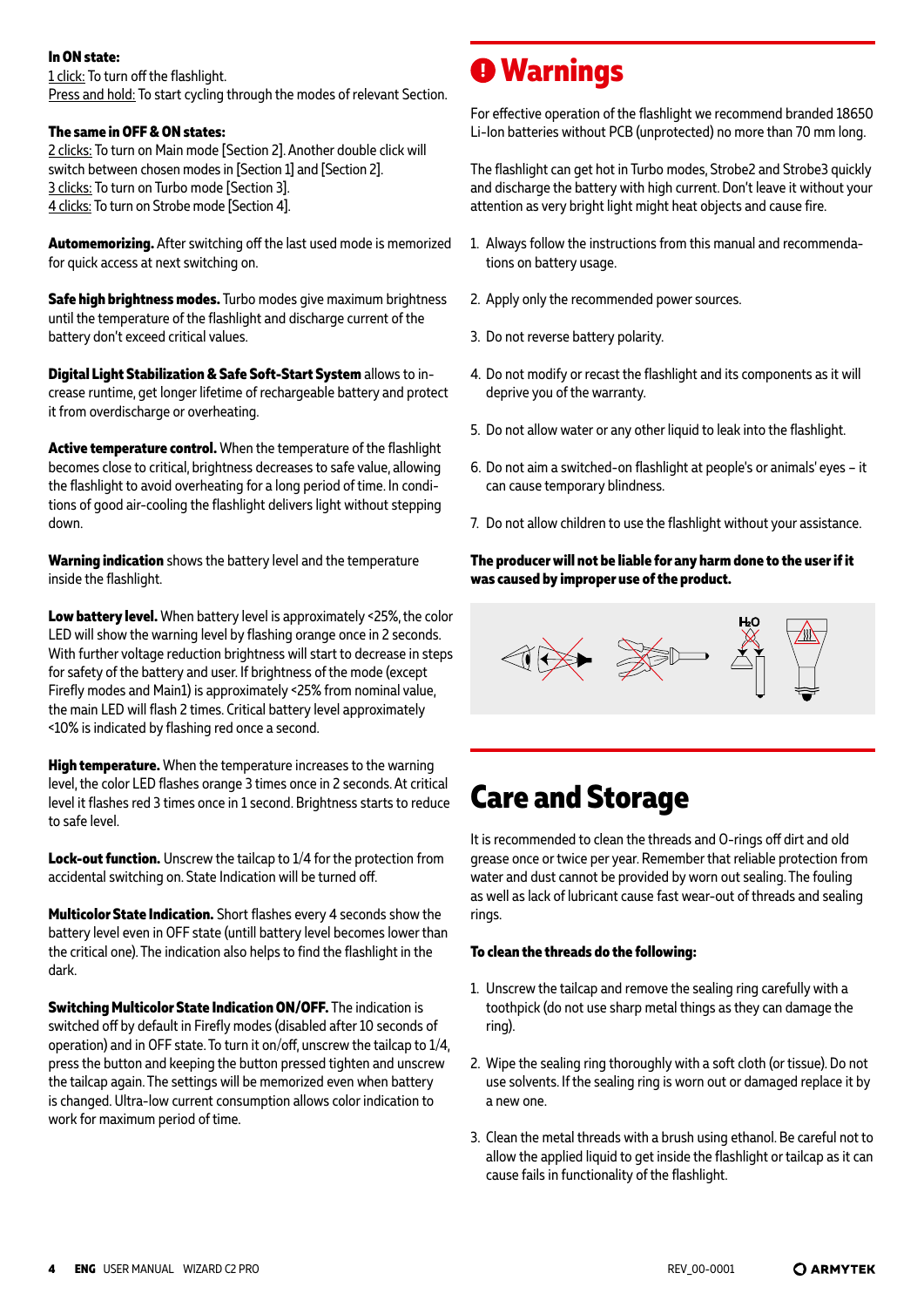After cleaning lubricate the thread and the sealing ring with polyalphaolefin-based silica grease, e.g. Nyogel 760G. The application of other types of grease is unacceptable. In case of active operation and exploitation in dusty environments, it is recommended to perform cleaning and lubricating of the parts as often as required.

**WE DO NOT RECOMMEND** to leave power sources inside the flashlight for a long storage period, as batteries (especially non-rechargeable) can leak for various reasons and damage the inner parts of the flashlight. If you want to keep your flashlight in a stand-by state with batteries in, previously install new and high-quality batteries, store the flashlight in acceptable for batteries operational temperature and revise the batteries' state at least once a month. If you have noticed any signs of defects, withdraw the batteries from the flashlight and dispose of them.

## **Warranty and Service**

Armytek provides free warranty repairs for 10 years (excluding batteries, chargers, switches and connectors, which have 2-year warranty) from the date of purchase if there is a document confirming the purchase. The warranty does not extend to damage during:

- 1. Improper usage.
- 2. Attempts to modify or repair the flashlight by nonqualified specialists.
- 3. Long-term application in chlorinated and contaminated liquids or sea water.
- 4. Exposure to high temperatures and chemicals (including the liquids from defected batteries).
- 5. Usage of low-quality batteries.

#### **Armytek Optoelectronics Inc.**

Germany, 10551 Berlin, Jonasstraße 6 +1 (206) 785-9574, service@armytek.com www.armytek.com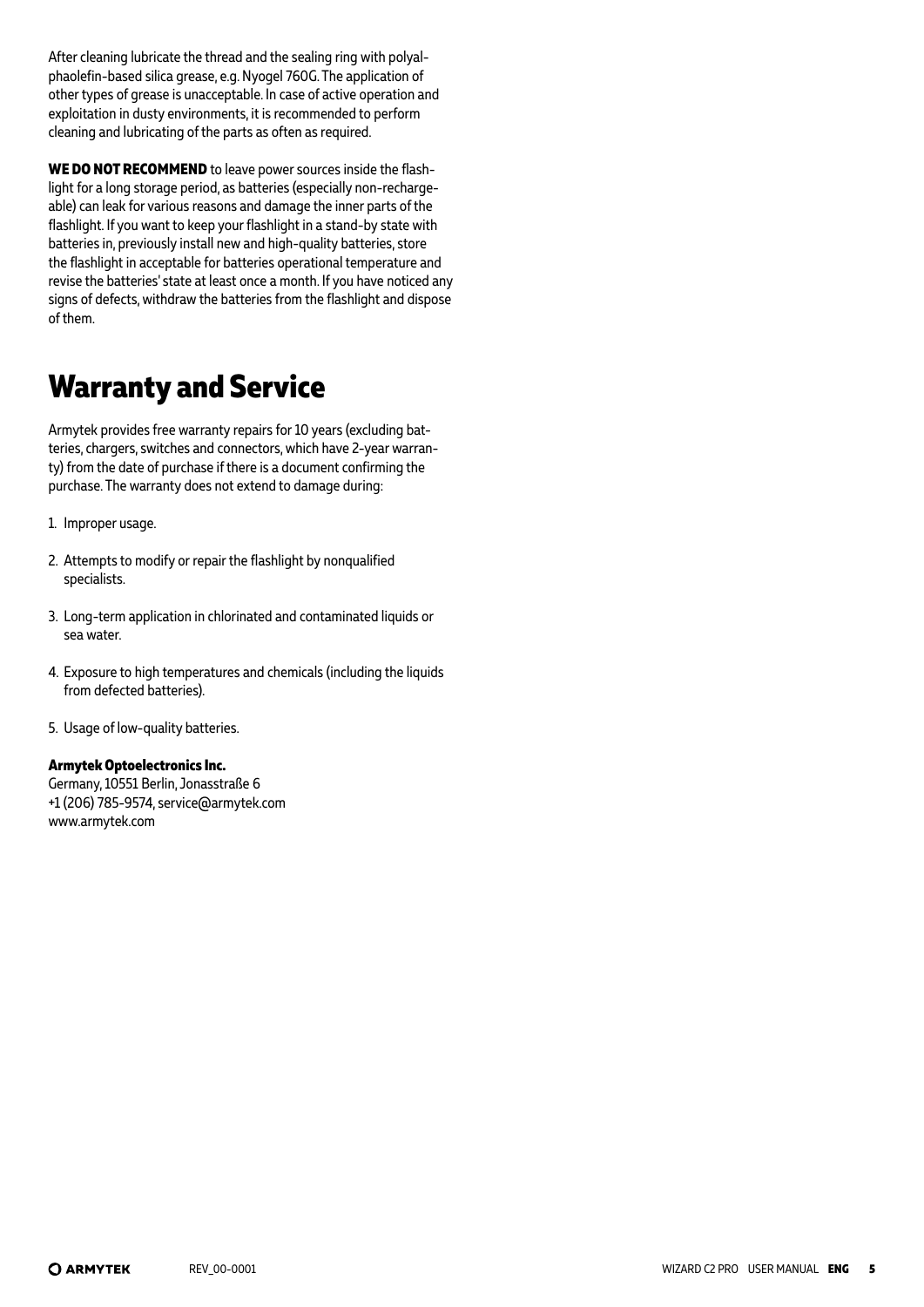# <span id="page-5-0"></span>**GER BENUTZERANLEITUNG**

Vielen Dank, dass Sie sich für Armytek Optoelectronics Inc., entschieden haben. Vor dem Gebrauch sehen Sie sich bitte Anleitung an.

## **Spezifikation**

**Stirnband-Lampe:** einfache Einhand-Bedienung, zuverlässige Stirnbandbefestigung für Jogger. Nicht zerlegbares Gehäuse ohne lange Kabel, unzuverlässige Gummiverbinder und überflüssige Blöcke. Die Taschenlampe lässt sich leicht montieren, abnehmen und dreht sich in der 180°. Halterung Schnell lösbarer Gummiring bietet zusätzliche Fixierung

**Taschenlampe für Ihren Alltag:** kompaktes Gehäuse, praktische Seitentaste, spezielle gebürstete Eloxierung ohne scharfe Rändelung, starker eingebauter Magnet und zuverlässiger Stahlclip, sowie konstantes Licht ohne Flackern

**Fahrradleuchte:** aus gehärtetem Aluminium, stabile Schnellwechselhalterung im Set

- Leistungsstarke Elektronik gewährleistet einen beeindruckenden Lichtstrom von 2500 Lumen und einen Rekordbetrieb von 200 Tagen im Glühwürmchen-Modus
- Komplett wasser-, schmutz- und staubgeschützt die Taschenlampe funktioniert auch in einer Wassertiefe von 10 Metern noch
- Komfortable breitstrahlende TIR-Optik, kratzfestes gehärtetes Glas mit Aufhellungsbeschichtung
- Die innovative Technologie ermöglicht die Verwendung jedes 18650-Akkus und bietet selbst bei magnetischem Kontakt mit Metallgegenständen vollständigen Kurzschlussschutz
- Aktiver Echtzeitschutz gegen Überhitzung über 58 °C und Warnanzeige bei niedrigem Batteriestand
- Mehrfarbige Anzeige der hohen Temperatur und des Batteriestatus, die seit 25 Jahren in Betrieb ist, hilft bei der Ortung der Taschenlampe im Dunkeln
- Zuverlässiger und wasserdichter Magnetanschluss

#### **WIZARD C2 PRO NICHIA**

- Sonnennahe Licht der Diode mit einem hohen CRI-Koeffizienten >90 und einer Farbtemperatur von 4500K für eine möglichst natürliche Farbe
- Unglaublich starker für diesen Farbton Lichtstrom bei 1400 Lumen

| Modellbezeichnung                                        |                    | <b>Wizard C2 Pro (White)</b>                        | Wizard C2 Pro Nichia (Warm)                  |  |
|----------------------------------------------------------|--------------------|-----------------------------------------------------|----------------------------------------------|--|
| LED/Optik                                                |                    | Cree XHP50.2/TIR                                    | Nichia NV4L144/TIR                           |  |
| Helligkeitsstabilisierung                                |                    |                                                     | <b>VOLLES Licht (Dauerlicht)</b>             |  |
| <b>Lichtstrom</b>                                        |                    | 2500 lm                                             | 1400 lm                                      |  |
| Spitzenlichtstärke                                       |                    | 4260 cd                                             | 2350 cd                                      |  |
| Zentrales Lichtfeld: Seitliche Streuung                  |                    |                                                     | 70°:120°                                     |  |
| Leuchtweite                                              |                    | 131 <sub>m</sub>                                    | 97 <sub>m</sub>                              |  |
| <b>Betriebsarten, Lichtstrom</b>                         | Turbo3             | 2500 lm/2 h 40 min (650 lm nach 30 sec)             | $\overline{\phantom{a}}$                     |  |
| (OTF-Lumen) und<br><b>Funktionsdauer (Zeit ermittelt</b> | Turbo <sub>2</sub> | 1750 lm/2 h 45 min (650 lm nach 2 min)              | 1400 lm/2 h 50 min (460 lm nach 1 min)       |  |
| mit Akku 18650 Li-lon                                    | <b>Turbo1</b>      | 870 lm/2 h 50 min (650 lm nach 9 min)               | 770 lm/1 h 50 min                            |  |
| 3500 mAh vor dem Abfall<br>der Helligkeit auf 10% vom    | <b>Basis3</b>      | 370 lm/5 h 15 min                                   | 335 lm/4 h 10 min                            |  |
| ursprünglichen Wert)                                     | <b>Basis2</b>      | 160 lm/12 h 15 min                                  | 140 lm/10 h                                  |  |
|                                                          | <b>Basis1</b>      | 45 lm/43 h                                          | 27 lm/50 h                                   |  |
|                                                          | Glühwürmchen3      | 6 lm/12 Tage                                        | 5 lm/8 Tage                                  |  |
|                                                          | Glühwürmchen2      | 1.5 lm/40 Tage                                      | 1.2 lm/40 Tage                               |  |
|                                                          | Glühwürmchen1      | 0.15 lm/200 Tage                                    | 0.1 lm/200 Tage                              |  |
|                                                          | Stroboskop3        | 2500 lm/10 Hz/5 h 45 min (650 lm nach 100 sec)      | 1400 lm/10 Hz/5 h 40 min (460 lm nach 2 min) |  |
|                                                          | Stroboskop2        | 2500 lm/1 Hz/12 h (650 lm nach 9 min)               | 1400 lm/1 Hz/14 h (460 lm nach 5 min)        |  |
|                                                          | Stroboskop1        | 160 lm/1 Hz/55 h                                    | 140 lm/1 Hz/50 h                             |  |
| Stromversorgungselemente                                 |                    | 1x18650 Li-lon                                      |                                              |  |
| Länge/Leuchtenkopf/Leuchtenkörper                        |                    | 112 mm/20.4 mm/33 mm                                |                                              |  |
| <b>Gewicht ohne/mit Akku</b>                             |                    |                                                     | 65 g/115 g                                   |  |
| Untertauchen und Schlagfestigkeit                        |                    | IP68.10 m bis zu 2 h. Sturz aus einer Höhe bis 10 m |                                              |  |

\* Der Lichtstrahl für Taschenlampen mit warmem Licht ist um etwa 7% geringer, die Lichtreichweite ist um etwa 3% geringer.

\*\* Alle oben genannten Daten stammen aus den Messwerten nach ANSI/NEMA FL1-2009. Tests wurden an einer Batterie im Set durchgeführt. Die Daten können je nach Umgebungsbedingungen, Wärmeableitung und anderen Faktoren variieren.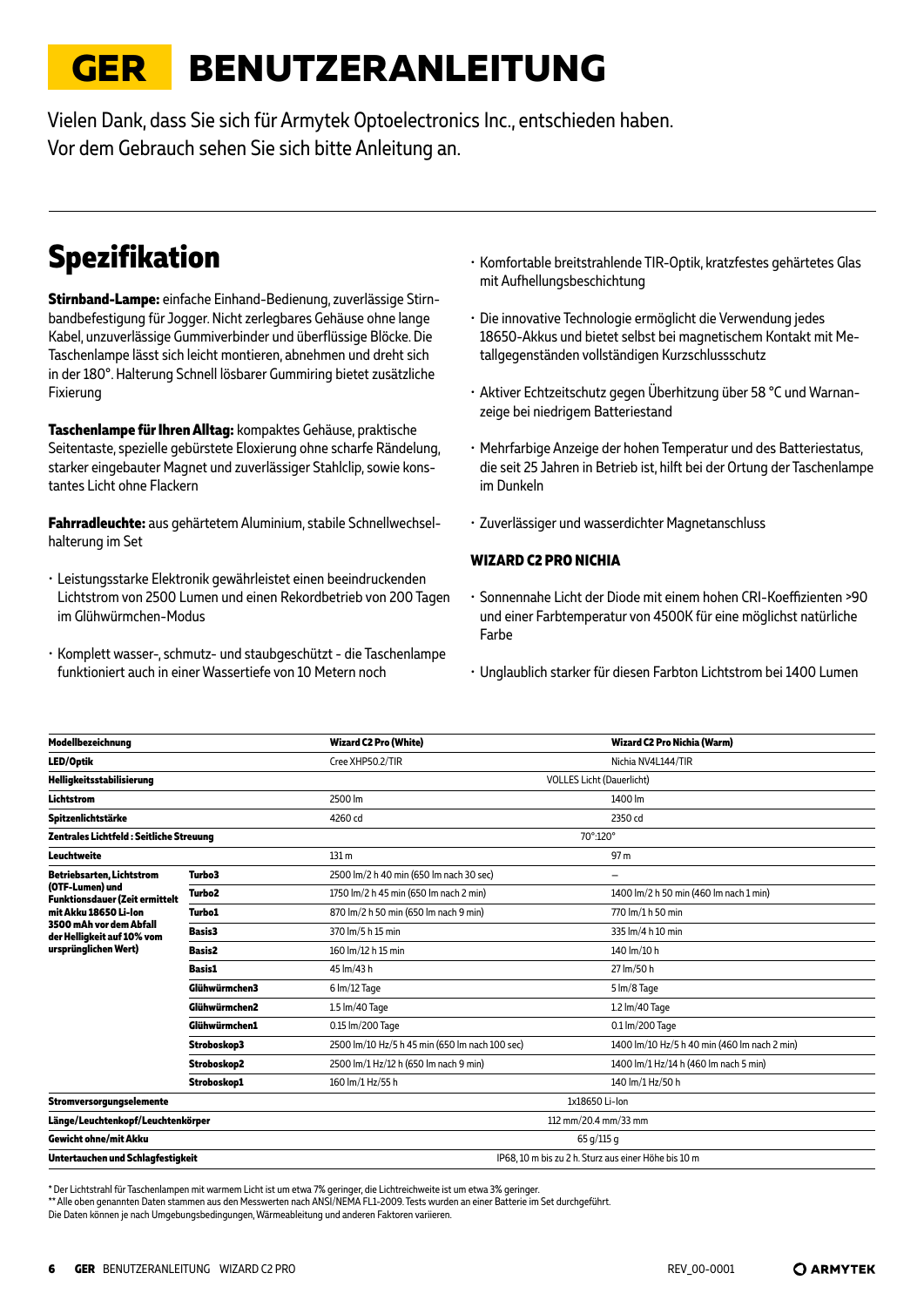## **Lieferumfang**

Taschenlampe, Akku 18650 Li-Ion 3500 mAh, Magnetische USB-Aufladung, Stirnbandhalterung, Befestigungsclip, Fahrradbefestigung ABM-01, 2 Ersatzdichtringe, Benutzeranleitung.

**Die Taschenlampe und das Zubehör können leicht von den Abbildungen in dieser Anleitung abweichen. Der Hersteller behält sich das Recht vor, die Ausstattung nach eigenem Ermessen zu modifizieren, ohne die Anleitung zu ändern. Die Spezifizierung kann ohne vorherige Ankündigung geändert werden.**

## **Inbetriebnahme**

### **FÜR BATTERIEEINBAU/WECHSEL:**



- 1. Schrauben Sie die hintere Abdeckung ab.
- 2. Legen Sie die Batterie mit dem positiven Kontakt (+) in Richtung Taschenlampenkopf ein.
- 3. Setzen Sie die hintere Abdeckung der Taschenlampe wieder auf und schrauben Sie diese ein.

Die Taschenlampe ist betriebsbereit.

### **ANSCHLUSS DER MAGNETISCHEN AUFLADUNG:**



Schrauben Sie die hintere Abdeckung der Taschenlampe um 1/4 ab und schließen Sie das magnetische Ladegerät an der Rückseite der Taschenlampe an.

### **FARBDISPLAY DES LADEGERÄTES**

#### **Das Ladegerät ist nicht angeschlossen:**

• Konstant grün — Gerät im Standby-Modus.

#### **Das Ladegerät ist angeschlossen:**

- Grün blinkend der Spannungspegel der Batterie wird gerade bewertet.
- Rot blinkend schrauben Sie die hintere Abdeckung der Taschenlampe um 1/4 ab, um den Ladevorgang zu starten.
- Orange blinkend die Ausgangsspannung der USB-Stromversorgung ist zu niedrig, um den Ladevorgang korrekt fortzusetzen, oder der Kontakt zwischen dem Ladegerät und der Batterie ist mangelhaft. Versuchen Sie, die hintere Abdeckung und die Gewinde der Taschenlampenteile zu reinigen oder eine andere Stromquelle zu verwenden.
- Konstant rot wird geladen, Ladestrom 1A.
- Konstant orange die Ausgangsspannung des USB-Netzteils ist zu niedrig, der Ladestrom wurde halbiert.
- Konstant grün Aufladung abgeschlossen.

## **Steuerung**

**Vorbereitung auf die Arbeit:** Schrauben Sie die hintere Lampenabdeckung zu.

### **EINFACHE STEUERUNG**

**Modi:** Glühwürmchen1, Glühwürmchen2, Basis-Modi, Turbo1, Turbo2 oder Turbo3 (zuletzt in erweiterter Steuerung verwendet, Turbo2 standardmäßig).



#### **Inaktivierter Status:**

1 Klick: Schalten des zuletzt verwendeten Modus ein.

Gedrückt halten: Einschalten des Wechsels von Glühwürmchen-Modus. Lassen Sie die Taste los, um auszuwählen. Durch das weitere Festhalten der Taste beginnt der zyklische Wechsel der Basis-Modi.

#### **Aktivierter Status:**

1 Klick: Ausschalten der Lampe.

Gedrückt halten: Übergang von jedem beliebigen Modus zum zyklischen Wechsel der Basis-Modi. Vom Modus Glühwürmchen1 beginnt der Wechsel der Basis-Modi nach dem Wechsel der Glühwürmchen-Modi. Lassen Sie die Taste los, um auszuwählen. 2 Klicks: Einschalten des Turbo-Modus aus jedem beliebigen Modus.

Werden Sie erneut zweimal klicken, dann kehren Sie zum zuletzt verwendeten Modus zurück.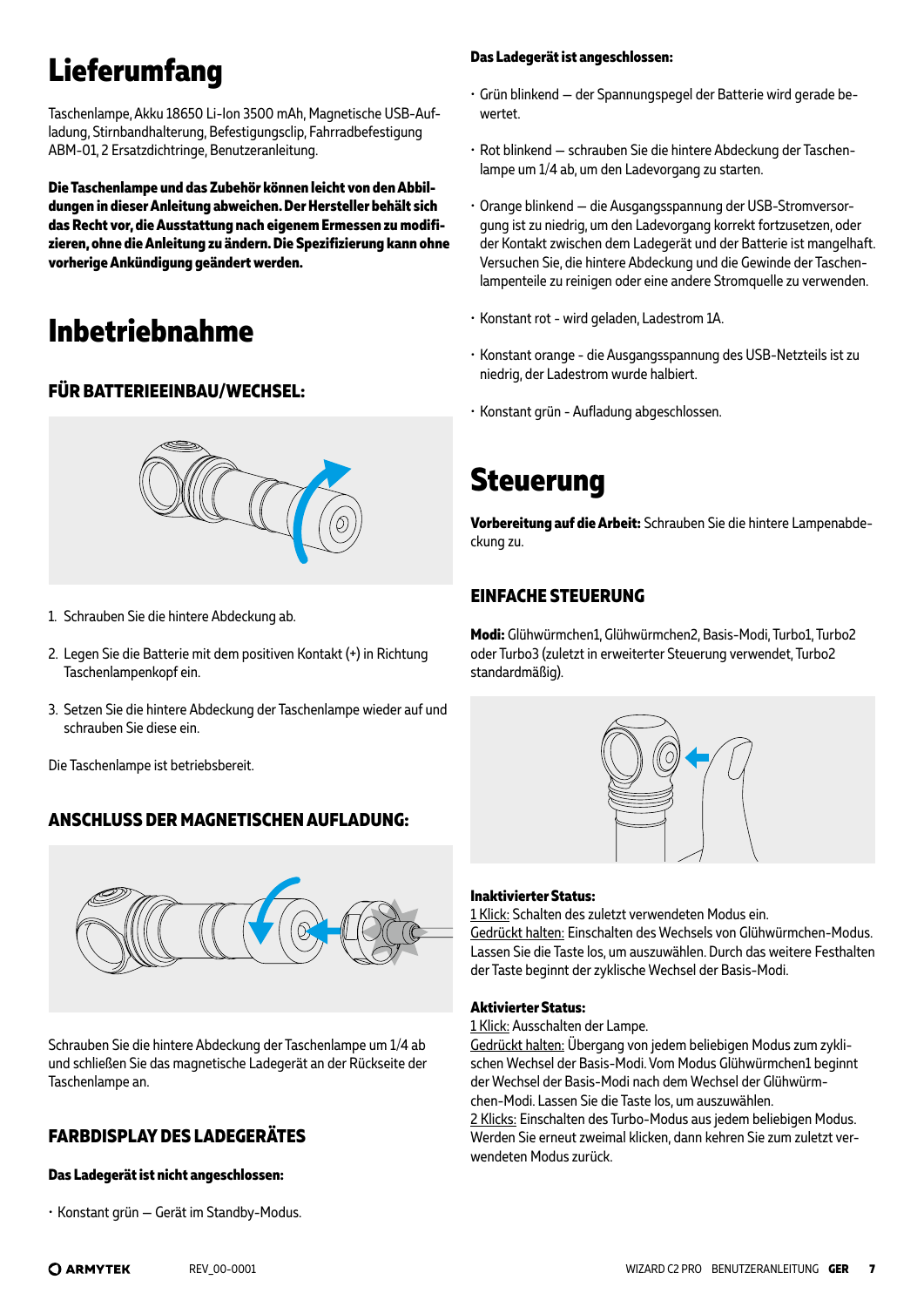### **ERWEITERTE STEUERUNG**

Um zwischen den Steuerungsarten zu wechseln, schrauben Sie die hintere Abdeckung der ausgeschalteten Lampe um 1/4 ab, drücken Sie die Taste und ziehen Sie die Abdeckung fest, während Sie die Taste gedrückt halten.

**Modusabschnitte:** [1] — Glühwürmchen-Modi, [2] — Basis-Modi, [3] — Turbo-Modi, [4] — Stroboskop-Modi

#### **Inaktivierter Status:**

1 Klick: Schalten des zuletzt verwendeten Modus ein. Gedrückt halten: Einschalten des Glühwürmchen1-Modus [Abschnitt 1]. Durch das weitere Festhalten der Taste beginnt der zyklische Wechsel der Modi: Glühwürmchen1 - Glühwürmchen2 - Glühwürmchen3 - Basis1 - Basis2 - Basis3 - Turbo1.

#### **Aktivierter Status:**

1 Klick: Ausschalten der Lampe. Gedrückt halten: Zyklischer Wechsel der Modi im aktuellen Abschnitt.

#### **Jeder beliebige Status:**

2 Klicks: Einschalten des Basis-Modus [Abschnitt 2]. Werden Sie erneut zweimal klicken, schaltet man zwischen gewählten Modi im [Abschnitt 1] und [Abschnitt 2] um.

3 Klicks: Einschalten des Turbo-Modus [Abschnitt 3].

4 Klicks: Einschalten des Stroboskop-Modus [Abschnitt 4].

**Automatische Speicherung.** Nach dem Ausschalten speichert die Taschenlampe die zuletzt gewählte Betriebsart für den schnellen Zugriff beim nächsten Einschalten.

**Sichere Modi mit hoher Helligkeit.** Die Turbo-Modi gewährleisten eine hohe Helligkeit der Taschenlampe, solange ihre Temperatur und der Stromverbrauch des Akkus kritische Werte nicht überschreiten.

#### **Das System der digitalen Stabilisierung und des sicheren Soft-**

**Starts** ermöglicht es, die Betriebszeit der Taschenlampe und die Lebensdauer der Batterie zu verlängern und sie vor übermäßiger Entladung oder Überhitzung zu schützen.

**System der aktiven Termokontrolle.** Beim Erreichen der Temperatur der Taschenlampe von 58 °C wird die Helligkeit auf den sicheren Wert abgesenkt, so dass die Taschenlampe lange Zeit nicht überhitzt wird. Bei guter Kühlung funktioniert die Taschenlampe, ohne dass die Helligkeit abnimmt.

#### **Die Warnanzeige zeigt den Ladezustand und die Temperatur der Taschenlampe an.**

**Niedriger Ladezustand.** Wenn der Ladezustand unter ca. 25% liegt, zeigt eine farbige LED den Warnpegel an, wobei die orangefarbene LED alle 2 Sekunden einmal blinkt. Fällt die Spannung weiter ab, beginnt die Helligkeit schrittweise abzunehmen, um die Sicherheit des Akkus und des Anwenders zu gewährleisten. Wenn die Helligkeit des Modus (mit Ausnahme der Glühwürmchen-Modi und Basis1) unter ca. 25% des Nennpegels fällt, blinkt die Basisdiode 2 Mal. Bei einem kritischen Ladungspegel unter etwa 10% blinkt die Farbdiode einmal pro Sekunde rot.

**Hohe Temperatur.** Wenn die Temperatur auf die Warnstufe ansteigt, blinkt die Farbdiode alle 2 Sekunden 3 Mal orange. Bei kritischen Akkuwerten blinkt die Farbdiode 3-mal pro Sekunde rot. Helligkeit verringert sich bis zu einem sicheren Wert.

**Sperrfunktion.** Um zu verhindern, dass die Taschenlampe versehentlich eingeschaltet wird, schrauben Sie die hintere Abdeckung um 1/4 ab. Die Farbstatusanzeige wird ebenfalls deaktiviert.

**Farbliche Zustandsanzeige.** Kurze Blinkimpulse alle 4 Sekunden zeigen den Ladezustand an, auch wenn die Taschenlampe ausgeschaltet ist (bis der Ladezustand unter den kritischen Wert fällt). Die Anzeige ermöglicht es Ihnen auch, die Taschenlampe im Dunkeln wiederzufinden.

**Ein/Ausschalten der farbigen Statusanzeige.** Standardmäßig ist die Anzeige im Glühwürmchen-Modi (schaltet sich nach 10 Sek. Betrieb aus) und im ausgeschalteten Zustand aus. Um die hintere Abdeckung ein-/auszuschalten, schrauben Sie sie um 1/4 ab, drücken Sie den Knopf und schrauben Sie sie bei gedrückter Taste ein und schrauben Sie die Abdeckung wieder ab. Modus wird gespeichert, auch wenn die Batterien gewechselt werden Der ultra-niedrige Stromverbrauch sorgt für eine maximale Betriebszeit des Farbdisplays.

### **Warnung**

Für einen effektiven Betrieb der Taschenlampe empfehlen wir 18650-Li-Ion-Markenbatterien ohne Schutzplatine mit einer Länge von nicht mehr als 70 mm.

- 1. Die vorliegende Bedienanleitung und die Empfehlungen für den Einsatz der Stromversorgungs-elemente sind stets einzuhalten.
- 2. Bitte verwenden Sie ausschließlich die empfohlenen Stromversorgungselemente.
- 3. Beachten Sie die Polung der Anschlüsse.
- 4. Vermeiden Sie Umbau oder Modifizierung der Taschenlampe oder ihrer Komponenten, weil dadurch der Garantieanspruch erlischt.
- 5. Vermeiden Sie das Eindringen von Wasser oder sonstiger Flüssigkeiten in das Innere der Taschenlampe.
- 6. Richten Sie niemals den Lichtstrahl der Taschenlampe in die Augen von Menschen oder Tieren — das kann eine kurzzeitige Erblindung hervorrufen.
- 7. Geben Sie niemals die Taschenlampe unbeaufsichtigt in Kinderhand.

#### **Der Hersteller haftet nicht für Schäden jedweder Art, die der Nutzer aufgrund falscher Bedienung erleidet.**

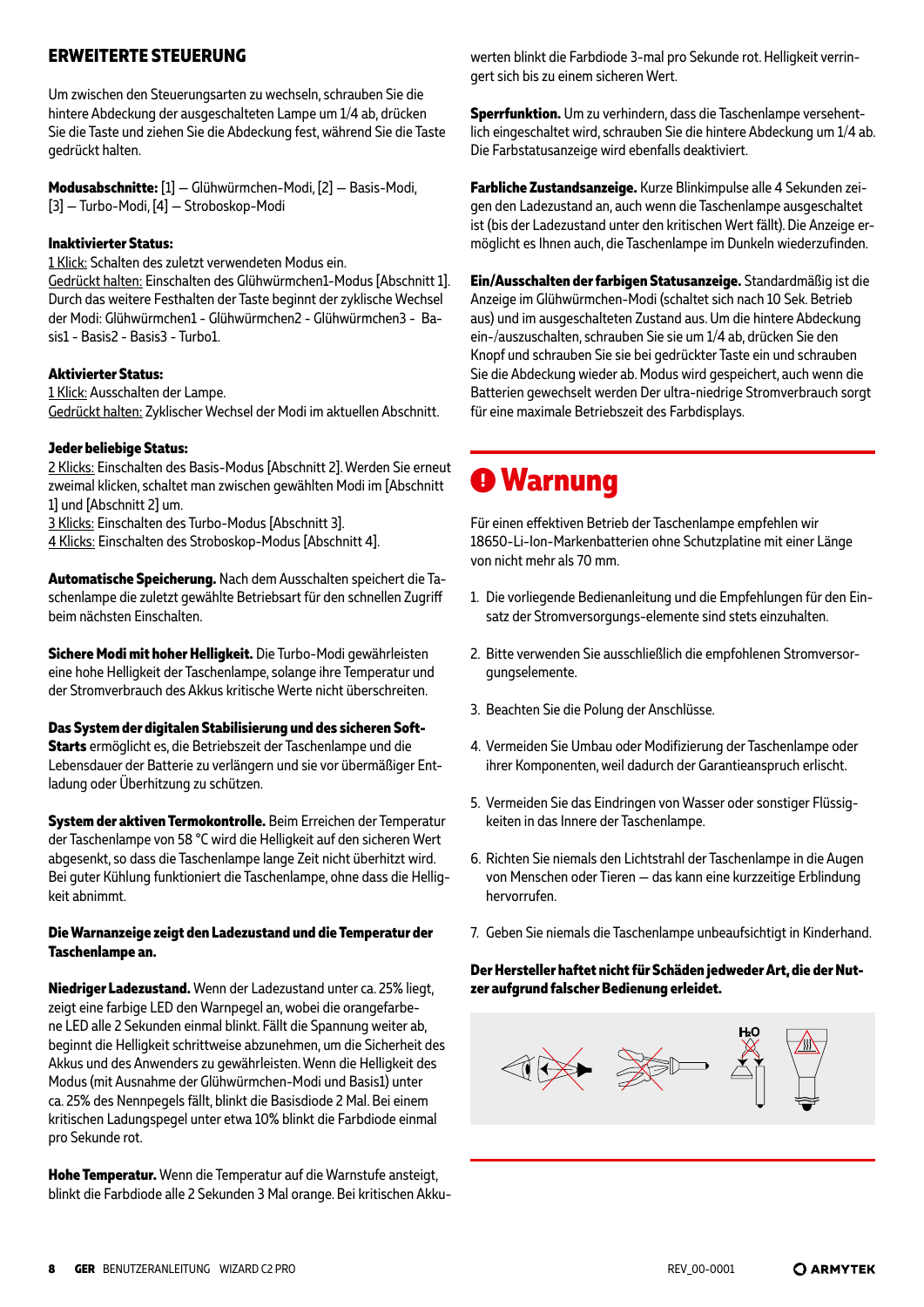## **Wartung und Aufbewahrung**

Es wird empfohlen, das Gewinde und die Dichtringe der Taschenlampe 1-2 Mal im Jahr von Schmutz und altem Schmiermittel zu reinigen. Bitte beachten Sie, dass verschlissene Dichtringe kein guter Schutz der Taschenlampe vor Wasser oder Staub sind. Verschmutzung und fehlendes Schmiermittel führen zu einem schnellen Verschleiß des Gewindes und der Dichtungen.

#### **Reinigen des Gewindes:**

- 1. Rückwärtigen Deckel abschrauben und Dichtring entnehmen, indem er vorsichtig mit einem Zahnstocher o. ä. angehoben wird (die Verwendung von spitzen/scharfen Metallgegenständen kann den Dichtring beschädigen).
- 2. Dichtring sorgfältig mit einem weichen Tuch (Papierserviette) ohne Lösungsmittel zu verwenden abreiben. Sollte der Dichtring verschlissen oder beschädigt sein, muss er gegen einen neuen ausgewechselt werden.
- 3. Metallgewinde sorgfältig mittels einer Bürste und Äthylalkohol reinigen. Ein Eindringen des Äthylalkohols in der Taschenlampe ist zu vermeiden, weil das Funktionsstörungen zur Folge haben könnte.

Nach Abschluss der Reinigungsarbeiten muss das Gewinde und der eingesetzte Dichtungsring neu mit Silikonfett auf der Basis von Polyalphaolefinen (PAO) gefettet werden, z.B., Nyogel 760G. Die Verwendung von anderen Schmierstoffen ist nicht zulässig. Bei aktiver Verwendung oder Einsatz in stark staubhaltigem Milieu wird empfohlen, bei Bedarf eine Reinigung und Schmierung vorzunehmen.

**ES WIRD NICHT EMPFOHLEN,** die Stromversorgungselemente (besonders solche, die nicht wieder aufgeladen werden können) bei längerer Lagerung in der Taschenlampe zu belassen, da sie auslaufen und das Leuchteninnere beschädigen können. Bei Lagerung der Leuchte im einsatzbereiten Zustand mit eingesetzten Stromzellen sollten vorsorglich neue und aufgeladene Elemente eingesetzt werden, unter Beachtung der Lagertemperatur und mindestens monatlicher Zustandsprüfung. Sobald die Stromelemente Anzeichen für eine Beschädigung aufweisen, sollten sie unverzüglich aus der Taschenlampe genommen und aus dem Verkehr gezogen werden.

### **Garantie und Service**

Eine kostenlose Garantiereparatur gilt 10 Jahre lang (mit Ausnahme von Batterien, Ladegeräten, Tasten und Anschlüssen, für die eine Garantie von 2 Jahren gilt) ab Kaufdatum, das durch den Beleg bestätigt wird. Die Garantie deckt keine Schäden in folgenden Fällen ab:

- 1. Unvorschriftsmäßige Verwendung.
- 2. Versuche, die Geräte von einem nicht zertifizierten Handwerker zu ändern oder reparieren lassen.
- 3. Längerer Gebrauch in chlorierten und kontaminierten Flüssigkeiten oder Meerwasser.
- 4. Hitze- oder Chemikalieneinwirkung, einschließlich der Flüssigkeiten aus ausgefallenen Batterien.
- 5. Verwendung der qualitativ mangelhaften Batterien.

### **Repräsentanz in Deutschland**

Deutschland, 10551 Berlin, Jonasstraße 6 +49 (30) 279-983-25, service@armytekstore.de www.armytekstore.de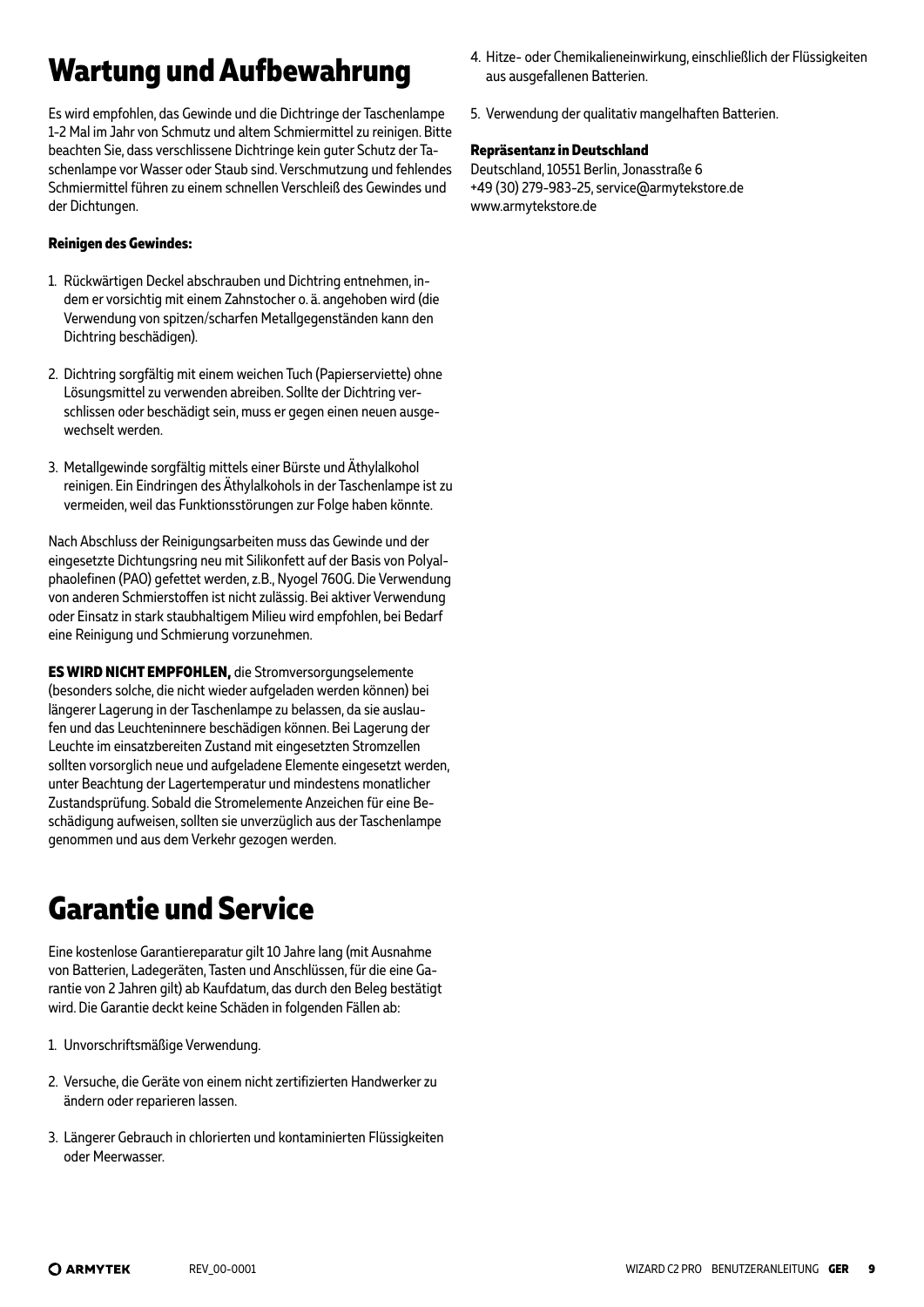# <span id="page-9-0"></span>**FRA MANUEL D'UTILISATEUR**

Merci d'avoir choisi le produit Armytek Optoelectronics Inc. Nous vous prions de prendre connaissance de la notice avant l'utilisation.

## **Spécifications**

**Lampe frontale :** commande d'une seule main, une fixation de tête sûre pour la course à pied. Corps massif, sans fils trop longs, ni raccordements en caoutchouc peu fiables, ni d'éléments supplémentaires inutiles. Cette lampe frontale se fixe, s'enlève et se tourne à 180° de manière simple. Rapide à retirer, la bague d'étanchéîté en caoutchouc permet d'obtenir une fiabilité de la fixation supplémentaire

**Lampe-torche pour tous les jours :** compacte, avec un bouton latéral pratique, l'anodisation matte à l'aluminium sans moletage pointu, un aimant puissant intégré et un clip de fixation solide, une lumière constante sans scintillement

**Lampe pour vélo :** fabriquée en aluminium trempé, une fixation solide et facilement amovible fournie

- Une électronique puissante garantit un rendu lumineux incroyable de 2500 lumens ainsi que 200 jours de fonctionnement en mode Luciole
- Etanchéité à l'eau, à la poussière et aux saletés la lampe ne cesse de fonctionner même à 10 mètres de profondeur
- Un faisceau large et confortable avec l'optique TIR protégée de rayures grâce au verre trempé avec un revêtement antireflet
- La technologie innovante vous permet d'utiliser tout type de batterie 18650 et assure une protection contre les surcharges et les court-circuits même en cas de contact du port magnétique avec les pièces métalliques
- Une protection cotre la surchauffe de plus de 58 °C en temps réel et indication anticipée de batterie faible
- Un indicateur multi-couleur de surchauffe et de l'état de charge de la batterie qui fonctionne pendant 25 ans et permet de retrouver le lampe-torche dans le noir
- Un connecteur magnétique fiable et étanche

#### **WIZARD C2 PRO NICHIA**

- Lumière de la diode comparable à celle du jour (soleil de midi) avec un coefficient élevé IRC >90 et une température de couleur 4500K pour être aussi proche que possible de la lumière naturelle
- Un faisceau lumineux très puissant pour cette teinte de lumière allant jusqu'à 1400 Lumens

| Nom du modèle                                              |                      | <b>Wizard C2 Pro (White)</b>                      | Wizard C2 Pro Nichia (Warm)                                                   |  |
|------------------------------------------------------------|----------------------|---------------------------------------------------|-------------------------------------------------------------------------------|--|
| <b>LED/Type d'optique</b>                                  |                      | Cree XHP50.2/TIR                                  | Nichia NV4L144/TIR                                                            |  |
| Stabilisation de la luminosité                             |                      |                                                   | COMPLÈTE (lumière constante)                                                  |  |
| <b>Flux lumineux</b>                                       |                      | 2500 lm                                           | 1400 lm                                                                       |  |
| Force maximale de la lumière                               |                      | 4260 cd                                           | 2350 cd                                                                       |  |
| Un faisceau focalisé : Un faisceau large                   |                      |                                                   | 70°:120°                                                                      |  |
| Portée de la lumière                                       |                      | 131 <sub>m</sub>                                  | 97 <sub>m</sub>                                                               |  |
| Modes, flux lumineux                                       | Turbo3               | 2500 lm/2 h 40 min (650 lm au bout 30 sec)        | -                                                                             |  |
| (lumens OTF) et temps de<br>fonctionnement (les mesures    | Turbo <sub>2</sub>   | 1750 lm/2 h 45 min (650 lm au bout 2 min)         | 1400 lm/2 h 50 min (460 lm au bout 1 min)                                     |  |
| ont été faites pour batterie                               | <b>Turbo1</b>        | 870 lm/2 h 50 min (650 lm au bout 9 min)          | 770 lm/1 h 50 min                                                             |  |
| 18650 Li-Ion 3500mAh avant<br>que la luminosité ne tombe à | <b>Base3</b>         | 370 lm/5 h 15 min                                 | 335 lm/4 h 10 min                                                             |  |
| 10% de la luminosité d'origine)                            | Base2                | 160 lm/12 h 15 min                                | 140 lm/10 h                                                                   |  |
|                                                            | <b>Base1</b>         | 45 lm/43 h                                        | 27 lm/50 h                                                                    |  |
|                                                            | Luciole3             | 6 lm/12 jours                                     | 5 lm/8 jours                                                                  |  |
|                                                            | Luciole <sub>2</sub> | 1.5 lm/40 jours                                   | 1.2 lm/40 jours                                                               |  |
|                                                            | Luciole1             | 0.15 lm/200 jours                                 | 0.1 lm/200 jours                                                              |  |
|                                                            | Strob3               | 2500 lm/10 Hz/5 h 45 min (650 lm au bout 100 sec) | 1400 lm/10 Hz/5 h 40 min (460 lm au bout 2 min)                               |  |
|                                                            | Strob <sub>2</sub>   | 2500 lm/1Hz/12 h (650 lm au bout 9 min)           | 1400 lm/1 Hz/14 h (460 lm au bout 5 min)                                      |  |
|                                                            | Strob1               | 160 lm/1 Hz/55 h                                  | 140 lm/1 Hz/50 h                                                              |  |
| <b>Alimentation</b>                                        |                      |                                                   | 1x18650 Li-lon                                                                |  |
| La longueur/Ø du corps/Ø de la tête                        |                      |                                                   | 112 mm/20.4 mm/33 mm                                                          |  |
| Poids sans/avec batterie                                   |                      |                                                   | 65 g/115 g                                                                    |  |
| Immersion dans l'eau et Résistance aux chocs               |                      |                                                   | IP68, 10 m de profondeur pendant 2 h. Chute d'une hauteur allant jusqu'à 10 m |  |

\* Le faisceau de lumière émis par les lampes avec une lumière chaude est de 7% plus court, la longueur d'eclairage est approximativement de 3% plus courte.

\*\* Les informations indiquées ci-dessus ont été obtenues suite aux mesures réalisées conformément à la norme ANSI/NEMA FL1-2009. Les tests ont été effectués sur la batterie fournie. Les données peuvent varier en fonction des conditions climatiques, de la dispersion thermique et d'autres facteurs.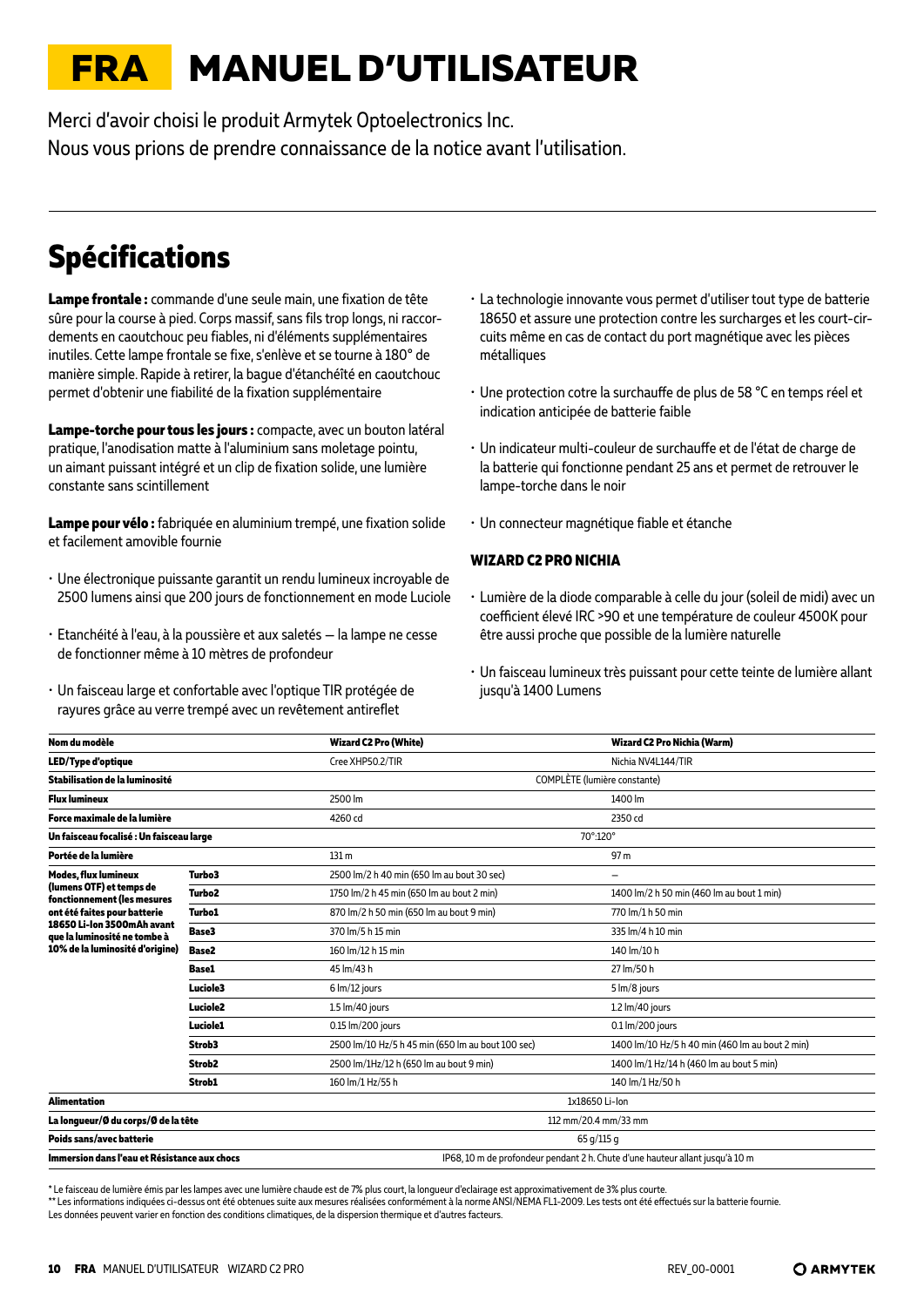## **Contenu de livraison**

Lampe, batterie 18650 Li-Ion 3500 mAh, le chargeur USB magnétique, le clip de fixation, la fixation de tête, la fixation pour vélo ABM-01, 2 joints toriques de rechange, le manuel d'utilisateur.

**La lampe et les accessoires peuvent varier légèrement par rapport aux images dans le présent manuel. Le fabricant se réserve le droit de modifier la configuration à sa propre convenance sans apporter de modifications au manuel. Les spécifications peuvent être modifiées sans avis préalable.**

## **Préparations préalables**

### **POUR INSTALLER/REMPLACER LA BATTERIE :**



- 1. Dévisser le couvercle arrière de la lampe.
- 2. Insérez la batterie avec le contact positif (+) vers la tête de la lampe.
- 3. Remettez le couvercle arrière en place et revissez.

La lampe est prête a être utilisée.

### **LE CHARGEMENT MAGNÉTIQUE :**



Dévisser le couvercle arrière de la lampe à 1/4 et connectez le chargeur magnétique à la partie arrière de la lampe.

### **INDICATEURS D'ÉTAT DE CHARGEUR**

#### **Le chargeur n'est pas connecté :**

• Vert constant — l'appareil est en mode d'attente.

#### **Le chargeur est connecté :**

• Vert clignotant — la mesure de niveau de tension dans la batterie est en cours.

- Rouge clignotant dévissez le couvercle arrière de la lampe à 1/4 pour débuter le chargement.
- Orange clignotant la tension de sortie USB de la batterie est trop faible pour pouvoir continuer à charger correctement ou présence de mauvais contact entre le chargeur et la batterie. Essayez de nettoyer le couvercle arrière et le filetage des parties de la lampe ou essayez d'utiliser une autre source d'alimentation.
- Rouge constant chargement en cours, courant de chargement 1A.
- Orange constant la tension de sortie USB de batterie est trop faible, le courant de charge a été diminuée de moitié.
- Vert constant le chargement est terminé.

### **Mode d'exploitation**

**Préparation à l'utilisation:** Dévissez le couvercle arrière de la lampe.

### **COMMANDE FACILE**

**Modes:** Luciole1, Luciole2, Modes de Base, Turbo1, Turbo2 ou Turbo3 (dernier utilisé dans la Commande étendue, Turbo2 par defaut).



#### **Etat éteint:**

1 clic: Lancement du dernier mode utilisé.

Appui et maintien: Lancement du défilement des Lucioles. Relachez le bouton pour choisir. Le maintien prolongé déclenche le défilement cyclique des modes de Base.

#### **Etat allumé:**

1 clic: Extinction de la lampe.

Appui et maintien: Passage au défilement cyclique des modes de Base à partir de tout mode. A partir du mode Luciole1 le défilement des modes de Base commence après le défilement des Lucioles. Relachez le bouton pour choisir.

2 clics: Déclenchement du Turbo à partir de tout mode. Double clic répété – retour vers le dernier mode utilisé.

### **COMMANDE ETENDUE**

Pour changer le type de commande, dévissez de 1/4 le couvercle arrière de la lampe éteint, appuyez sur le bouton et fermez le couvercle, en maintenant le bouton appuyé.

**Section des modes:** [1] – Lucioles, [2] – Modes de Base, [3] – Modes Turbo, [4] – Stroboscopes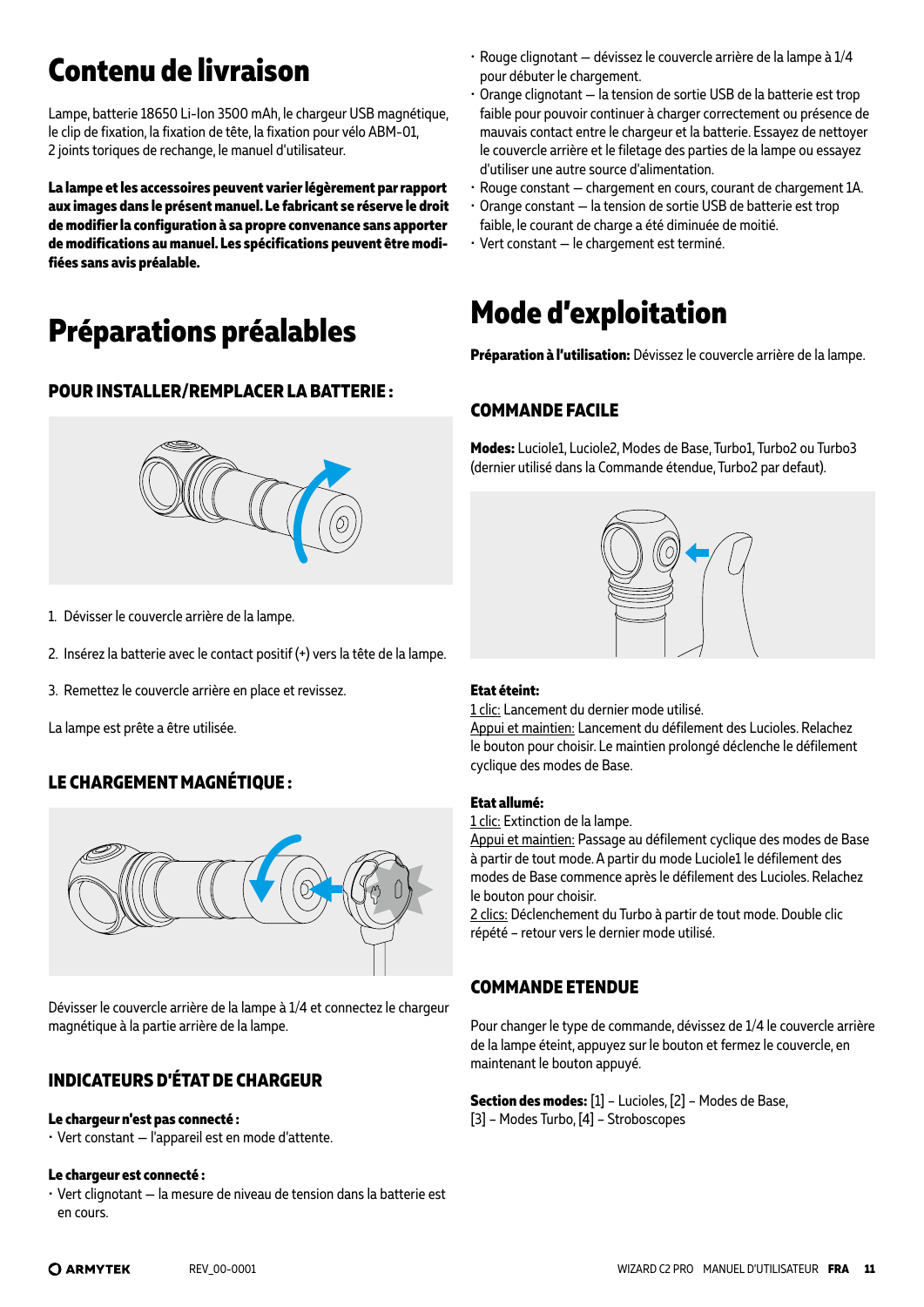#### **Etat éteint:**

1 clic: Lancement du dernier mode utilisé.

Appui et maintien: Allumage de la Luciole1 [Section 1]. Le maintien prolongé déclenche le défilement cyclique des modes: Luciole1 - Luciole2 - Luciole3 - Base1 - Base2 - Base3 - Turbo1.

#### **Etat allumé:**

1 clic: Extinction de la lampe.

Appui et maintien: Défilement cyclique des modes dans la Section actuelle.

#### **Tout état:**

2 clics: Allumage du mode de Base [Section 2]. Un double clic répété permet de changer de modes dans la [Section 1] et la [Section 2]. 3 clics: Allumage du mode Turbo [Section 3]. 4 clics: Allumage du Strob [Section 4].

**Automémorisation.** Une fois la lampe éteinte, le mode précédemment utilisé est mémorisé pour pouvoir accéder rapidement à ce dernier en rallumant la lampe.

**Modes sécurisés d'une forte luminosité.** Les modes Turbo offrent une forte luminosité de la lampe jusqu'à ce que sa température et le courant de batterie ne dépassent pas les valeurs critiques.

**Le système d'allumage sécurisé (augmentation progressive d'intensité de lumière) et de stabilisation numérique** empêche la décharge excessive ou la surchauffe de la batterie et permet d'augmenter la durée de luminescence et la durée de vie de la batterie.

**Le système de contrôle actif de la température.** A l'approche de 58 °C la température critique de la lampe, la luminosité baisse jusqu'à un niveau de sécurite permettant à la lampe d'éviter la surchauffe. Dans les conditions de bon refroidissement, la luminosité reste constante.

#### **Indication d'avertissement de la tension et de la température de la lampe.**

Niveau bas de charge de la batterie. Lorsque le niveau de charge devient environ <25%, la diode de couleur commence à clignoter en orange une fois toutes les deux secondes. A une nouvelle baisse de tension démarre la diminution graduelle de luminosité permettant d'optimiser l'utilisation de la batterie et d'assurer la sécurité de l'utilisateur. Si la luminosité du mode (sauf des Lucioles et Base1) chute en dessous d'environ 25% du niveau normal, la diode principale clignotera 2 fois. À un niveau de charge critique environ <10%, la diode de couleur clignote en rouge 1 fois par seconde.

**Haute température.** Lorsque la température monte jusqu'au niveau d'alarme, la diode clignote 3 fois toutes les deux secondes. Au niveau critique la diode clignote 3 fois chaque seconde. La luminosité baisse progressivement jusqu'au niveau de sécurité.

**Fonction LOCK.** Pour éviter les allumages intempestifs ou accidentels lors du transport/stockage il faut dévisser le couvercle arrière à 1/4. L'indication en couleur de charge/décharge de la batterie sera aussi désactivée.

**Indication en couleur de charge/décharge de la batterie.** Des clignotements courts toutes les 4 secondes indiquent la tension de la batterie même lorsque la lampe est éteinte (jusqu'à ce que le niveau de charge tombe à un niveau critique). En outre, cela permet de repérer la lampe laissée dans l'obscurité.

#### **Activer/désactiver l'indication en couleur de charge/décharge de**

**la batterie.** Par défaut l'indication en couleur est désactivée dans les Lucioles (il s'éteint après 10 secondes de fonctionnement) et en état éteint. Pour activer/désactiver il faut dévisser le couvercle arrière à 1/4, presser bouton et sans le relâcher, visser et dévisser le couvercle. L'état est mémorisé même après le changement de piles. Une dépense ultra-faible d'énergie assure un fonctionnement maximal de l'indication en couleur.

## **Précautions**

Pour un fonctionnement efficace de la lampe, nous recommandons des batteries originales Li-Ion 18650 sans plaque de protection d'une longueur maximale de 70 mm.

Dans les modes Turbo, Strob2 et Strob3, le corps de la lampe peut rapidement chauffer ou décharger la batterie par un courant élevé. Il ne faut pas laisser la lampe sans surveillance, car une puissante lumière peut chauffer les objets roches et provoquer la déflagration.

- 1. Suivez attentivement cette notice et les recommandations d'utilisations des batteries.
- 2. Utilisez des batteries recommandées.
- 3. Respectez le sens de la polarité (+/-).
- 4. N'essayez pas de modifier la lampe et/ou ses composants. Une quelconque modification entraîne l'annulation de la garantie.
- 5. Ne laissez pas l'eau ou d'autres liquides pénétrer à l'intérieur de la lampe.
- 6. Ne dirigez pas le faisceau lumineux directement dans les yeux de personnes ou d'animaux. L'intensité lumineuse peut abîmer les yeux et provoquer un aveuglement de courte durée.
- 7. Toute utilisation de la lampe par les enfants doit s'effectuer sous la surveillance d'un adulte.

#### **La société décline toute responsabilité quant au risque éventuel de blessure provenant ou résultant de l'usage incorrect du produit.**

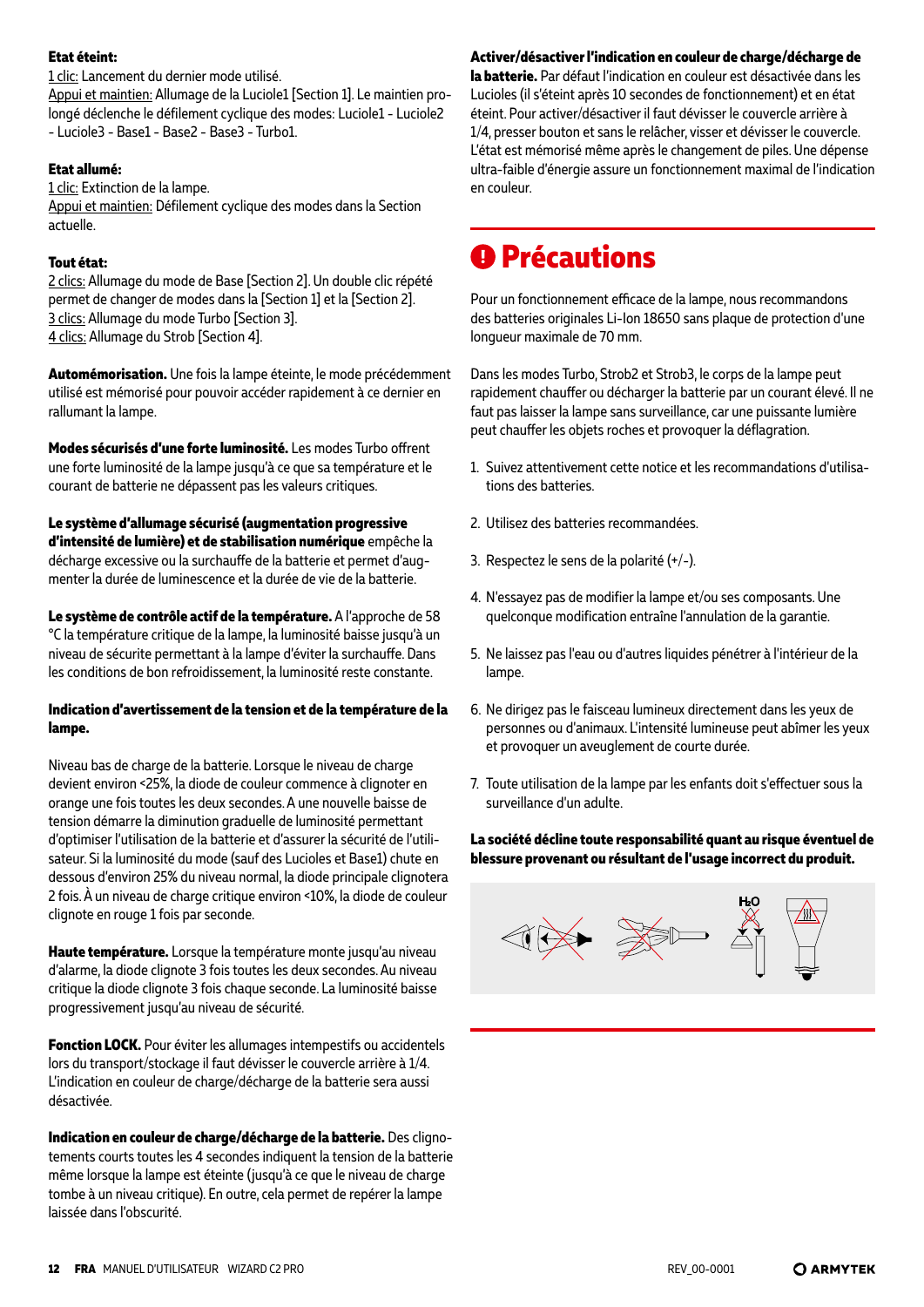## **Entretien et stockage**

Il est recommandé de nettoyer les filets et les bagues d'étanchéité de la lampe 1-2 fois par an. Enlever le salissement et le vieux lubrifiant de la lampe. N'oubliez pas qu'une résistance fiable à l'eau et à la poussière ne peut pas être assurée par des bagues usés, et que le salissement et le manque de lubrifiant entraînent une usure rapide des joints et des filets.

#### **Pour nettoyer les filets, vous devez:**

- 1. Dévisser le couvercle arrière et retirer avec précaution la bague d'étenchéité à l'aide d'un cure-dent (l'utilisation d'objets tranchants métalliques peut endommager l'anneau).
- 2. Essuyer soigneusement la bague d'étanchéité avec un chiffon doux (ou avec une serviette en papier) sans utiliser de solvants. Si la bague d'étanchéité est usée ou endommagée, elle doit être remplacée par une neuve.
- 3. Nettoyer soigneusement les filets métalliques avec une brosse en utilisant de l'alcool éthylique. Cependant, il faut veiller à ce que l'alcool ne pénètre pas à l'intérieur de la lampe. Cela peut entraîner son dysfonctionnement.

Une fois le nettoyage terminé, les filets et la bague d'étanchéité réinstallés doivent être graissés avec de la graisse silicone à base de polyalphaoléfine, par exemple Nyogel 760G. L'utilisation d'autres lubrifiants est inadmissible. En cas d'utilisation fréquente ou dans les endroits saturés de poussière il est recommandé de nettoyer et de lubrifier suivant les besoins.

**IL EST DECONSEILLE** de laisser les batteries (surtout les piles non rechargeables) dans le compartiment à batteries pendant les périodes de stockage prolongé, car elles peuvent couler et endommager les pièces intérieures de la lampe. Si vous maintenez la lampe avec des batteries à l'état prêt à utiliser, insérez des batteries neuves et rechargées, gardez la lampe à la température autorisée pour les batteries et vérifiez leur état au moins une fois par mois. Si vous remarquez des signes d'endommagement des batteries, retirez-les immédiatement de la lampe et mettez-les hors service.

## **Garantie et service**

La société garantit la réparation gratuite de la lampe pour une durée de 10 ans à partir de la date d'achat en cas de présence d'un justificatif d'achat (sauf les batteries, chargeurs de batterie, boutons, boîte de contact à fiches dont la garantie est 2 ans). Sont exclus de cette garantie:

- 1. Exploitation non conforme.
- 2. Les transformations et les modifications non autorisées.
- 3. Utilisation prolongée dans des liquides chlorés et contaminés ou dans l'eau de mer.
- 4. Utilisation à une température élevée ou au contact avec des substances chimiques, notamment le liquide des piles d'alimentation défaillantes.
- 5. L'utilisation de piles de mauvaise qualité.

#### **La representation à EU**

Deutschland, 10551 Berlin, Jonasstraße 6 +49 (30) 279-983-25 • service@armytekstore.de www.armytekstore.de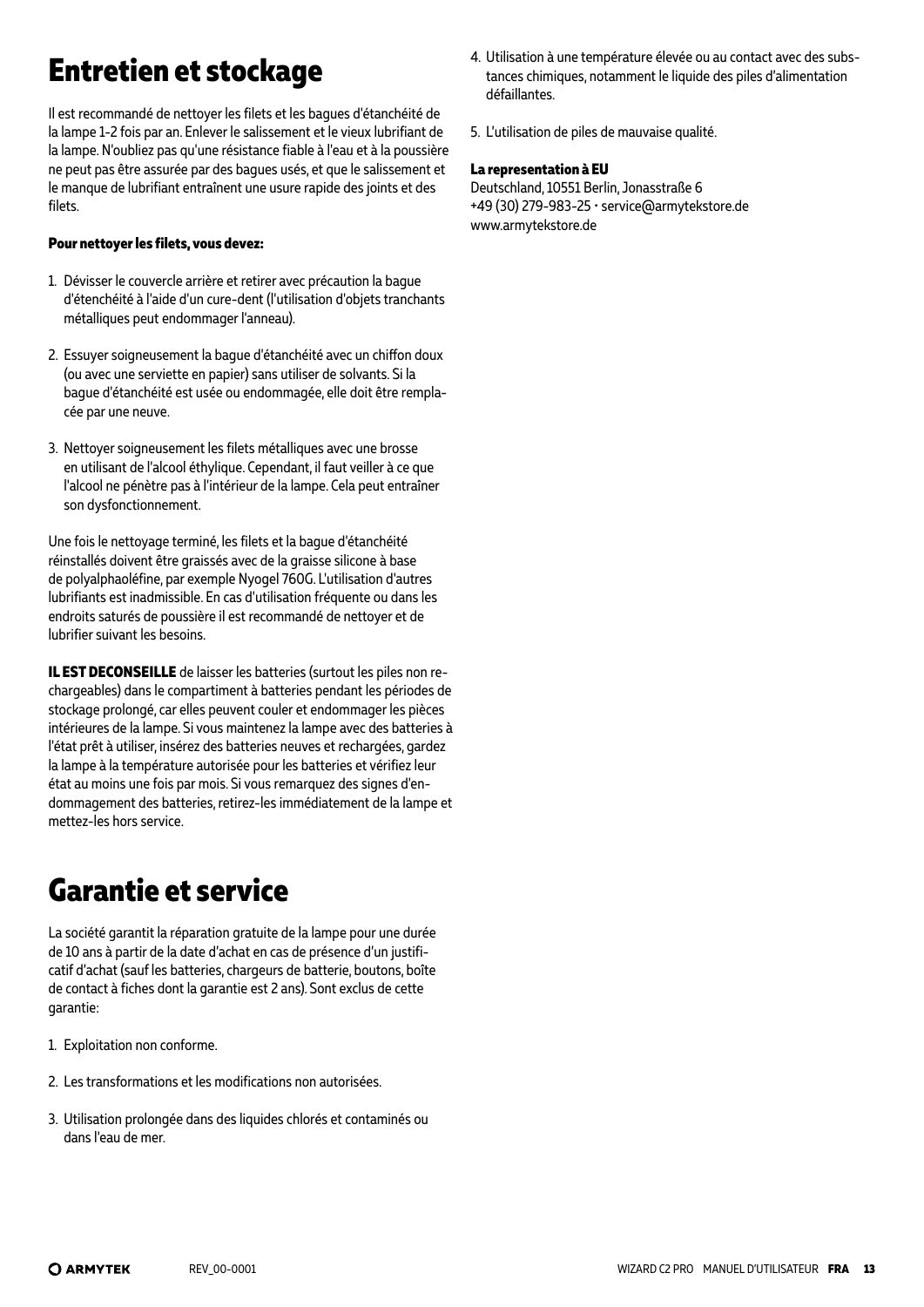# <span id="page-13-0"></span>**RUS РУКОВОДСТВО ПОЛЬЗОВАТЕЛЯ**

Спасибо, что выбрали продукцию Armytek Optoelectronics Inc. Пожалуйста, ознакомьтесь с инструкцией перед использованием.

### **Спецификация**

**Налобный фонарь:** простое управление одной рукой, надежное налобное крепление для бега. Цельный корпус без длинных проводов, ненадежных резиновых соединителей и лишних блоков. Фонарь легко устанавливается, снимается и вращается в креплении на 180°. Быстросъемное резиновое кольцо обеспечивает дополнительную фиксацию

**Фонарь на каждый день:** компактный корпус, удобная боковая кнопка, специальное матовое анодирование без острой накатки, сильный встроенный магнит и надежная стальная клипса, постоянный свет без мерцания

**Велофонарь:** сделан из авиационного алюминия, прочное быстросъемное крепление в комплекте

- Мощная электроника обеспечивает впечатляющий световой поток до 2500 люмен и рекордные 200 дней работы в режиме Светлячок
- Полная защита от воды, грязи и пыли фонарь продолжает работать даже на глубине 10 метров
- Комфортный широкий луч TIR-оптики, защищенной от царапин закаленным стеклом с просветляющим покрытием
- Инновационная технология позволяет использовать любые аккумуляторы 18650 и обеспечивает полную защиту от короткого замыкания даже в случае контакта магнитного порта с металлическими предметами
- Активная защита от перегрева выше 58 °С в режиме реального времени и предупредительная индикация низкого заряда батареи
- Многоцветная индикация высокой температуры и состояния батареи, которая работает на протяжении 25 лет, помогает обнаружить фонарь в темноте
- Надежный и водонепроницаемый магнитный порт

### **WIZARD C2 PRO NICHIA**

- Близкий к солнечному свет диода с высоким коэффициентом CRI>90 и цветовой температурой в 4500К для максимально приближенного к естественному отображения цвета
- Невероятно мощный для данного оттенка поток света в 1400 люмен

| Наименование модели                                     |               | <b>Wizard C2 Pro (White)</b>                    | Wizard C2 Pro Nichia (Warm)                   |  |
|---------------------------------------------------------|---------------|-------------------------------------------------|-----------------------------------------------|--|
| Светодиод/Тип оптики                                    |               | Cree XHP50.2/TIR                                | Nichia NV4L144/TIR                            |  |
| Стабилизация яркости                                    |               |                                                 | ПОЛНАЯ (постоянный свет)                      |  |
| Световой поток                                          |               | 2500 лм                                         | 1400 лм                                       |  |
| Пиковая сила света                                      |               | 4260 кд                                         | 2350 кд                                       |  |
| Центральное пятно : Боковая засветка                    |               |                                                 | 70°:120°                                      |  |
| Дальность света                                         |               | 131 M                                           | 97 <sub>M</sub>                               |  |
| Режимы, световой поток                                  | ТурбоЗ        | 2500 лм/2 ч 40 мин (650 лм после 30 сек)        | $\overline{\phantom{0}}$                      |  |
| (ОТГ люмен) и время работы<br>(испытания проводились на | Typ6o2        | 1750 лм/2 ч 45 мин (650 лм после 2 мин)         | 1400 лм/2 ч 50 мин (460 лм после 1 мин)       |  |
| аккумуляторе 18650 Li-lon                               | Typ6o1        | 870 лм/2 ч 50 мин (650 лм после 9 мин)          | 770 лм/1 ч 50 мин                             |  |
| 3500 мАч до падения яркости<br>к 10% от первоначальной) | Базовый3      | 370 лм/5 ч 15 мин                               | 335 лм/4 ч 10 мин                             |  |
|                                                         | Базовый2      | 160 лм/12 ч 15 мин                              | 140 лм/10 ч                                   |  |
|                                                         | Базовый1      | 45 лм/43 ч                                      | 27 лм/50 ч                                    |  |
|                                                         | Светлячок3    | 6 лм/12 д                                       | 5 лм/8 д                                      |  |
|                                                         | Светлячок2    | 1.5 лм/40 д                                     | 1.2 лм/40 д                                   |  |
|                                                         | Светлячок1    | 0.15 лм/200 д                                   | 0.1 лм/200 д                                  |  |
|                                                         | СтробЗ        | 2500 лм/10 Гц/5 ч 45 мин (650 лм после 100 сек) | 1400 лм/10 Гц/5 ч 40 мин (460 лм после 2 мин) |  |
|                                                         | Строб2        | 2500 лм/1 Гц/12 ч (650 лм после 9 мин)          | 1400 лм/1 Гц/14 ч (460 лм после 5 мин)        |  |
|                                                         | <b>Строб1</b> | 160 лм/1 Гц/55 ч                                | 140 лм/1 Гц/50 ч                              |  |
| Элементы питания                                        |               |                                                 | 1x18650 Li-lon                                |  |
| Длина/Диаметр тела/Диаметр головы                       |               |                                                 | 112 мм/20.4 мм/33 мм                          |  |
| Вес без/с питанием                                      |               |                                                 | 65 г/115 г                                    |  |
| Погружение и Ударостойкость                             |               |                                                 | IP68, 10 м до 2 ч. Падение с высоты до 10 м   |  |

\* Световой поток для фонарей с теплым светом приблизительно на 7% меньше, дальность света приблизительно на 3% меньше.

\*\* Все приведенные выше данные получены в результате измерений по стандарту ANSI/NEMA FL1-2009. Тесты выполнены на аккумуляторе в комплекте.

Данные могут отличаться в зависимости от условий окружающей среды, рассеивания тепла и других факторов.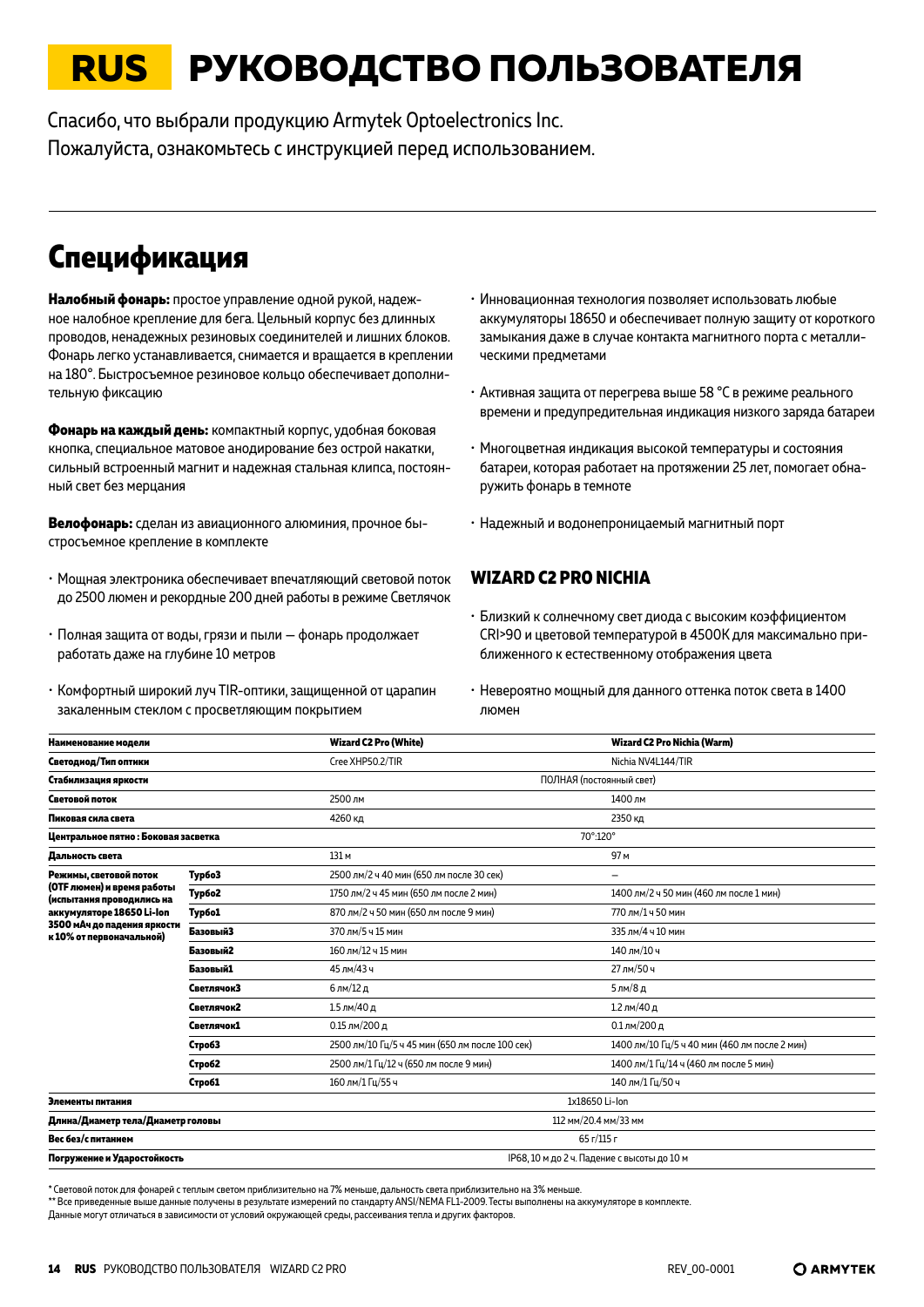## **Комплектация**

Фонарь, аккумулятор 18650 Li-Ion, магнитная USB зарядка, клипса, налобное крепление, велосипедное крепление ABM-01, 2 запасных уплотнительных кольца, инструкция.

**Фонарь и комплектующие могут незначительно отличаться от изображений в данной инструкции. Производитель оставляет за собой право изменять комплектацию по своему усмотрению, не внося изменений в инструкцию. Спецификация может быть изменена без предварительного уведомления.**

## **Подготовка к работе**

### **ДЛЯ УСТАНОВКИ/ЗАМЕНЫ ЭЛЕМЕНТА ПИТАНИЯ**



- 1. Открутите заднюю крышку фонаря.
- 2. Вставьте элемент питания положительным контактом (+) к головной части фонаря.
- 3. Установите на место заднюю крышку фонаря и закрутите.

Фонарь готов к работе.

### **ПОДКЛЮЧЕНИЕ МАГНИТНОЙ ЗАРЯДКИ**



Открутить заднюю крышку фонаря на 1/4 и подключить магнитное зарядное устройство к задней части фонаря.

### **ЦВЕТНАЯ ИНДИКАЦИЯ ЗАРЯДНОГО УСТРОЙСТВА**

#### **Зарядное устройство не подключено:**

• Зеленый постоянный — устройство в режиме ожидания.

#### **Зарядное устройство подключено:**

- Зеленый мигающий идет оценка уровня напряжения на аккумуляторе.
- Красный мигающий открутите заднюю крышку фонаря на 1/4 для начала зарядки.
- Оранжевый мигающий выходное напряжение USB источника питания слишком низкое для корректного продолжения зарядки или плохой контакт между зарядным устройством и аккумулятором. Попробуйте очистить заднюю крышку и резьбу частей фонаря или использовать другой источник питания.
- Красный постоянный идет зарядка, зарядный ток 1А.
- Оранжевый постоянный выходное напряжение USB источника питания слишком низкое, зарядный ток был снижен наполовину.
- Зеленый постоянный зарядка завершена.

### **Управление**

**Подготовка к работе:** Закрутите заднюю крышку фонаря до упора.

### **ПРОСТОЕ УПРАВЛЕНИЕ**

**Режимы:** Светлячок1, Светлячок2, Базовые режимы, Турбо1, Турбо2 или Турбо3 (последний использованный в Расширенном, Турбо2 по умолчанию).



#### **Выключенное состояние:**

1 клик: Включение последнего использованного режима. Нажатие и удержание: Включение перебора Светлячков. Отпустите кнопку для выбора. Дальнейшее удержание начнет циклический перебор Базовых режимов.

#### **Включенное состояние:**

1 клик: Выключение фонаря.

Нажатие и удержание: Переход к циклическому перебору Базовых режимов из любого режима. Из Светлячок1 перебор Базовых режимов начинается после перебора Светлячков. Отпустите кнопку для выбора.

2 клика: Включение Турбо из любого режима. Повторный двойной клик — возврат в последний использованный режим.

### **РАСШИРЕННОЕ УПРАВЛЕНИЕ**

Для переключения между типами управления открутите заднюю крышку выключенного фонаря на 1/4, нажмите кнопку и, удерживая ее нажатой, закрутите крышку.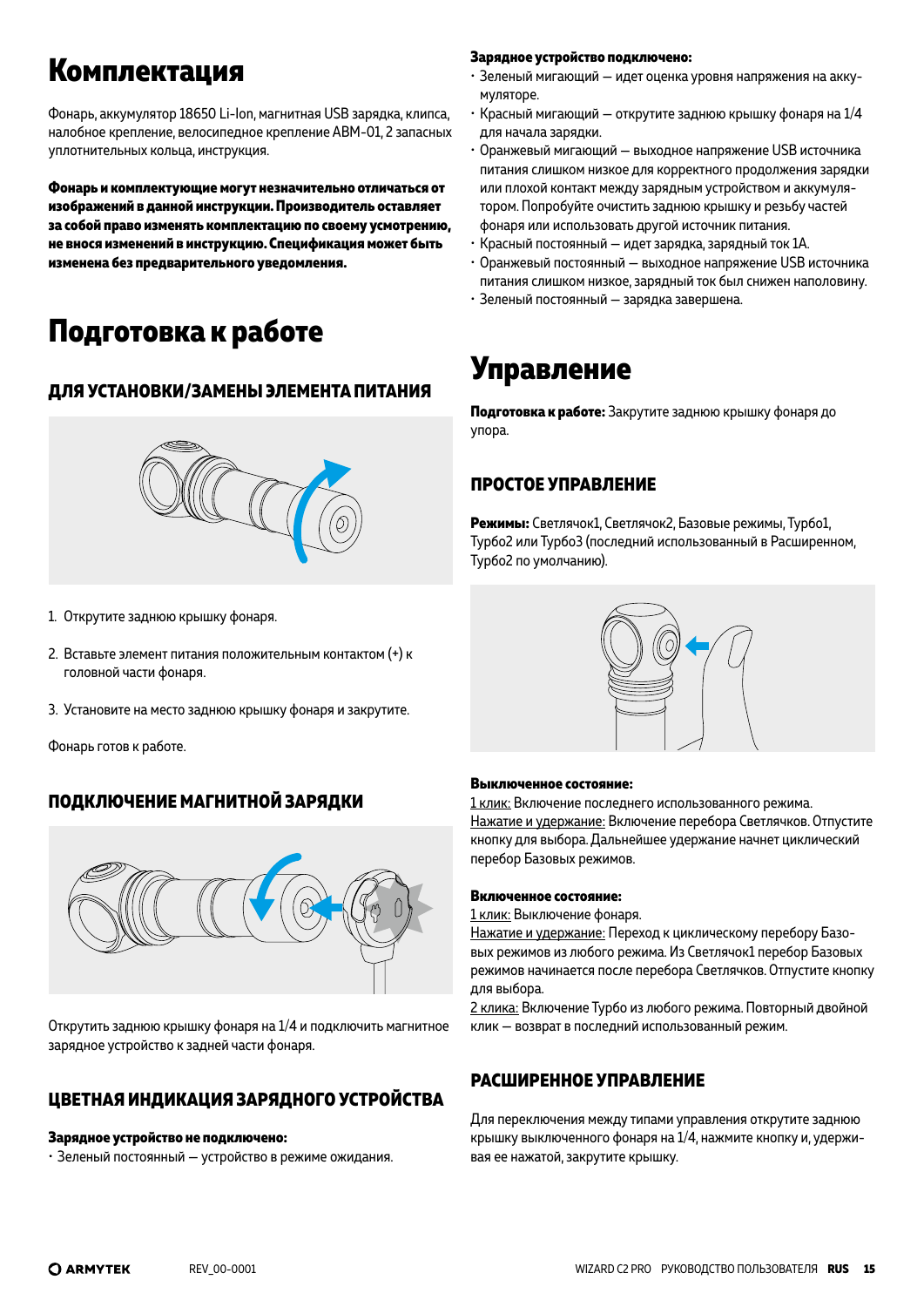#### **Выключенное состояние:**

1 клик: Включение последнего использованного режима. Нажатие и удержание: Включение Светлячка1 [Cекция 1]. Дальнейшее удержание начнет циклический перебор режимов: Светлячок1 - Светлячок2 - Светлячок3 - Базовый1 - Базовый2 - Базовый3 - Турбо1.

#### **Включенное состояние:**

1 клик: Выключение фонаря.

Нажатие и удержание: Циклический перебор режимов в актуальной Секции.

#### **Любое состояние:**

2 клика: Включение Базового режима [Cекция 2]. Повторный двойной клик переключает между выбранными режимами в [Секции 1] и [Секции 2].

3 клика: Включение Турбо режима [Cекция 3].

4 клика: Включение Строба [Cекция 4].

**Автозапоминание.** После выключения фонаря последний режим запоминается для быстрого доступа при следующем включении.

**Безопасные режимы высокой яркости.** Режимы Турбо обеспечивают высокую яркость фонаря до тех пор, пока его температура и потребляемый от батареи питания ток не превышают критических значений.

**Система цифровой стабилизации и безопасного софт-старта** позволяет увеличить время работы фонаря и срок службы аккумулятора, а также защитить его от чрезмерного разряда или перегрева.

**Система активного термоконтроля.** При приближении температуры фонаря к 58 °C яркость будет снижена до безопасного значения, позволяющего фонарю не перегреваться длительное время. В условиях хорошего охлаждения фонарь светит без падения яркости.

#### **Предупредительная индикация показывает уровень заряда и температуру фонаря.**

**Низкий уровень заряда.** Когда уровень заряда станет меньше приблизительно 25%, цветной диод покажет уровень предупреждения оранжевыми вспышками 1 раз в 2 секунды. При дальнейшем падении напряжения начнется ступенчатое снижение яркости для обеспечения безопасности аккумулятора и пользователя. Если яркость режима (кроме режимов Светлячок и Базовый1) упадет ниже приблизительно 25% от номинального уровня, основной диод моргнет 2 раза. При критическом уровне заряда меньше приблизительно 10% цветной диод мигает красным 1 раз в секунду.

**Высокая температура.** Когда температура увеличивается до уровня предупреждения, цветной диод мигает оранжевым 3 раза каждые 2 секунды. При критическом уровне цветной диод мигает красным 3 раза каждую секунду. Яркость начинает снижаться до безопасного уровня.

**Функция блокировки.** Для предотвращения случайного включения фонаря открутите заднюю крышку на 1/4. Цветная индикация состояния также будет отключена.

**Цветная индикация состояния.** Краткие вспышки каждые 4 секунды показывают уровень заряда даже при выключенном фонаре (пока уровень заряда не упал ниже критического). Индикация также позволяет обнаружить фонарь в темноте.

#### **Включение/отключение цветной индикации состояния.** По умолчанию индикация отключена в режимах Светлячок (отключается после 10 секунд работы) и в выключенном состоянии. Для включения/отключения открутите заднюю крышку на 1/4, нажмите кнопку и, удерживая ее нажатой, закрутите и снова открутите крышку. Состояние запоминается даже при смене элементов питания. Ультранизкий расход тока обеспечивает максимальную продолжительность работы цветной индикации.

### **Предостережения**

Для эффективной работы фонаря рекомендуем фирменные аккумуляторы 18650 Li-Ion без платы защиты длиной не более 70 мм.

В Турбо режимах, Строб2 и Строб3 тело фонаря может быстро нагреваться и разряжать батарею высоким током. Нельзя оставлять фонарь без присмотра, так как мощный свет способен сильно нагреть близлежащие предметы и даже стать причиной возгорания.

- 1. Всегда следуйте данной инструкции и рекомендациям по эксплуатации элементов питания.
- 2. Используйте только рекомендованные элементы питания.
- 3. Не нарушайте полярность элементов питания.
- 4. Не пытайтесь переделать или модифицировать фонарь или его компоненты, это лишит вас гарантии на него.
- 5. Не допускайте попадания воды или других жидкостей внутрь фонаря.
- 6. Не направляйте включенный фонарь в глаза людям или животным — это может вызвать кратковременное ослепление.
- 7. Не разрешайте детям использовать фонарь без вашей помощи.

**Компания не несет ответственности за любой вред, причиненный пользователю в результате неправильной эксплуатации.**

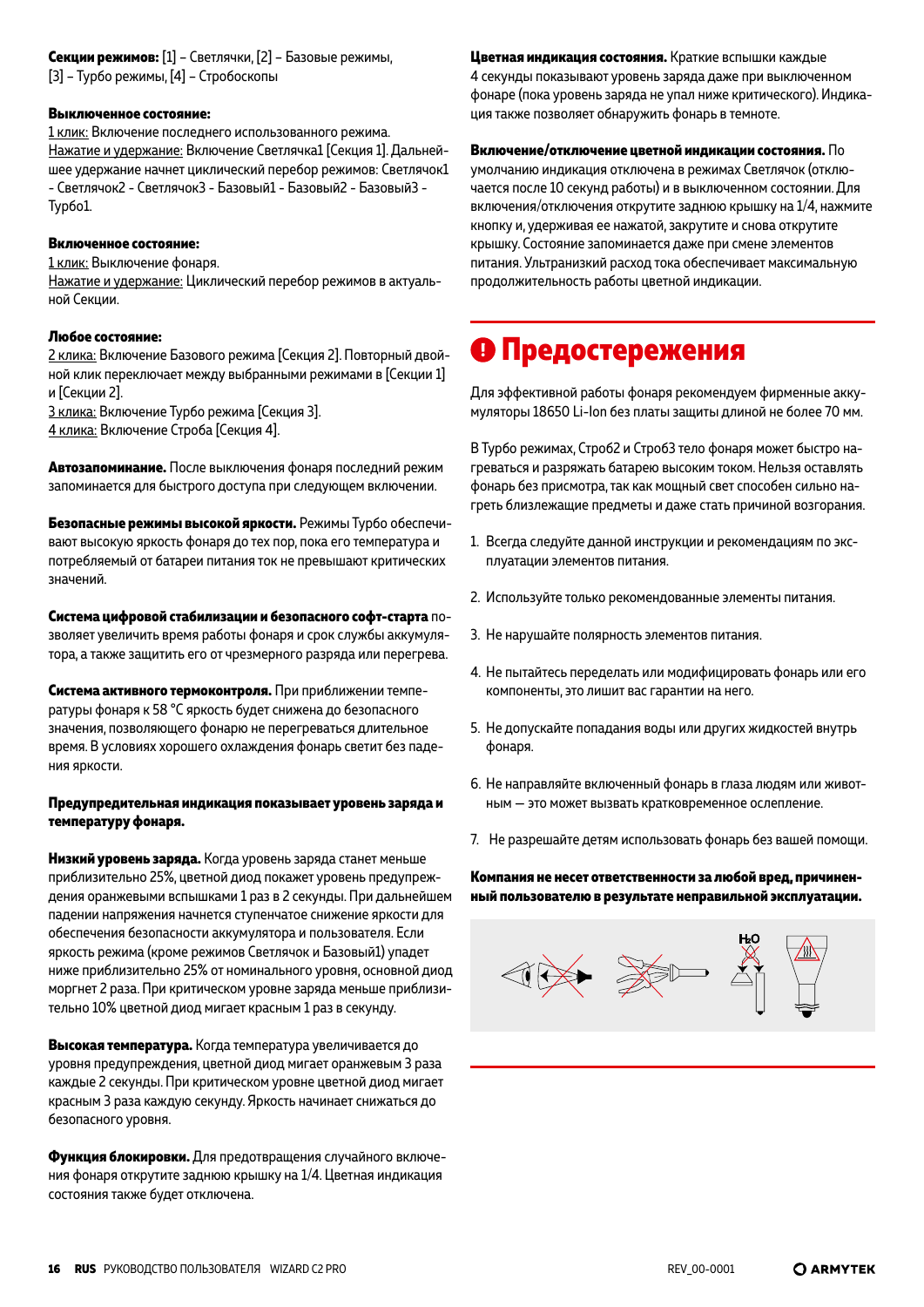## **Уход и хранение**

Рекомендуется 1–2 раза в год очищать от грязи и старой смазки резьбу и уплотнительные кольца фонаря. Помните, что надежная защита фонаря от воды и пыли не может быть обеспечена изношенными уплотнителями, а загрязнения и отсутствие смазки приводят к быстрому износу уплотнителей и резьбы.

#### **Для очистки резьбы необходимо:**

- 1. Открутить заднюю крышку и снять уплотнительное кольцо, аккуратно подцепив его зубочисткой (применение металлических острых предметов может повредить кольцо).
- 2. Тщательно протереть уплотнительное кольцо мягкой салфеткой (можно бумажной) без применения растворителей. Если уплотнительное кольцо изношено или повреждено, его необходимо заменить на новое.
- 3. Металлическую резьбу аккуратно очистить с помощью щетки с применением этилового спирта. Избегайте попадания спирта внутрь фонаря, т.к. это может привести к нарушению его функционирования.

По завершении очистки резьбу и установленное на место уплотнительное кольцо следует заново смазать силиконовой смазкой на основе полиальфаолефина (polyalphaolefin), например, Nyogel 760G. Применение других смазок недопустимо. При активной эксплуатации или эксплуатации в особо пыльных условиях рекомендуется выполнять очистку и смазку по мере необходимости.

**НЕ РЕКОМЕНДУЕТСЯ** оставлять элементы питания (особенно неперезаряжаемые) внутри фонаря при длительном хранении, поскольку они могут протечь и испортить внутренние части фонаря. Если вы храните фонарь в состоянии готовности с установленными элементами питания, то предварительно установите новые и заряженные элементы питания, соблюдайте допустимую для них температуру хранения и проверяйте их состояние хотя бы раз в месяц. Если вы заметили какие-либо признаки повреждений элементов питания, немедленно извлеките их из фонаря и выведите из эксплуатации.

## **Гарантия и сервис**

Бесплатный гарантийный ремонт осуществляется в течение 10 лет (кроме элементов питания, зарядных устройств, кнопок и соединительных разъемов, имеющих 2 года гарантии) с даты покупки при наличии документа, подтверждающего покупку. Гарантия не распространяется на повреждения при:

- 1. Использовании не по инструкции.
- 2. Попытках модификации или ремонта несертифицированным мастером.
- 3. Длительном использовании в хлорированных и загрязненных жидкостях или морской воде.
- 4. Воздействии высокой температуры или химических веществ, в т.ч. жидкости из протекших элементов питания.
- 5. Применении некачественных элементов питания.

#### **Представительство в России**

Россия, 129085, Москва, пр.Мира, 95, стр.1, офис 708 8 (800) 100-4715 (по России звонок бесплатный) service@armytek.ru • www.armytek.ru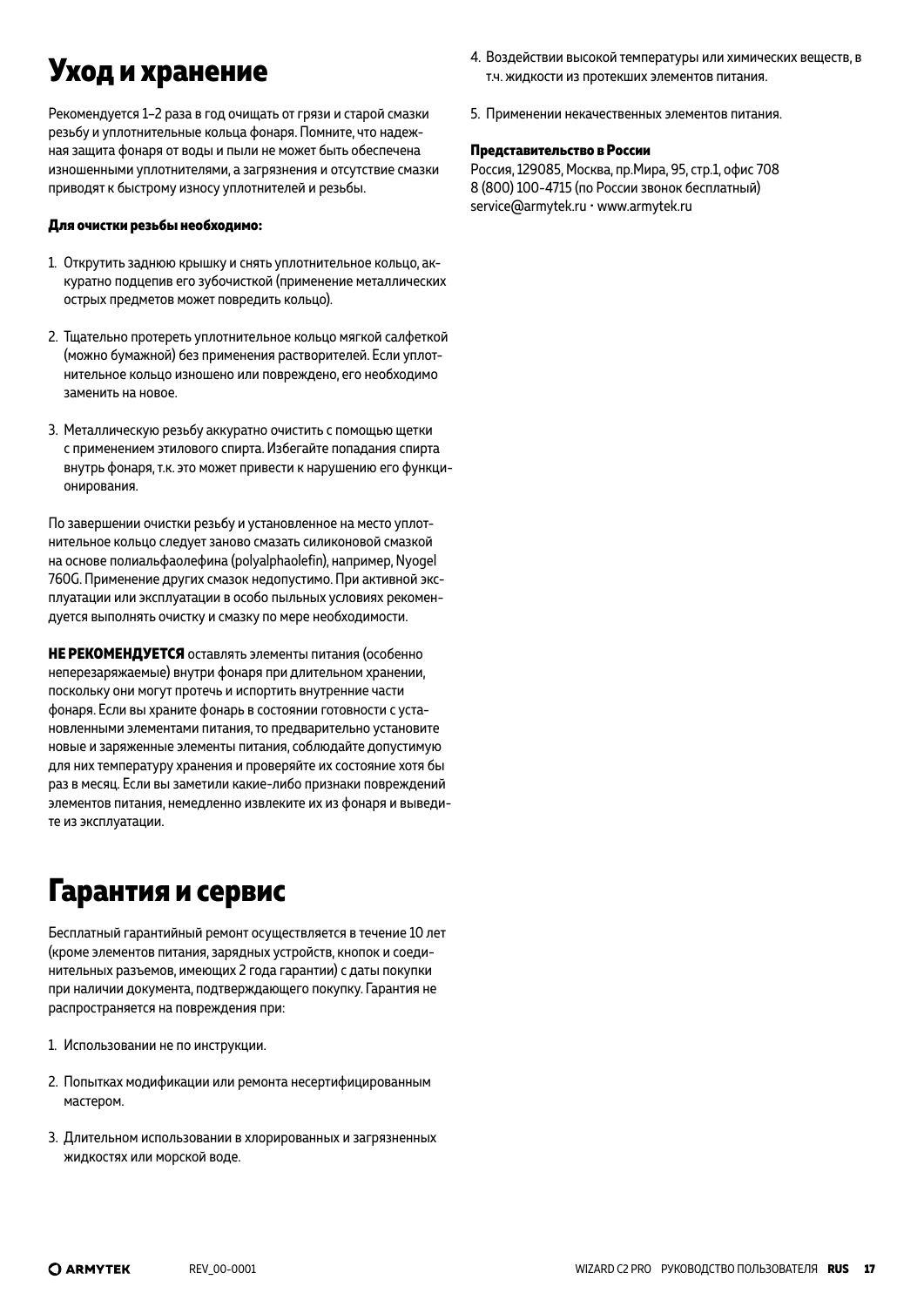# <span id="page-17-0"></span>**FIN KÄYTTÖOHJE**

Kiitos Armytek Optoelectronics Inc., tuotteen valinnasta. Ennen käytön aloittamista tutustu käyttöohjeeseen.

## **Ominaisuudet**

**Otsalamppu:** helppo yhden käden hallinta, luotettava otsakiinnike juoksuun. Kokonainen runko ilman pitkiä johtoja, epävarmoja kumiliittimiä ja ylimääräisiä osia. Lamppu on helppo kiinnittää, irrottaa ja kääntää 180°. Nopeasti irrotettava kumirengas vahvistaa kiinnityksen.

**Valaisin jokapäiväiseen käyttöön:** kompakti runko, kätevä sivupainkie, erikoismatta anodisointi ilman teräviä särmiä, vahva sisäänrakennettu magneetti ja varma teräsklipsi, välkkymätön pysyvä valo

**Pyörälamppu:** valmistettu karkaistusta alumiinista, vahva nopeasti irrotettava kiinnike mukana

- Tehokas elektroniikka takaa vakuuttavan 2500 lumenin valon ja ennätyksellisen 200 päivän työajan Tulikärpänen–tilassa.
- Täydellinen suoja vedeltä, lialta ja pölyltä valaisin jatkaa toimintaansa jopa 10 metrin syvyydessä
- Laaja käyttäjäystävällinen säde, TIR-optiikka suojattu karkaistulla naarmusuojatulla lasilla valaistavalla pinnoitteella
- Innovaatioteknologian ansiosta voi käyttää kaikkia 18650 -akkuja. Oikosulkusuoja myös, kun magneettiportti on kosketuksessa metalliesineiden knssa
- Ylikuumenemisen yli 58 °С aktiivinen reaaliajan suoja ja ennakoiva alhaisen akun latauksen indikointi
- Monivärinen korkean lämpötilan ja akun tilan indikointi, joka toimii 25 vuoden ajan ja auttaa löytämään valaisimen pimeässä
- Toimintavarma ja vesitiivis magneettiportti

#### **WIZARD C2 PRO NICHIA**

- Auringonvalon kaltainen led-valo korkealla kertoimella CRI>90 ja värilämpötilaltaan 4500K heijastaa luonnollista väriä lähes täysin
- Erittäin korkea 1400 lumenin valovirta tälle sävylle

|                     | <b>Wizard C2 Pro (White)</b>                                                                             | Wizard C2 Pro Nichia (Warm)                        |  |
|---------------------|----------------------------------------------------------------------------------------------------------|----------------------------------------------------|--|
|                     | Cree XHP50.2/TIR                                                                                         | Nichia NV4L144/TIR                                 |  |
|                     |                                                                                                          | TÄYSI (jatkuva valo)                               |  |
|                     | 2500 lm                                                                                                  | 1400 lm                                            |  |
|                     | 4260 cd                                                                                                  | 2350 cd                                            |  |
|                     |                                                                                                          | 70°:120°                                           |  |
|                     | 131 <sub>m</sub>                                                                                         | 97 <sub>m</sub>                                    |  |
| Turbo3              | 2500 lm/2 t 40 min (650 lm 30 sec jälkeen)                                                               | $\overline{\phantom{0}}$                           |  |
| Turbo <sub>2</sub>  | 1750 lm/2 t 45 min (650 lm 2 min jälkeen)                                                                | 1400 lm/2 t 50 min (460 lm 1 min jälkeen)          |  |
| <b>Turbo1</b>       | 870 lm/2 t 50 min (650 lm 9 min jälkeen)                                                                 | 770 lm/1 t 50 min                                  |  |
| Perus3              | 370 lm/5 t 15 min                                                                                        | 335 lm/4 t 10 min                                  |  |
| Perus <sub>2</sub>  | 160 lm/12 t 15 min                                                                                       | 140 lm/10 t                                        |  |
| Perus1              | 45 lm/43 h                                                                                               | 27 lm/50 t                                         |  |
| Tulikärpänen3       | 6 lm/12 päivän                                                                                           | 5 lm/8 päivän                                      |  |
| Tulikärpänen2       | 1.5 lm/40 päivän                                                                                         | 1.2 lm/40 päivän                                   |  |
| Tulikärpänen1       | 0.15 lm/200 päivän                                                                                       | 0.1 lm/200 päivän                                  |  |
| Strobo3             | 2500 lm/10 Hz/5 t 45 min (650 lm 100 sec jälkeen)                                                        | 1400 lm/10 Hz/5 t 40 min (460 lm 2 min jälkeen)    |  |
| Strobo <sub>2</sub> | 2500 lm/1Hz/12 t (650 lm 9 min jälkeen)                                                                  | 1400 lm/1 Hz/14 t (460 lm 5 min jälkeen)           |  |
| Strobo1             | 160 lm/1 Hz/55 t                                                                                         | 140 lm/1 Hz/50 t                                   |  |
|                     | 1x18650 Li-lon                                                                                           |                                                    |  |
|                     |                                                                                                          | 112 mm/20.4 mm/33 mm                               |  |
|                     |                                                                                                          | 65 g/115 g                                         |  |
|                     |                                                                                                          | IP68, 10 m asti 2 t asti. Pudotus korkeintaan 10 m |  |
|                     | Avautumiskulma (piste : hajavalo)<br>Pituus/Runko/Valopään läpileikkaus<br>Paino ilman akkua/akun kanssa |                                                    |  |

\* Valomäärä lämpimällä valolla n. 7% pienempi, kantama n. 3% pienempi.

\*\* Kaikki esitetyt tiedot ovat saatu ANSI/NEMA FL1-2009 -standardin mukaisten mittausten perusteella. Testit suoritettu pakkauksen akulla.

Arvot voivat vaihdella riippuen käyttöoloista, lämmön hajonnasta sekä muista tekijöistä.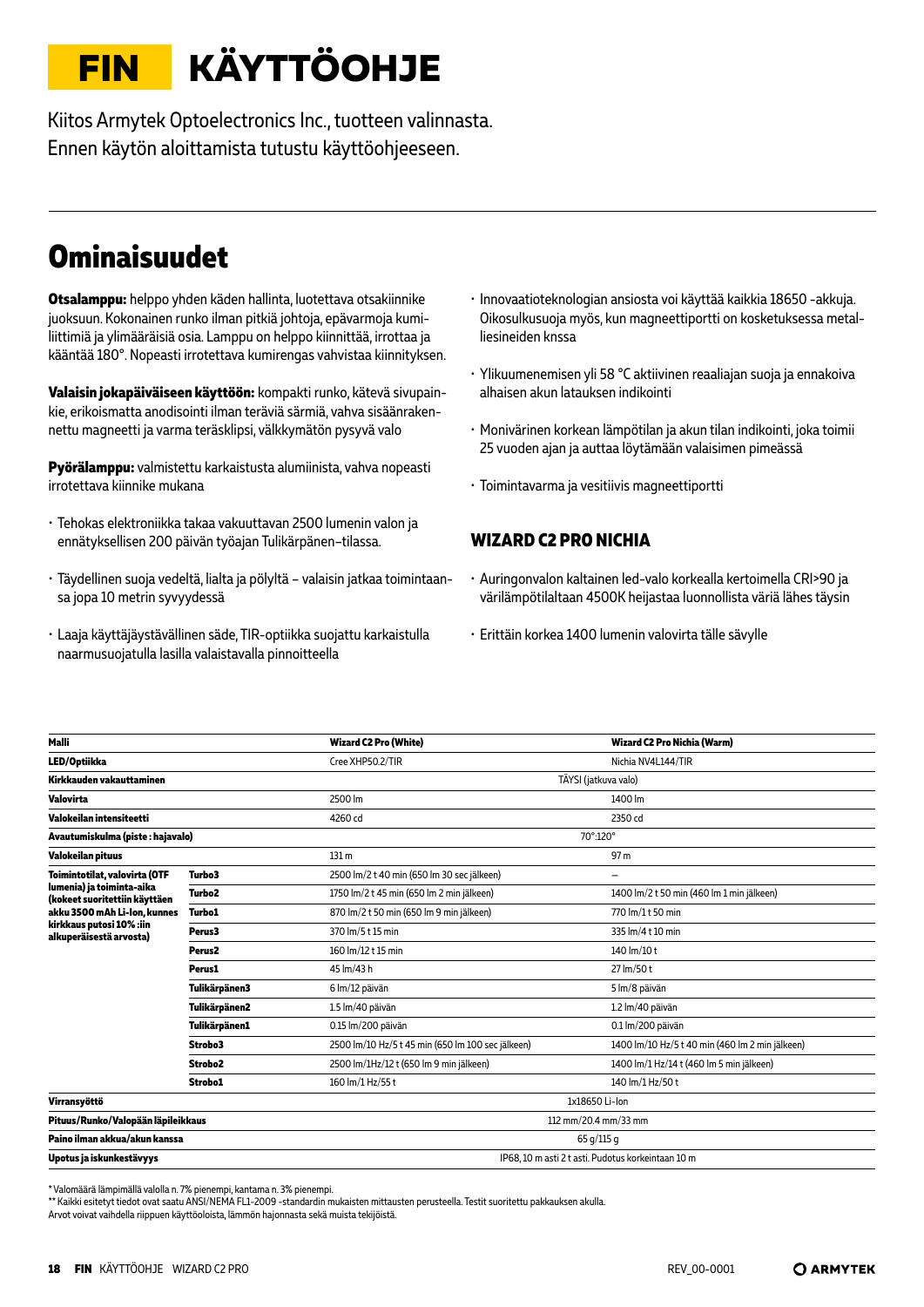## **Pakkauksen sisältö**

Valaisin, akku 18650 Li-Ion 3500 mAh, magneetti USB-laturi, klipsi, otsakiinnike, polkupyöräkiinnike ABM-01, 2 varatiivisterengasta, käyttöohje.

**Valaisin ja lisävarusteet voivat hieman erota tämän käyttöohjeen kuvista. Valmistajalla on oikeus muuttaa pakkauksen sisältöä oman näkemyksensä mukaan tekemättä muutoksia käyttöohjeeseen. Teknisiä tietoja voidaan muuttaa ilman erillistä ilmoitusta.**

## **Käyttöönotto**

### **VIRTALÄHTEEN ASENNUS/VAIHTO:**



1. Kierrä auki takakorkki.

- 2. Asenna virtalähde plusnapa (+) kohti valaisimen etupäätä.
- 3. Asenna korkin kansi paikoille ja kierrä se kiinni.

Valaisin on käyttövalmis.

### **MAGNEETTILATURIN KYTKENTÄ**



Kierrä takakorkin kansi auki 1/4 kierroksen verran ja kytke magneettilaturi lampun takaosaan.

### **LLATURIN VALOINDIKAATTORI**

#### **Laturi ei ole kytketty:**

• Jatkuva vihreä — laturi on odotustilassa.

#### **Laturi on kytketty:**

- Vilkkuva vihreä latausasteen arviointi meneillään.
- Vilkkuva punainen kierrä lampun takakansi auki 1/4 kierrosta latauksen aloittamiseksi.
- Vilkkuva oranssi liian alhainen USB-laturin poistojännite oikean latauksen jatkamiseksi tai huono laturin ja akun välinen kontakti. Kokeile puhdistaa takakansi ja takakannen kierre tai käytä toista virtalähdettä.
- Jatkuva punainen lataus meneillään, latausvirta 1A.
- Jatkuva oranssi USB-laturin poistojännite liian alhainen, latausvirtaa puolitettu.
- Jatkuva vihreä lataus valmis.

## **Käyttö**

**Käyttöönoton valmistaminen:** kierrä lampun takakorkki loppuun asti.

### **YKSINKERTAINEN KÄYTTÖ**

**Tilat:** Tulikärpänen1, Tulikärpänen2, Perustilat, Turbo1, Turbo2 tai Turbo3 (Laajennetussa viimeksi käytetty, Turbo2 oletus).



#### **Pois päältä -tila:**

1 klikkaus: Viimeksi käytetyn tilan päälle kytkentä.

Painallus ja sen pitäminen: Tulikärpästen selauksen kytkentä. Vapauta painike. Jos pitää sitä edelleen painettuna, Perustilat alkavat vaihtua peräkkäin.

#### **Päälle kytketty -tila:**

1 klikkaus: Lampun sammuttaminen.

Painallus ja sen pitäminen: Siirtyminen Perustilojen selaukseen mistä tahansa tilasta. Tulikärpänen1:stä Perustilojen selaus alkaa Tulikärpästilojen vaihdon jälkeen. Vapauta painiketta valinnan vahvistamiseksi. 2 klikkausta: Turbon kytkentä kaikissa tiloissa. Toistuva kaksoisklikkaus palauttaa viimeiseen käyttötilaan.

### **LAAJENNETTU KÄYTTÖ**

Käyttötilojen vaihtamiseksi kierrä auki pois kytkettynä olevan lampun takakorkki 1/4 kierrosta, paina painiketta ja kierrä kansi kiinni napin ollessa painettuna.

**Käyttötilojen alueet:** [1] – Tulikärpäset, [2] – Perustilat, [3] – Тurbotilat, [4] – Strobotskoopit

#### **Pois päältä -tila:**

1 klikkaus: Viimeksi käytetyn tilan päälle kytkentä. Painallus ja sen pitäminen: Tulikärpänen1 kytkentä päälle [Alue 1]. Jos pitää sitä edelleen painettuna, tilat alkavat vaihtua peräkkäin: Tulikärpänen1 - Tulikärpänen2 - Tulikärpänen3 - Perus1 - Perus2 - Perus3 - Turbo1.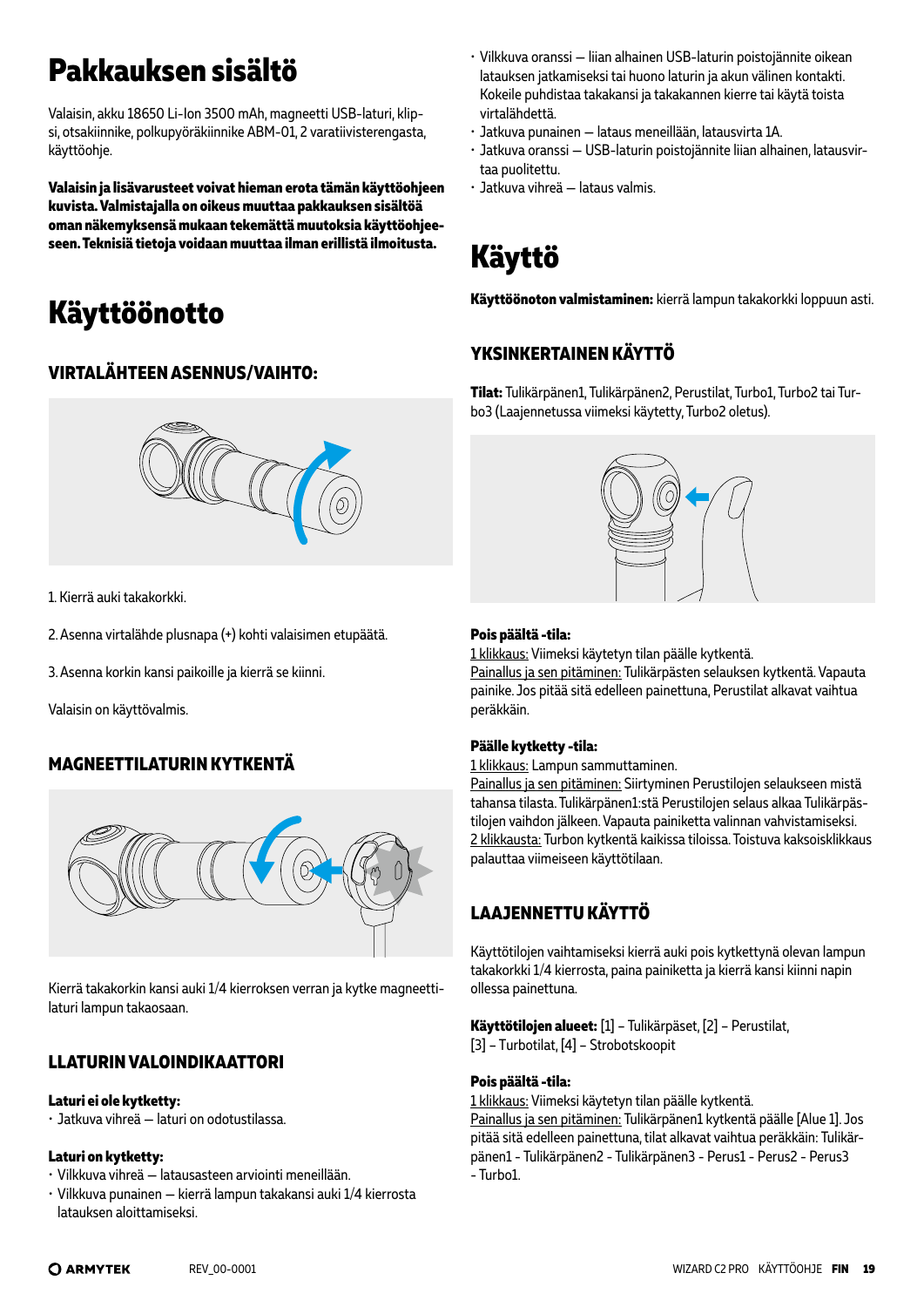#### **Päälle kytketty -tila:**

1 klikkaus: Lampun sammuttaminen. Painallus ja sen pitäminen: Nykyisen alueen tilojen peräkkäinen selaus.

#### **Kaikki tilat:**

2 klikkausta: Perustilan päälle kytkentä [Alue 2]. Seuraava kaksoisklikkaus vaihtaa valittujen [Alue1:n] ja [Alue2:n] tilojen välillä. 3 klikkausta: Turbotila päälle [Alue 3]. 4 klikkausta: Strobotila päälle [Alue 4].

**Viimeisen tehotilan muisti.** Valaisin muistaa automaattisesti viimeksi käytössä olleen tehotilan, ja käyttää tätä tehotilaa päälle kytkettäessä.

**Suuren kirkkauden turvatilat.** Turbotilat nostavat valaisimen kirkkautta siihen asti, kun sen lämpötila ja virtalähteen käyttämä virta eivät ylitä kriittisiä arvoja.

**Värivakauden ja turvallisen pehmeän aloituksen järjestelmä** pidentää valaisimen toiminta-aikaa, ja akun käyttöaikaa sekä suojaavat sitä alhaiselta lataukselta ja ylikuumenemiselta.

**Aktiivinen lämpötilan hallinta.** Lampun lämpötilan lähestyessä 58 °C kirkkautta alennetaan turva-arvoon, joka estää lampun ylikuumenemista pitkään. Hyvällä jäähdytyksellä valaisin toimii pitkään pudottamatta kirkkautta.

#### **Varoittava indikaatio näyttää latauksen asteen ja lampun lämpötilan.**

**Alhainen lataus.** Latauksen laskiessa alle n. 25% oranssi väri varoittaa vilkkumalla 1 kerran 2 sekunnissa. Jännitteen laskiessa edelleen kirkkautta lasketaan asteittain akun ja käyttäjän suojaamiseksi. Jos käyttötilan kirkkaus (Tulikärpäset ja Perus1) laskee alle n. 25% perustasosta, päädiodi välkkyy 2 kertaa. Latauksen alittaessa kriittisen n. 10% tason valo välkkyy 1 kerran sekunnissa.

**Korkea lämpötila.** Lämpötilan noustessa varoitustasolle vilkkuu oranssi valo 3 kertaa 2 sekunnissa. Kriittisen tason lämpötilassa punainen valo vilkkuu 3 kertaa sekunnissa. Kirkkautta lasketaan turvatasolle.

**Kytkennän estotoiminto.** Valaisimen sattumanvaraisen päälle kytkennän estämiseksi kierrä takakorkki 1/4 auki. Väri-indikointi sammuu myös.

**Toimintatilan valoindikointi.** Lyhyet välähdykset joka 4 sekunti kertovat valaisimen latauksesta sen ollessa sammutettuna (kunnes lataus laskee alle kriittisen tason). Indikointi auttaa myös löytämään valaisimen pimeässä.

**Toimintatilan valoindikoinnin päälle- ja poiskytkentä.** Oletuksena indikointi on kytkettynä pois päältä Tulikärpänen-toimintatiloissa (sammuu 10 sekunnissa) sekä valaisimen ollessa pois kytkettynä. Päälle/poiskytkentä: kierrä takakorkki 1/4 kierrosta, pitämällä painiketta alas painettuna kierrä korkki kiinni ja sitten taas auki. Kytkentä jää muistiin jopa virtalähdettä vaihdettaessa. Erittäin alhainen virran kulutus takaa valoindikoinnin pitkän toiminnan.

## **Varoitukset**

Valaisimen tehokkuuden varmistamiseksi suositellaan alkuperäisten 18650 Li-Ion -akkujen käyttöä ilman suojapiiriä pituudeltaan enintään 70 mm.

Turbotiloissa, Strobo2 ja Strobo3 -tilat lampun runko voi lämmetä nopeasti ja tyhjentää akkua korkealla jännitteellä. Älä jätä lamppua päällä valvomatta, sillä voimakas valo voi lämmittää lähellä olevia esineitä ja aiheuttaa jopa palovaaran.

- 1. Noudata aina tämän ohjekirjan neuvoja ja suosituksia.
- 2. Käytä valaisimessa ainoastaan suositeltuja akkuja.
- 3. Huolehdi aina akkujen oikeasta napaisuudesta.
- 4. Älä tee muutoksia valaisimeen. Muutosten tekeminen mitätöi takuun.
- 5. Estä veden tai muiden nesteiden pääsy valaisimen sisään.
- 6. Älä ikinä osoita taskulampulla ihmisten tai eläinten silmiin. Valaisimen kirkas valo voi silmiin suunnattuna aiheuttaa näkövammoja.
- 7. Älä anna lasten käyttää valaisinta ilman aikuisen valvontaa.

#### **Valmistaja eivät vastaa vahingoista, jotka aiheutuvat tuotteen virheellisestä käytöstä.**



## **Huolto ja säilytys**

Akkupesän kierteet ja tiivisterengas tulisi puhdistaa liasta ja rasvasta vähintään kaksi kertaa vuodessa. Kulunut tiivisterengas heikentää valaisimen veden- ja pölynkestävyyttä. Likaantuminen ja voitelun puute aiheuttaa kierteiden ja tiivisteen tavallista nopeampaa kulumista.

#### **Näin puhdistat akkupesän kierteet:**

- 1. Kierrä akkupesän korkki auki ja poista tiivisterengas esim. hammastikulla (älä käytä teräviä metalliesineitä, jotta tiiviste ei vahingoitu).
- 2. Pyyhi tiivisterengas huolellisesti liinalla. Älä käytä liuottimia. Jos tiivisterengas on kulunut tai rikkoutunut, korvaa se uudella.
- 3. Puhdista teräskierre huolellisesti harjalla käyttäen etanolia. Vältä etanolin pääsemistä valaisimen sisään, koska se voi aiheuttaa valaisimen toimintahäiriöitä.

Puhdistuksen jälkeen voitele kierre ja paikalleen asennettu rengastiiviste PAO -pohjaisella silikonilla, esim. Nyogel 760G. Muiden voiteluaineiden käyttö on kielletty. Käytettäessä valaisinta tehokkaasti tai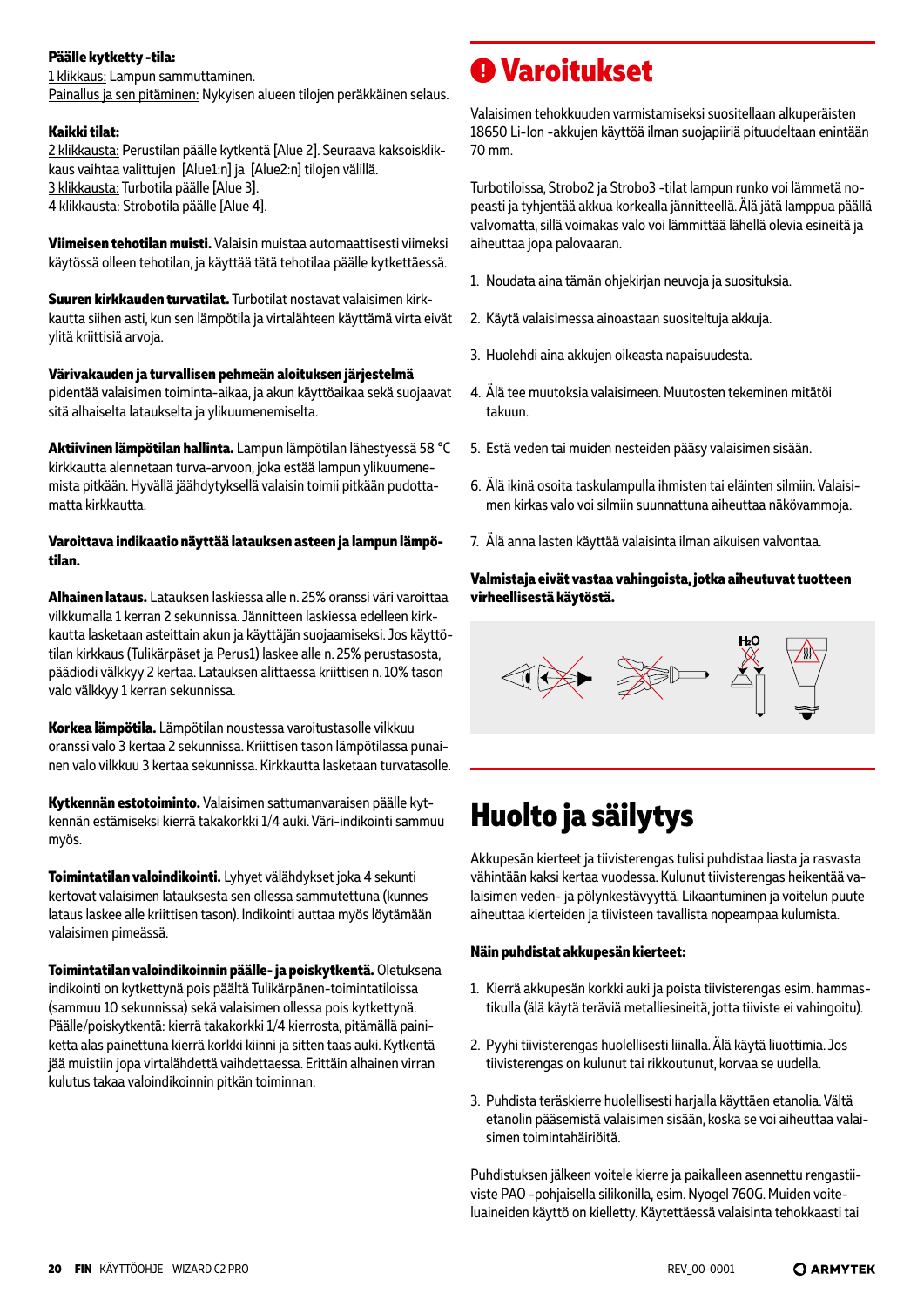erityisen pölyisissä olosuhteissa suositellaan puhdistamista ja voitelua tarvittaessa.

**EI SUOSITELLA** paristojen jättämistä valaisimen sisälle pitkäksi ajaksi (ei varsinkaan lataamattomia), koska paristot voivat vuotaa tai vahingoittaa valaisimen sisälosia. Jos pidät valaisinta käyttövalmiina (paristot asetettuina valaisimeen), niin ensin aseta valaisimeen uudet ja ladatut paristot, noudata niille sopivaa säilytyslämpötilaa ja tarkasta niiden kunto vaikkapa kerran kuussa. Jos olet huomannut mitään merkkejä paristojen viottumisesta, irrota ne valaisimesta välittömästi ja ota pois käytöstä.

## **Takuu ja huolto**

10 vuoden maksuton takuuhuolto (ei koske virtalähteitä, latureita, painikkeita ja yhdysliittimiä, joilla on 2 vuoden takuu) ostopäivästä ostokuittia vastaan. Takuu ei korvaa seuraavaa:

- 1. Ohjeitten vastainen käyttö.
- 2. Epäpätevän huoltajan modifiointi- tai huoltoyritys.
- 3. Pitkäkestoinen käyttö klooratussa ta saastuneissa nesteissä tai merivedessä.
- 4. Altistuminen korkealle lämpötilalle tai kemikaaleille, mm. akkuvedelle.
- 5. Viallisten virtalähteiden käyttö.

#### **Edustusto Suomessa**

Hitsaajankatu 7, 00810 Helsinki, Suomi +358 (50) 339-8075 • service@armytek.fi www.armytek.fi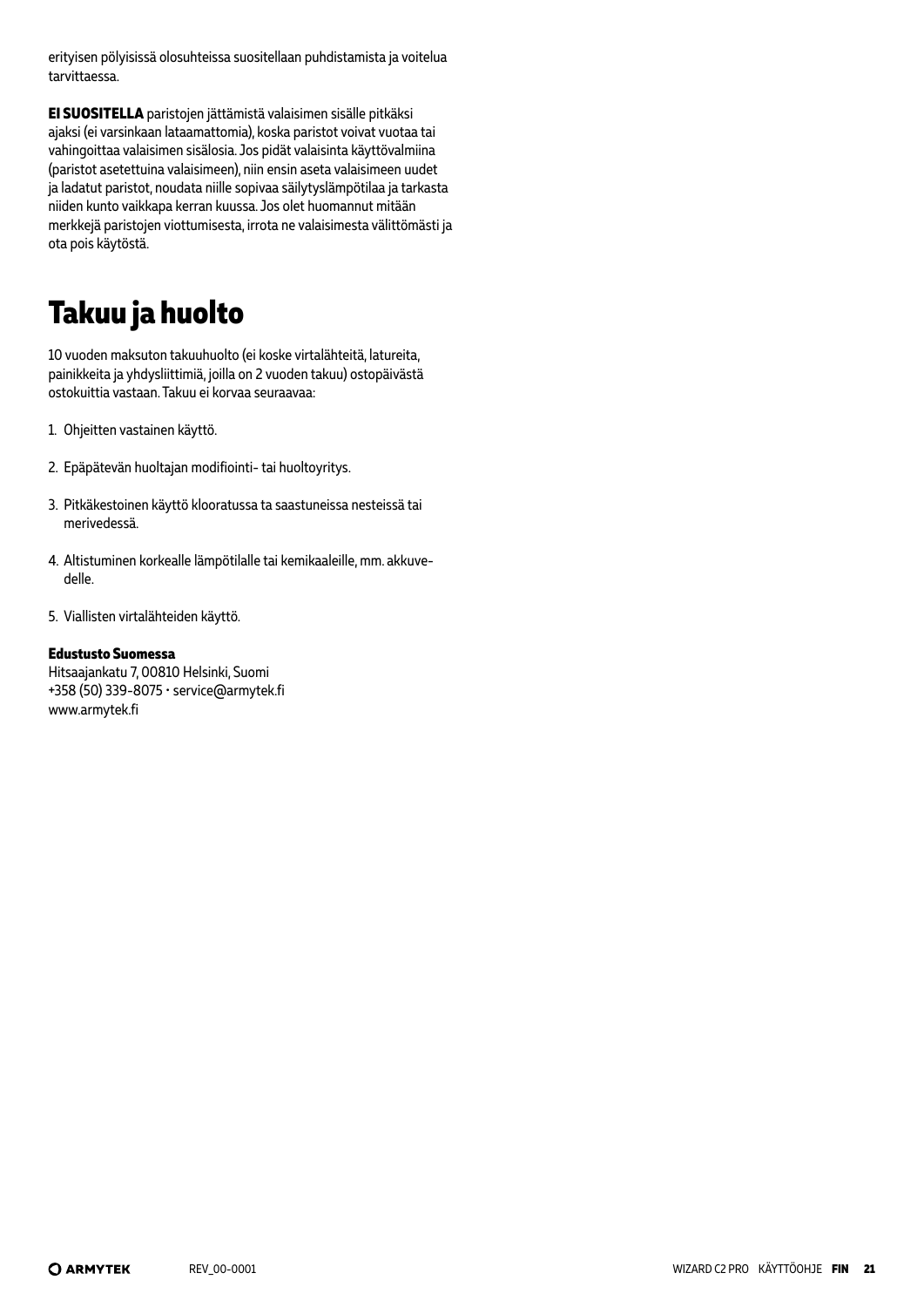# <span id="page-21-0"></span>**SWE ANVÄNDARMANUAL**

Tack för att du har valt produkter av Armytek Optoelectronics Inc. Läs instruktionerna före användningen

## **Specifikation**

**Pannlampa:** Enkel enhandsmanövrering, säkert pannband för löpning. Ficklampans kropp i ett stycke utan långa ledningar, opålitliga gummikontakter eller extra block. Det är enkelt att fästa, ta bort och rotera ficklampan i monteringen med 180°. Snabbkopplande gummiring tillhandahåller bättre fixering

**Ficklampa för vardaglig användning:** kompakt kropp, bekväm sidoknapp, speciell mattanodisering utan skarp räffling, stark inbyggd magnet och pålitlig stålklämma, ständigt ljus utan flimmer

**Cykellampa:** är tillverkad av flygplansaluminium, slitstarkt snabbkopplingsfäste ingår.

- Kraftfull elektronik tillhandahåller spännande ljusflöde på upp till 2500 lumen och maximala 200 dagars i Eldflugan-läget
- Fullt skydd mot vatten, smuts och damm ficklampan fortsätter att fungera även på 10 meters djup
- Bekväm bred stråle av TIR optik skyddad från repor med hjälp av härdat glas med antireflekterande beläggning
- Innovativ teknik låter dig använda alla 18650-batterier och ger fullt skydd mot kortslutning, även om magnetporten kommer i kontakt med metallföremål
- Aktivt skydd mot överhettning över 58 °C i realtid-läge och indikering som varnar för låg batterinivå
- Mångfärgad indikering av hög temperatur och batteristatus, som fungerar i 25 år, hjälper hitta ficklampan i mörkret
- Pålitlig och vattentät magnetport

#### **WIZARD C2 PRO NICHIA**

- Diodljuset med högt Ra-värde (färgåtergivningstal) >90 som närmar sig till det som dagljuset har och färgtemperatur på 4500K för färgåtergivning som är maximalt nära till naturlig
- Otroligt stark ljusström för denna färgskiftning ljusstyrka på 1400 lumen

| Namp på modellen                                       |                    | <b>Wizard C2 Pro (White)</b>                    | Wizard C2 Pro Nichia (Warm)                   |  |
|--------------------------------------------------------|--------------------|-------------------------------------------------|-----------------------------------------------|--|
| <b>LED/Typ av optik</b>                                |                    | Cree XHP50.2/TIR                                | Nichia NV4L144/TIR                            |  |
| Ljusstabilisering                                      |                    |                                                 | FULL (konstant ljus)                          |  |
| Ljusflöde                                              |                    | 2500 lm                                         | 1400 lm                                       |  |
| <b>Peak-ljusintensitet</b>                             |                    | 4260 cd                                         | 2350 cd                                       |  |
| Öppningsvinkel (punkt : diffus ljus)                   |                    |                                                 | 70°:120°                                      |  |
| Ljusintervall                                          |                    | 131 <sub>m</sub>                                | 97 <sub>m</sub>                               |  |
| Lägen, ljusström (OTF Lumen)                           | <b>Turboläget3</b> | 2500 lm/2 t 40 min (650 lm efter 30 sec)        | $\overline{\phantom{a}}$                      |  |
| och arbetstid (försöken<br>utfördes vid 3500mAh Li-Ion | Turboläget2        | 1750 lm/2 t 45 min (650 lm efter 2 min)         | 1400 lm/2 t 50 min (460 lm efter 1 min)       |  |
| batteri innan ljusstyrkan sjönk                        | <b>Turboläget1</b> | 870 lm/2 t 50 min (650 lm efter 9 min)          | 770 lm/1 t 50 min                             |  |
| till 10% av den ursprungliga<br>styrkan)               | Grundläget3        | 370 lm/5 t 15 min                               | 335 lm/4 t 10 min                             |  |
|                                                        | Grundläget2        | 160 lm/12 t 15 min                              | 140 lm/10 t                                   |  |
|                                                        | Grundläget1        | 45 lm/43 t                                      | 27 lm/50 t                                    |  |
|                                                        | Eldflugan3         | $6 \text{ Im}/12 \text{ d}$                     | $5 \, \text{Im}/\text{8} \, \text{d}$         |  |
|                                                        | Eldflugan2         | 1.5 lm/40 d                                     | 1.2 lm/40 d                                   |  |
|                                                        | Eldflugan1         | 0.15 lm/200 d                                   | $0.1 \, \text{Im}/200 \, \text{d}$            |  |
|                                                        | Stroboskop3        | 2500 lm/10 Hz/5 t 45 min (650 lm efter 100 sec) | 1400 lm/10 Hz/5 t 40 min (460 lm efter 2 min) |  |
|                                                        | Stroboskop2        | 2500 lm/1Hz/12 t (650 lm efter 9 min)           | 1400 lm/1 Hz/14 t (460 lm efter 5 min)        |  |
|                                                        | Stroboskop1        | 160 lm/1 Hz/55 t                                | 140 lm/1 Hz/50 t                              |  |
| <b>Batterier</b>                                       |                    |                                                 | 1x18650 Li-lon                                |  |
| Längd/Kroppdiameter/Huvuddiameter                      |                    |                                                 | 112 mm/20.4 mm/33 mm                          |  |
| Vikt utan/med batteri                                  |                    |                                                 | 65 g/115 g                                    |  |
| <b>Submersion and Impact resistance</b>                |                    |                                                 | IP68, 10 m for 2 h. Height up to 10 m         |  |

\* Ljusflödet för ficklampor med varmt ljus är ca 7% mindre, strålområdet är cirka 3% mindre.

\*\* Alla ovanstående uppgifter har fåtts som ett resultat av mätningar enligt standarden ANSI/NEMA FL1-2009. Tester är utförda på ingående batteriet.

Uppgifter kan variera beroende på miljöförhållanden, värmeavledning och andra faktorer.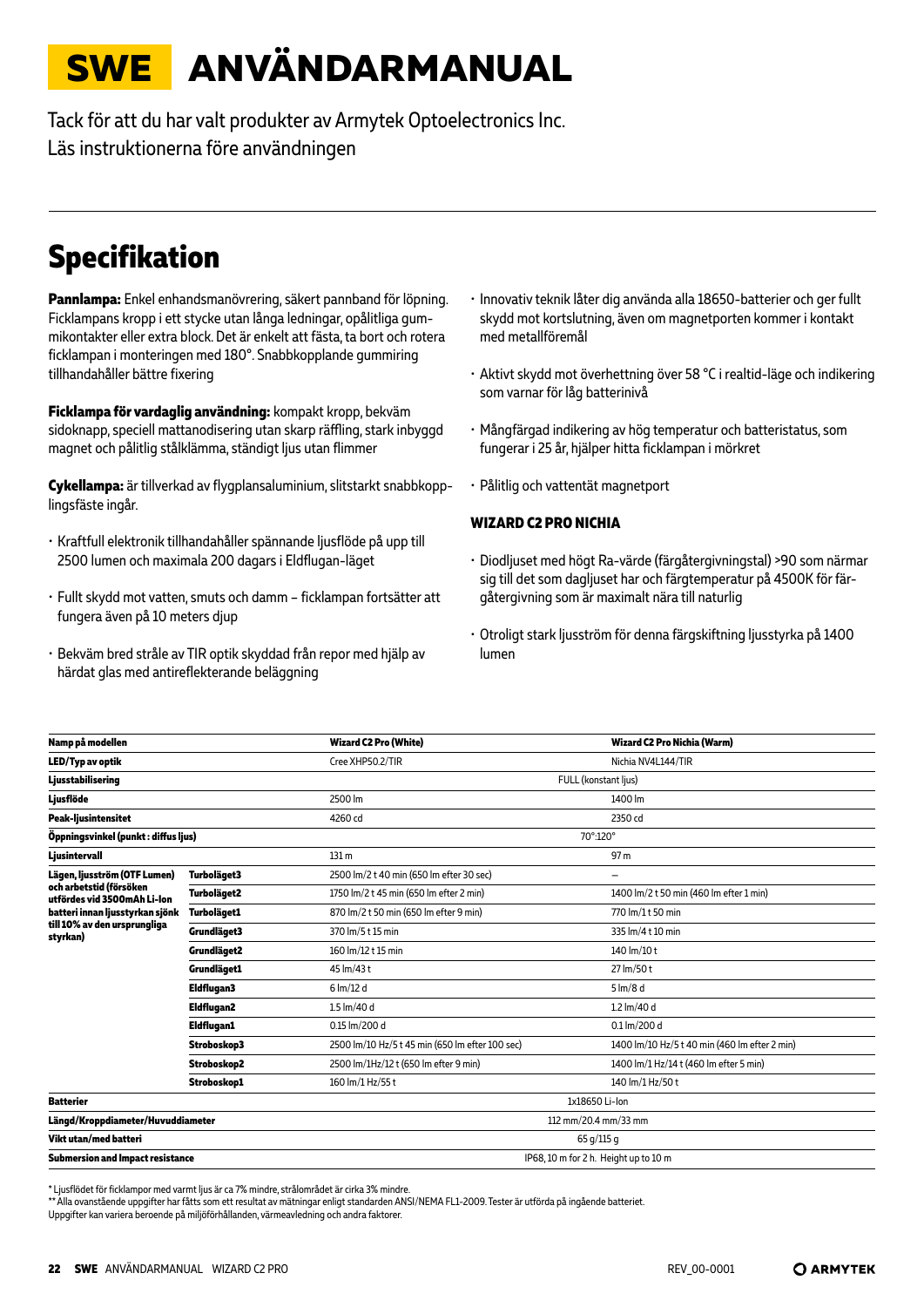## **Komplett uppsättning**

Ficklampa, 18650 Li-Ion batteri, magnetisk USB-laddare, klämma, huvudfäste, cykelfäste ABM-01, 2 extra O-ringar, användarmanual.

**Ficklampa och dess tillbehör kan skilja sig lite från bilderna i denna bruksanvisning. Tillverkaren förbehåller sig rätten att ändra utrustningen på egen hand utan att ändra bruksanvisningen. Specifikationerna kan ändras utan föregående meddelande.**

## **Förberedelse för användning**

### **FÖR ATT INSTALLERA/BYTA BATTERIET:**



- 1. Skruva loss ficklampans bakstycke.
- 2. Sätt i batteriet med den positiva (+) kontakten mot ficklampans huvuddel.
- 3. Sätt tillbaka ficklampans bakstycke och skruv loss det.

Ficklampan är klar för användning.

### **ANSLUTNING AV MAGNETISK LADDARE:**



Skruva loss ficklampans bakstycke med 1/4 och anslut magnetladdaren till ficklampans baksida.

### **LADDARENS FÄRGINDIKERING**

#### **Laddaren är inte ansluten:**

• Fast grönt — enheten är i standby-läge.

#### **Laddaren är ansluten:**

- Blinkande grönt batteriets spänningsnivå utvärderas.
- Blinkande rött skruva loss ficklampans bakstycke med 1/4 för att börja ladda.
- Blinkande orange utgångsspänningen hos USB strömkälla är för låg för att fortsätta ladda ficklampan ordentligt eller det är dålig kontakt mellan laddaren och batteriet. Försök rengöra bakstycket och ficklampans trådar delar eller använd en annan strömkälla.
- Fast rött enheten laddas, laddningsström 1A.
- Fast orange utgångsspänningen hos USB strömkälla är för låg, laddningsströmmen har minskats med hälften.
- Fast grönt laddningen är slutförd.

### **Okontroll**

**Förberedelse för användning:** Skruva fast bakre lamplocket.

#### **ENKEL KONTROLL**

**Lägen:** Eldflugan1, Eldflugan2, Grundlägena, Turboläget1, Turboläget2 eller Turboläget3 (det senaste läget som användes i ett avancerat läge, Turboläget2 standardinställning).



#### **Inaktiverat tillstånd:**

1 klick: Aktivering av det senast använda läget.

Tryck och hållning: Aktivering av växling mellan Eldfluga-lägena. Släpp knappen för att göra ett val. Längre hållning kommer att starta cyklisk växling mellan Grundlägen.

#### **Aktiverat tillstånd:**

1 klick: Inaktivering av ficklampan.

Tryck och hållning: Övergång till cyklisk växling mellan Grundlägena från alla lägen. Från Eldflugan1 börjar växling mellan Grundlägena efter växling mellan Eldfluga-lägena. Släpp knappen för att göra ett val. 2 klick: Aktivering av Turboläget från alla lägen. Ett upprepat dubbelklick återgår till det senast använda läget.

### **AVANCERAD KONTROLL**

För att växla mellan typer av kontroll, skruva loss bakluckan på avstängda lampan med 1/4, tryck på knappen och dra åt locket medan du trycker den ner.

**Lägens sektioner:** [1] – Eldflugorna, [2] – Grundlägena, [3] – Turbolägena, [4] - Stroboskoperna

#### **Inaktiverat tillstånd:**

1 klick: Aktivering av det senast använda läget.

Tryck och hållning: Aktivering av Eldflugan1 [Sektion 1]. Längre hållning kommer att starta cyklisk växling mellan lägena: Eldflugan1 - Eldflugan2 - Eldflugan3 - Grundläget1 - Grundläget2 - Grundläget3 - Turboläget1.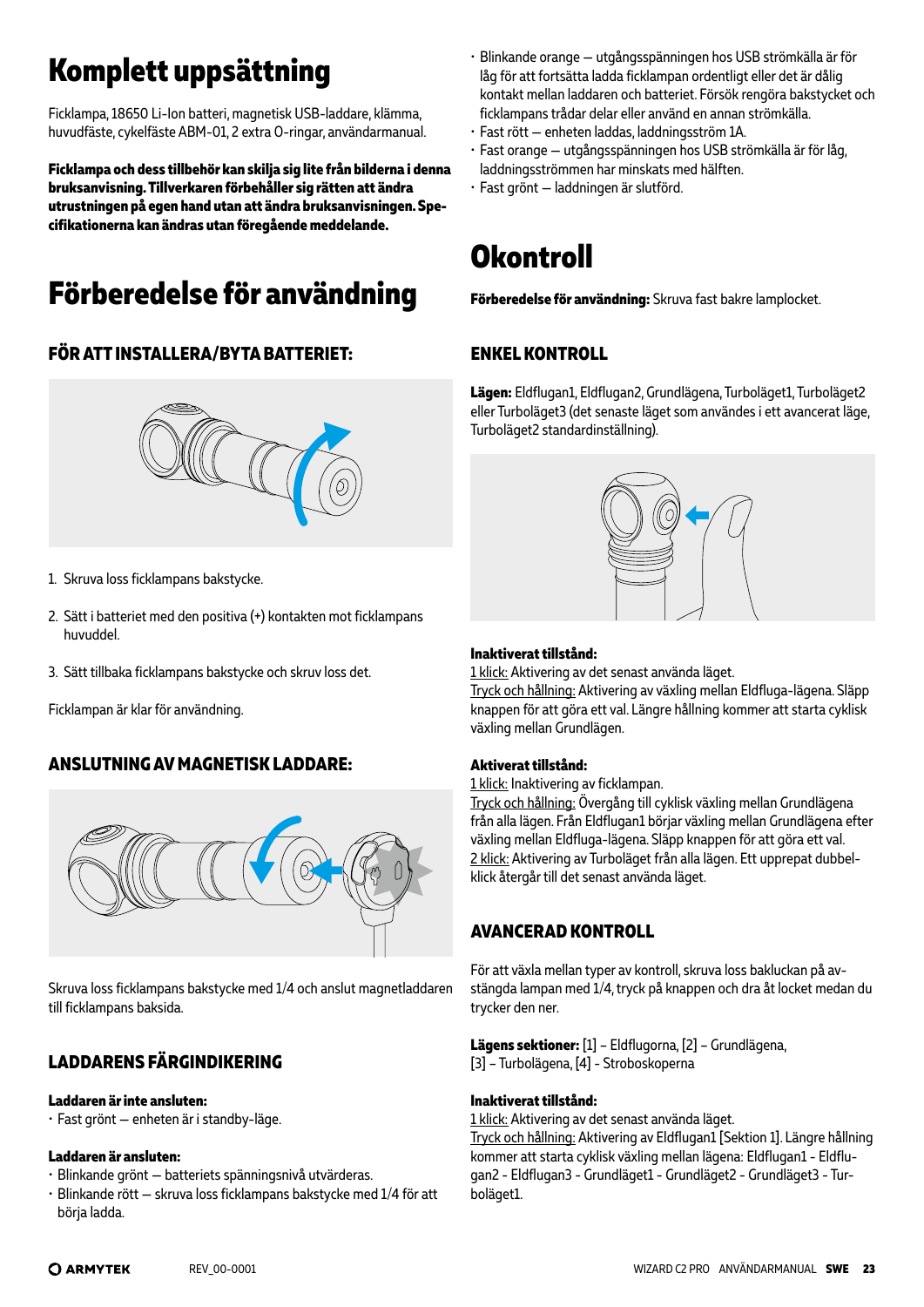#### **Aktiverat tillstånd:**

1 klick: Inaktivering av ficklampan. Tryck och hållning: Cyklisk växling av lägen i den aktuella Sektionen.

#### **Alla statusar:**

2 klick: Aktivering av Grundläget [Sektion 2]. Ett upprepande dubbelklick växlar mellan de valda lägena i [Sektion 1] och [Sektion 2]. 3 klick: Aktivering av Turboläget [Sektion 3]. 4 klick: Aktivering av Stroboskop-läget [Sektion 4].

**Autominne.** När du stängt av lampan kommer det sista läget att komma ihåg för snabb åtkomst nästa gång det slås på.

**Säkra lägen av hög ljusstyrka.** Turbo-lägen tillhandahåller hög ljusstyrka för ficklampan tills dess temperatur och strömförbrukning från batteriet inte når kritiska värden.

**System för digital stabilisering och säker mjukstart** låter öka ficklampans drifttid och batteriets livslängd, samt skydda den mot överdriven batteriurladdning eller överhettning.

**System för aktiv termisk kontroll.** När ficklampans temperatur når 58 °C, minskas ljusstyrkan till ett säkert värde, vilket inte låter ficklampan överhettas under lång tid. Under goda kylförhållanden lyser ficklampan utan minskad ljusstyrkan.

#### **Varningsindikering visar batterinivå och ficklampans temperatur.**

**Låg batterinivå.** När laddningsnivån är mindre än ca 25%, kommer den färgade lysdioden att visa varningsnivån genom att blinka orange varannan sekund. Om spänningen fortsätter sjunka, börjar ljusstyrkans gradvisa minskning for att säkerställa både batteriets och användarens säkerhet. Om lägets ljusstyrka (med undantag av Eldfluga-lägen och Grundläget1) sjunker under ca 25% av den nominella nivån, kommer huvuddioden att blinka två gånger. Vid en kritisk laddningsnivå som är mindre än ca 10% blinkar den färgade lysdioden rött en gång i sekunden.

**Hög temperatur.** När temperaturen ökar till varningsnivån, blinkar den färgade lysdioden orange tre gånger varannan sekund. Vid kritisk nivå blinkar den färgade dioden rött tre gånger i sekunden. Ljusstyrkan börjar sjunka till en säker nivå.

**Låsfunktion.** För att förhindra ficklampans slumpmässiga aktivering, skruva loss bakstycket med 1/4. Ärgindikeringen av status kommer också att inaktiveras.

**Färgindikering av status.** Kort blinkande var fjärde sekund visar laddningsnivån när ficklampan är avstängd (tills laddningsnivån sjunker under den kritiska nivån). Indikering låter också se ficklampan i mörkret.

**Aktivering/inaktivering av färgindikering av tatuset.** Som standard inaktiveras indikering i Eldfluga-lägen (stängs av efter 10 sekunders drift) och i av-statuset. För att aktivera/inaktivera det, skruva av bakstycket. med 1/4, tryck och håll ned knappen, skruva på och loss bakstycket. Ficklampan minns statuset när du byter batterier. Mycket låg strömförbrukning garanterar maximal varaktighet för färgindikering.

## **Varning**

För att effektivt använda ficklampan rekommenderar vi 18650 Li-Ion-batterier utan ett skyddskort som är högst 70 mm långa.

I Turbolägena, Stroboskop2 och Stroboskop3 kan ficklampan snabbt värmas upp och ladda ur batteriet med hög ström. Lämna inte ficklampan utan tillsyn, eftersom kraftig belysning kan värma föremål som finns i närheten och till och med orsaka brand.

- 1. Följ alltid dessa instruktioner och batteriregler.
- 2. Använd endast rekommenderade batterier.
- 3. Stör inte batteripolariteten.
- 4. Försök inte ändra eller modifiera ficklampan eller dess komponenter, det kommer att upphäva din garanti på den.
- 5. Låt inte vatten eller andra vätskor komma in i ficklampan.
- 6. Led inte den medföljande ficklampan i ögonen på människor eller djur – det kan orsaka kortvarig bländning.
- 7. Låt inte barn använda ficklampan utan vuxenövervakning.

#### **Företaget ansvarar inte för skada som orsakats av användaren till följd av felaktig användning.**



## **Vård och förvaring**

Det rekommenderas att ficklampans gängor och tätningsringar rengörs av smuts och gammalt fett 1-2 gånger om året. Kom ihåg att tillförlitligt skydd av ficklampan mot vatten och damm inte kan säkerställas av slitna tätningar, och förorening och brist på smörjning leder till snabb försämring av tätningar och trådar.

#### **Att rengöra tråden behöver du att:**

- 1. Skruva av bakluckan och ta bort O-ringen genom att försiktigt plocka upp den med en tandpetare (metallföremål kan skada ringen).
- 2. Torka O-ringen noggrant med en mjuk trasa (papper kan användas) utan att använda lösningsmedel. Om O-ringen är sliten eller skadad, måste den bytas ut med en ny.
- 3. Rengör metalltrådarna försiktigt med en borste med etylalkohol. Undvik att få alkohol i ficklampan, darfär det kan leda till störningar i funktionen.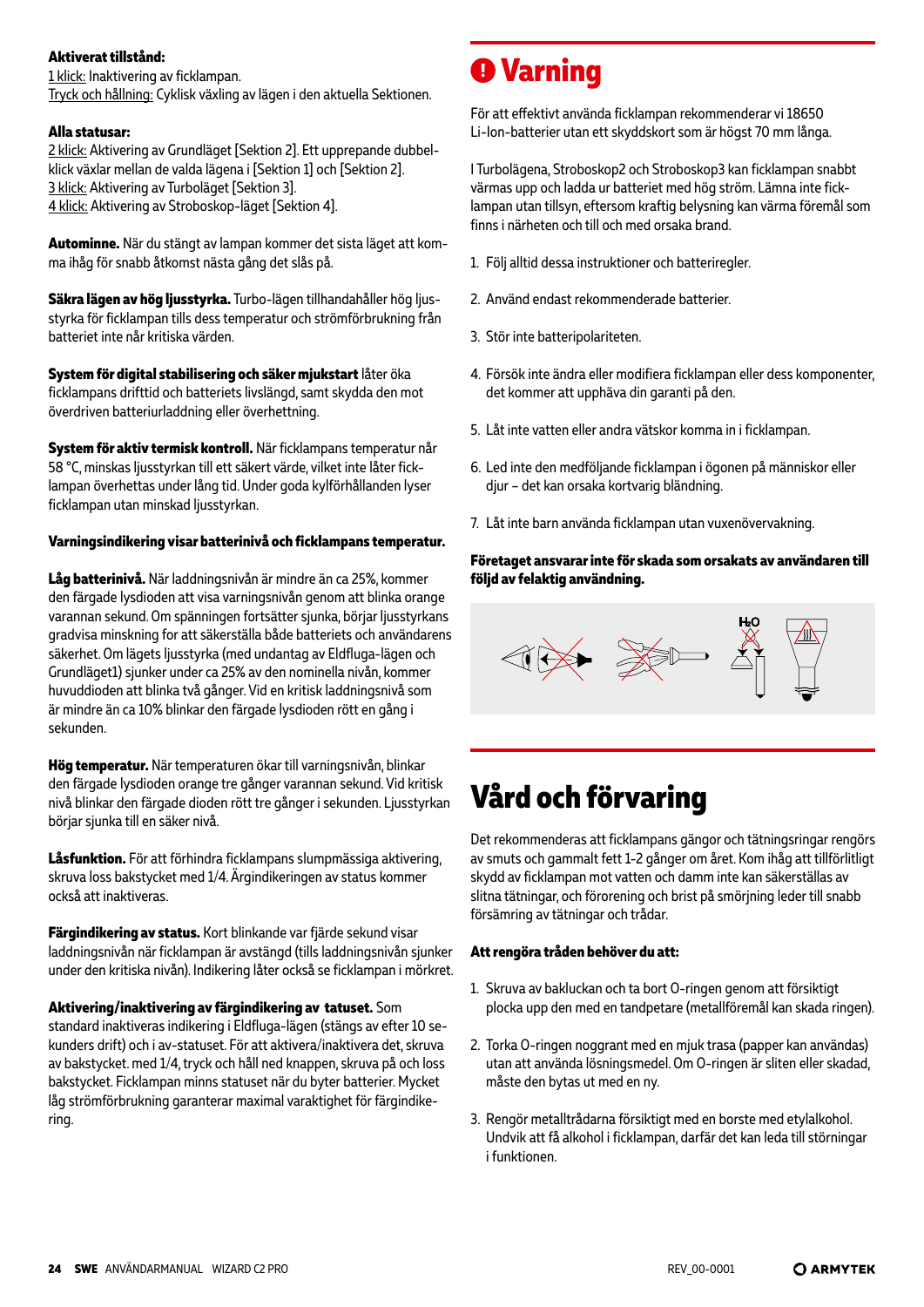Vid slutförandet av rengöringen bör trådarna och O-ringen på plats smörjas med ett silikonpolyalfaolefinbaserat smörjmedel, till exempel Nyogel 760G. Användningen av andra smörjmedel är oacceptabel. Vid aktiv drift eller användning vid särskilt dammiga förhållanden rekommenderas att rengöra och smörja vid behov.

**DET REKOMMENDERAS INTE** att lämna batterierna (särskilt icke laddningsbara) inuti ficklampan under långvarig lagring, eftersom de kan läcka och skada ficklampans inre delar. Om du håller ficklampan i färdigt tillstånd med installerade batterier, ska du förinstallera nya och laddade batterier, observera lagringstemperaturen som är tillåten för dem och kontrollera deras tillstånd minst en gång i månaden. Om du märker några tecken på skador på batterierna, ta bort dem direkt från ficklampan och ta dem ur drift.

## **Garanti och service**

En garantireparation är gratis kan utföras i upp till 10 år (med undantag för batterier, laddare, knappar och kontakter, som har 2 års garanti) sedan inköpsdatumet med ett dokument som bekräftar inköpet. Garantin täcker inte skador i följande fall:

- 1. Användning som inte sker enligt instruktionerna.
- 2. Försök att modifiera eller laga produkten med hjälp av en ocertificerad specialist.
- 3. Långvarig användning i klorerade och förorenade vätskor eller havsvatten.
- 4. Exponering för varm temperatur eller kemikalier, inklusive vätska från läckande batterier.
- 5. Användning av lågkvalitativa batterier.

#### **Representation I EU**

Hitsaajankatu 7, 00810 Helsinki, Suomi +358 (50) 339-8075 • service@armytek.fi www.armytek.fi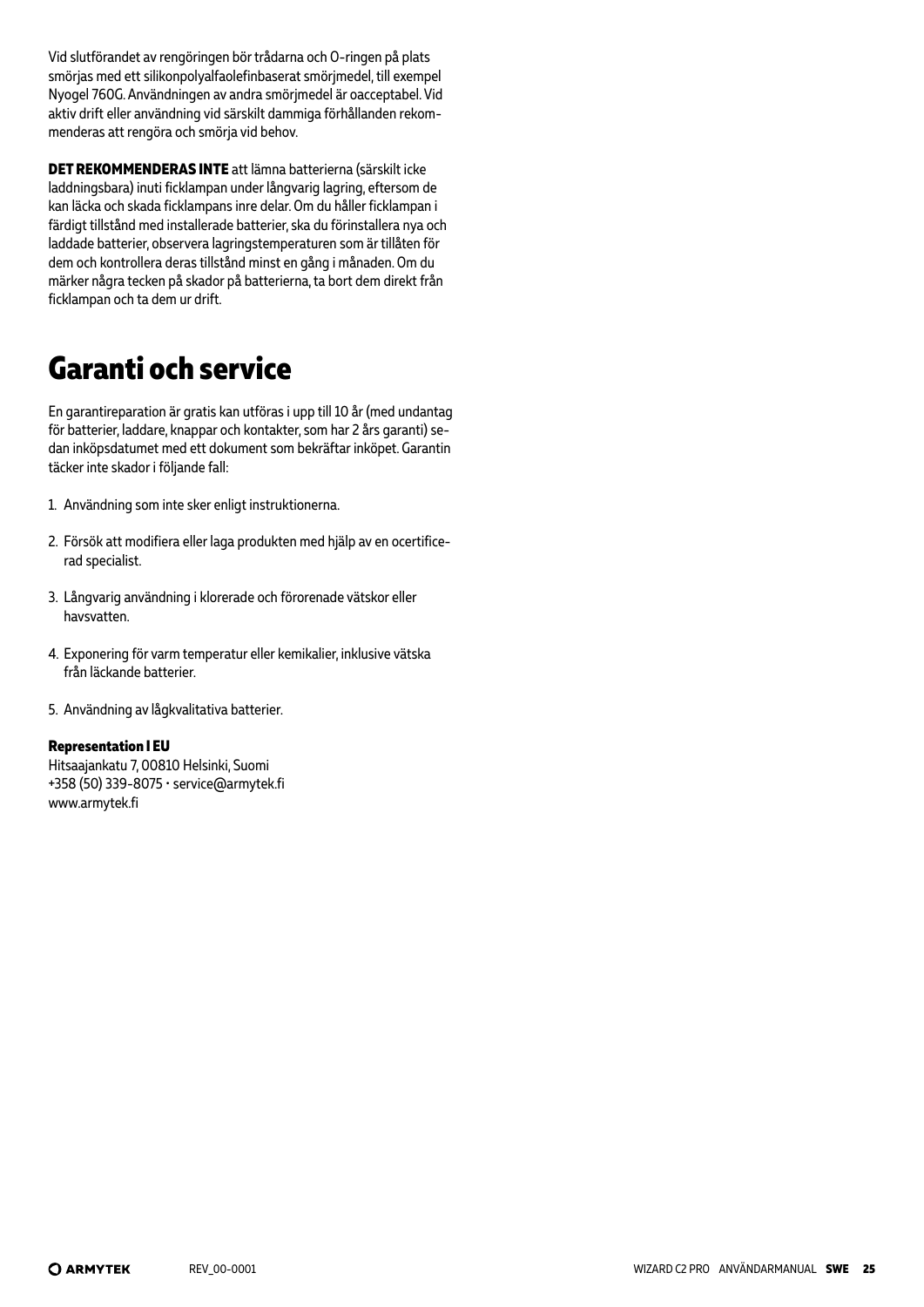# <span id="page-25-0"></span>**NOR BRUKSANVISNING**

Takk for at du valgte produktene til Armytek Optoelectronics Inc. Vennligst les bruksanvisning før bruk.

## **Spesifikasjon**

**Hodelykt:** enkel enhåndsbetjening, sikkert hodebånd for løping. Lykt i ett stykke uten lange ledninger, upålitelige gummikontakter og unødvendige blokker. Lykten er enkel å feste, fjerne og rotere i holderen 180°. Gummiring som er enkel å fjerne gir ekstra hold

**Hverdagslykt:** kompakt kropp, praktisk sideknapp, spesiell matt anodisering uten skarp rifling, sterk innebygd magnet og pålitelig stålklips, konstant lys uten flimmer

**Sykkellykt:** laget av flykvalitetsaluminium, slitesterk feste som er enkel å fjerne inkludert

- Kraftig elektronikk gir imponerende lyseffekt på opptil 2500 lumen og rekord 200 dager med Ildflue lys-modus
- Full beskyttelse mot vann, smuss og støv lykten fortsetter å fungere selv på en dybde på 10 meter
- Komfortabel bred stråle av TIR-optikk beskyttet mot riper av herdet glass med antirefleksbelegg
- Innovativ teknologi lar man bruke 18650-batterier og gir fullstendig

beskyttelse mot kortslutning, selv i tilfelle magnetporten kommer i kontakt med metallgjenstander

- Aktiv beskyttelse mot overoppheting over 58 °C i sanntid og indikasjon med advarsel om batteriets lavt ladenivå
- Flerfarget indikasjon på høy temperatur og batteristatus, som varer i 25 år, hjelper til med å finne lykten i mørket
- Pålitelig og vanntett magnetport

#### **WIZARD C2 PRO NICHIA**

- Diodelyset som er nær til sollyset, med høy Ra ineks eller fargegjengivelsesindeks på >90 og en fargetemperatur på 4500K for fargegjengivelse som er så nær naturlig som det er mulig
- Utrolig kraftig lysstrøm for denne fargeavskygning på 1400 lumen

| <b>Modellnavn</b>                                          |                     | <b>Wizard C2 Pro (White)</b>                    | Wizard C2 Pro Nichia (Warm)                   |  |
|------------------------------------------------------------|---------------------|-------------------------------------------------|-----------------------------------------------|--|
| <b>LED/Linsetype</b>                                       |                     | Cree XHP50.2/TIR                                | Nichia NV4L144/TIR                            |  |
| Lysstyrke stabilisering                                    |                     |                                                 | FULL (konstant lys)                           |  |
| <b>Lysfluks</b>                                            |                     | 2500 lm                                         | 1400 lm                                       |  |
| <b>Topplysstyrke</b>                                       |                     | 4260 cd                                         | 2350 cd                                       |  |
| Åpningsvinkel (dot : diffust lys)                          |                     |                                                 | 70°:120°                                      |  |
| Lyslengde                                                  |                     | 131 <sub>m</sub>                                | 97 <sub>m</sub>                               |  |
| <b>Modus, lysfluks (OTF lumen)</b>                         | Turbo3              | 2500 lm/2 t 40 min (650 lm etter 30 sec)        | $\overline{\phantom{0}}$                      |  |
| og driftstid (tester ble utført<br>ved 3500 mAh Li-Ion før | Turbo <sub>2</sub>  | 1750 lm/2 t 45 min (650 lm etter 2 min)         | 1400 lm/2 t 50 min (460 lm etter 1 min)       |  |
| lysstyrken falt til 10% av den i                           | Turbo1              | 870 lm/2 t 50 min (650 lm etter 9 min)          | 770 lm/1 t 50 min                             |  |
| begynnelsen)                                               | <b>Basismodus3</b>  | 370 lm/5 t 15 min                               | 335 lm/4 t 10 min                             |  |
|                                                            | <b>Basismodus2</b>  | 160 lm/12 t 15 min                              | 140 lm/10 t                                   |  |
|                                                            | <b>Basismodus1</b>  | 45 lm/43 t                                      | 27 lm/50 t                                    |  |
|                                                            | <b>Ildflue lys3</b> | 6 lm/12 d                                       | $5 \, \text{Im}/\text{8} \, \text{d}$         |  |
|                                                            | <b>Ildflue lys2</b> | 1.5 lm/40 d                                     | 1.2 lm/40 d                                   |  |
|                                                            | <b>Ildflue lys1</b> | 0.15 lm/200 d                                   | $0.1 \, \text{Im}/200 \, \text{d}$            |  |
|                                                            | Strobe3             | 2500 lm/10 Hz/5 t 45 min (650 lm etter 100 sec) | 1400 lm/10 Hz/5 t 40 min (460 lm etter 2 min) |  |
|                                                            | Strobe <sub>2</sub> | 2500 lm/1Hz/12 t (650 lm etter 9 min)           | 1400 lm/1 Hz/14 t (460 lm etter 5 min)        |  |
|                                                            | <b>Strobe1</b>      | 160 lm/1 Hz/55 t                                | 140 lm/1 Hz/50 t                              |  |
| <b>Batteri</b>                                             |                     | 1x18650 Li-lon                                  |                                               |  |
| Lengde/Kroppsdiameter/Hodediameter                         |                     | 112 mm/20.4 mm/33 mm                            |                                               |  |
| Vekt uten/med batterier                                    |                     |                                                 | 65 g/115 g                                    |  |
| <b>Submersion and Impact resistance</b>                    |                     | IP68, 10 m for 2 h. Height up to 10 m           |                                               |  |

\* Lysstrømmen for lykter med varmt lys er omtrent 7% mindre, stråleområdet er omtrent 3% mindre.

\*\* Alle ovennevnte data er mottatt som et resultat av målinger i henhold til ANSI/NEMA FL1-2009. Tester utføres på det medfølgende batteriet. Data kan variere basert på miljøforhold, varmespredning og andre faktorer.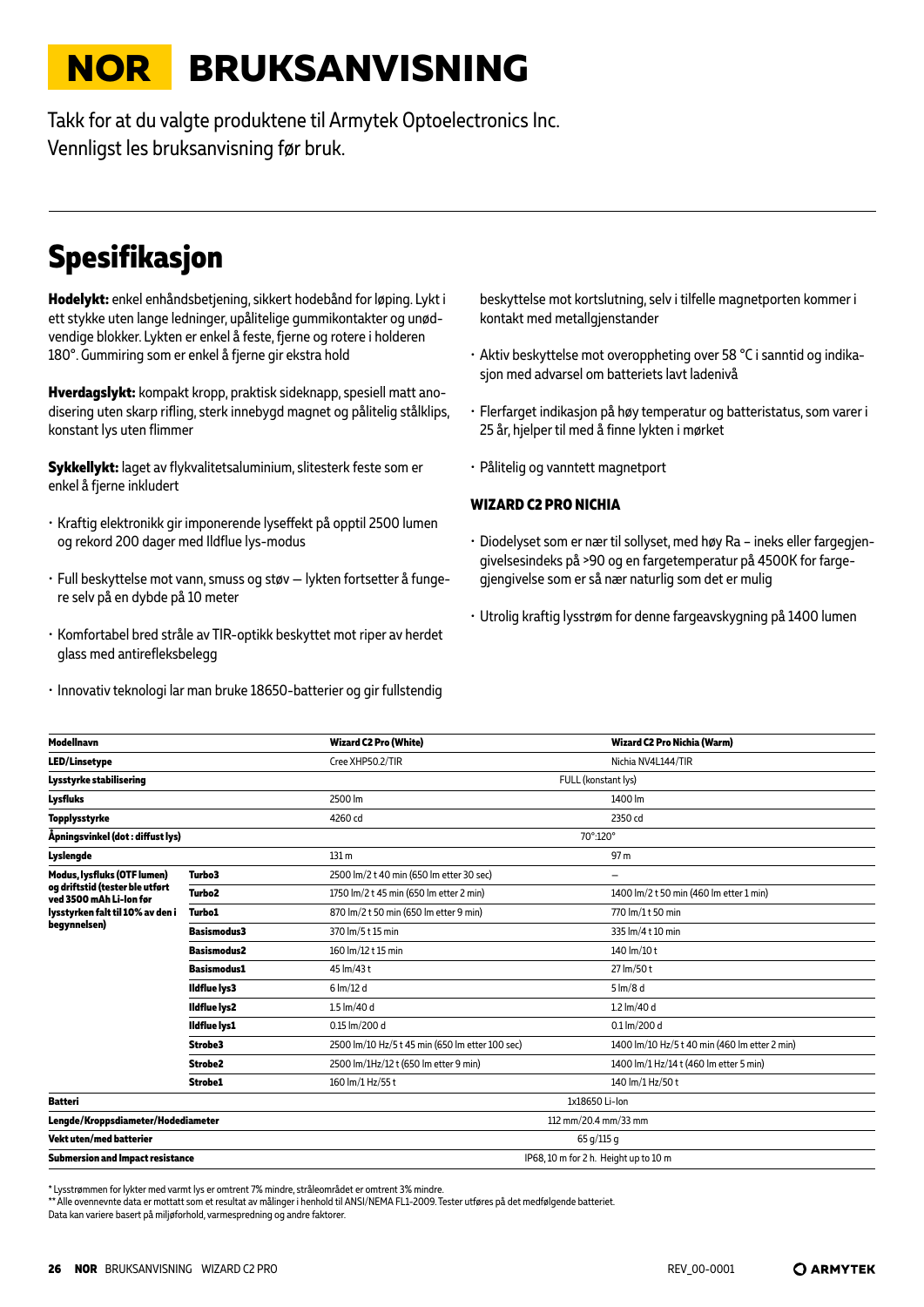## **Komplettering**

Lommelykt, 18650 Li-Ion batteri, magnetisk USB-lader, klips, pannefeste, ABM-01 sykkelfeste, 2 ekstra O-ringer, bruksanvisning.

**Lommelykt og tilbehør kan avvike litt fra bildene i denne bruksanvisningen. Produsenten forbeholder seg retten til å endre sett sammensetning etter eget skjønn uten å endre bruksanvisningen. Spesifikasjoner kan endres uten foreløpig varsel.**

## **Klargjøring for bruk**

### **FOR Å SETTE INN/BYTTE BATTERI:**



- 1. Skru av bakdekselet på lykten.
- 2. Sett inn batteriet med den positive polen (+) til hodet på lykten.
- 3. Sett på plass bakdekselet på lommelykten og skru den på igjen.

Lommelykten er klar til bruk.

### **KOBLING TIL MAGNETISK LADER:**



Skru bakdekselet på lommelykten med 1/4 og koble den magnetiske laderen til baksiden av lommelykten.

### **FARGEINDIKASJON PÅ LADEREN**

#### **Laderen er ikke tilkoblet:**

• Lyser grønt — enheten er i standby-modus.

#### **Laderen er tilkoblet:**

- Blinker grønt evaluering av batteriets spenningsnivå pågår.
- Blinker rødt skru av bakdekselet på lommelykten med 1/4 for å starte ladingen.
- Blinker oransje utgangsspenningen til USB-strømforsyningen er for lav til å fortsette å lade riktig, eller det er dårlig kontakt mellom laderen og batteriet. Prøv å rengjøre bakdekselet og gjenge til lyktdelene, eller bruke en annen strømkilde.
- Lyser rødt lading pågår, ladestrøm 1A.
- Lyser oransje utgangsspenningen til USB-strømforsyningen er for lav, ladestrøm er halv-redusert.
- Lyser grønt ladingen fullført.

## **Styring**

**Klargjøring til bruk:** Skru det bakre lommelyktens deksel på til den stopper.

### **ENKEL STYRING**

**Modusene:** Ildflue lys1, Ildflue lys2, Basismodusene, Turbo1, Turbo2 eller Turbo3 (sist brukt i Utvidet styring, Turbo2 som standard).



#### **Avslått tilstand:**

1 klikk: Slå på sist brukte modus.

Trykke og holde ned: Slå på skifting av Ildflue lys. Slipp knappen for å velge. Om man fortsetter å holde knappen ned, skal Basismodusene skiftes syklisk.

#### **Påslått tilstand:**

1 klikk: Slå av lommelykten.

Trykke og holde ned: Overgang til syklisk skifting av Basismodus fra alle modus. Fra Ildflue lys1 begynner skifting av Basismodusene etter skifting av Ildflue lys. Slipp knappen for å velge.

2 klikk: Slå Turbo på fra alle modus. Ved dobbeltklikk på nytt går man tilbake til den sist brukte modus.

### **UTVIDET STYRING**

For å skifte mellom styringstyper, skru av bakdekselet til den avslåtte lommelykten med 1/4, trykk på knappen og skru på dekslet mens du holder den ned.

**Modusseksjoner:** [1] – Ildflue lys, [2] – Basismodusene, [3] – Turbo-modusene, [4] – Stroboskoper

#### **Avslått tilstand:**

1 klikk: Slå på sist brukte modus.

Trykke og holde ned: Slå på Ildflue lys1 [Seksjon 1]. Om man fortsetter å holde knappen ned, skal modusene skiftes syklisk: Ildflue lys1 - Ildflue lys2 - Ildflue lys3 - Basismodus1 - Basismodus2 - Basismodus3 - Turbo1.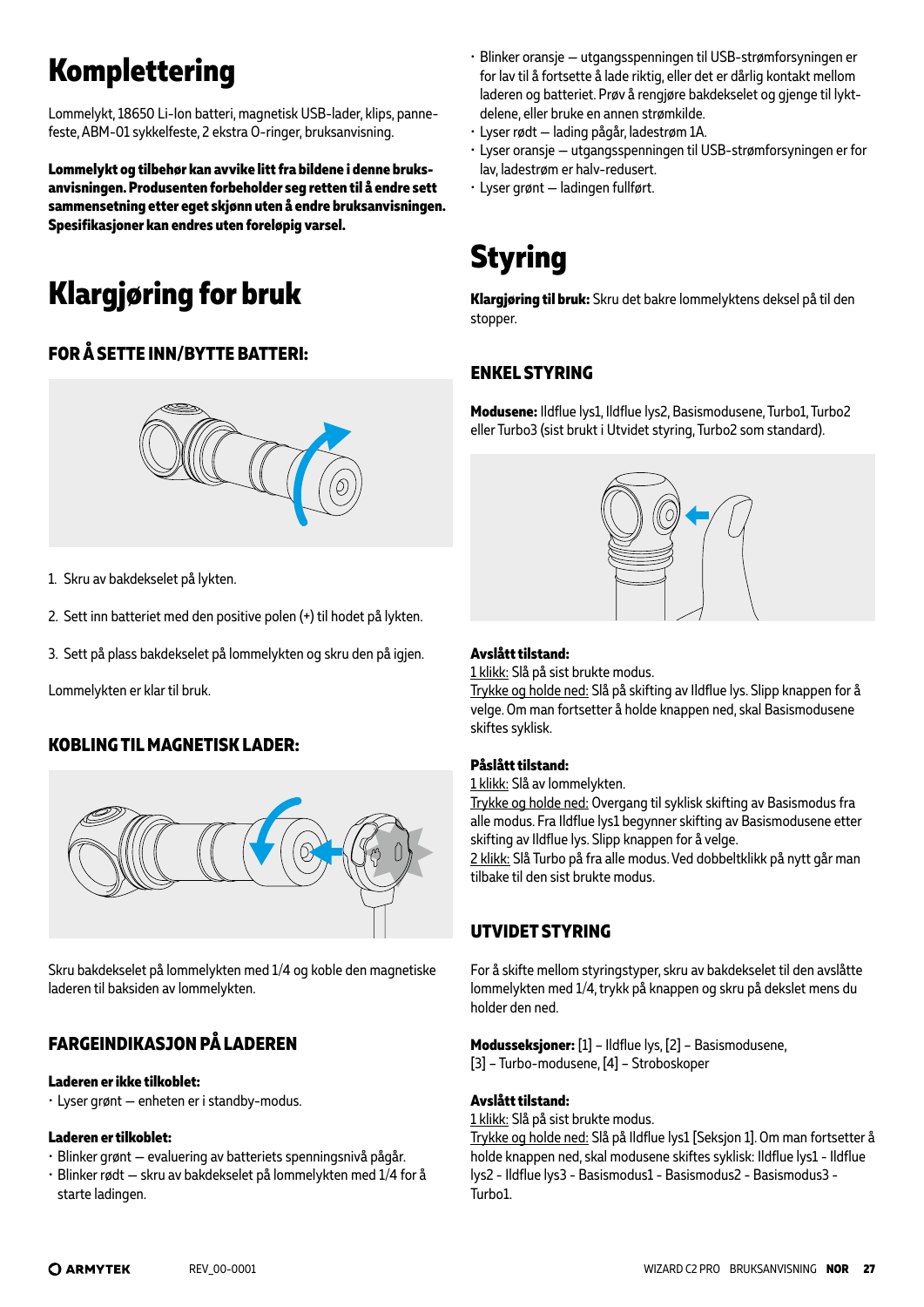#### **Påslått tilstand:**

1 klikk: Slå av lommelykten. Trykke og holde ned: Syklisk skifting av modusene i den gjeldende Seksjonen.

#### **Enhver tilstand:**

2 klikk: Slå på Basismodus [Seksjon 2]. Dobbeltklikk på nytt skifter mellom de valgte modusene i [Seksjon 1] og [Seksjon 2]. 3 klikk: Slå på Turbo-modus [Seksjon 3]. 4 klikk: Slå på Strobe [Seksjon 4].

**Automatisk hukommelse.** Etter at lommelykten er slått av, blir den sist brukte modusen automatisk husket. Neste gang du slår på lommelykten, kan du ha rask tilgang til den sist brukte modusen.

**Sikre moduser med høy lysstyrke.** Turbo-modusene gir høy lysstyrke på lykten så lenge temperaturen og strømforbruket fra batteriet ikke overstiger kritiske verdier.

**Systemet med digital stabilisering og sikker mykstart** lar deg øke lommelyktens driftstid og batterilevetiden, samt beskytte den mot overdreven utladning eller overoppheting.

**Aktivt termisk kontrollsystem.** Når lommelyktens temperatur nærmer seg 58 °C, reduseres lysstyrken til en sikker verdi, noe som gjør at lommelykten ikke overopphetes i lang tid. Under gode kjøleforhold lyser lommelykten uten at lysstyrken faller ned.

#### **Advarselsindikasjon viser lyktens ladningsnivå og temperatur.**

**Lavt ladenivå.** Når ladenivået er mindre enn ca. 25%, vil den fargedioden vise advarselenivået med oransje blink hvert 2. sekund. Når spenningen synker ytterligere, vil en gradvis reduksjon i lysstyrke begynne for å sikre sikkerheten til batteriet og brukeren. Hvis lysstyrken i modusen (unntatt modusene Ildflue lys og Basismodus1) faller under ca. 25% av det nominelle nivået, vil hoveddioden blinke to ganger. Ved et kritisk ladenivå som er mindre enn ca. 10%, blinker den fargedioden rødt 1 gang per sekund.

**Høy temperatur.** Når temperaturen stiger til varselnivået, blinker den fargedioden oransje 3 ganger hvert 2. sekund. På et kritisk nivå blinker den fargedioden rødt 3 ganger hvert sekund. Lysstyrken begynner å synke til et trygt nivå.

**Låsefunksjon.** For å forhindre at lommelykten slår seg på utilsiktet, skru av bakdekselet med 1/4. Fargeindikasjonen for statusen blir også deaktivert.

**Farget statusindikasjon.** Korte blink hvert 4. sekund viser ladenivået selv når lykten er av (til ladenivået faller under det kritiske nivået). Indikasjonen lar deg også finne lykten i mørket.

**Slå på/av fargeindikasjon for status.** Som standard er indikasjonen avslått i Ildflue lys-modusene (den slås av etter 10 sekunders drift) og når den er av. For å slå på/av, skru av bakdekselet med 1/4, trykk på knappen og hold den inne, skru på og av dekselet igjen. Status skal huskes selv når batterier må byttes ut. Ultra-lavt strømforbruk gir maksimal varighet av funksjon til fargeindikasjon.

### **Advarsler**

For effektiv bruk av lommelykten anbefales merkebatterier 18650 Li-Ion uten beskyttelsesbrett lengde på ikke over 70 mm.

I Turbo-modus, Strobe2- og Strobe3-modus kan lommelyktens kropp raskt varme opp og tømme batteriet med høy strøm. Man kan ikke la lommelykten være uten tilsyn, da kraftig lys kan varme opp nærliggende gjenstander og til og med forårsake brann.

- 1. Følg alltid denne brukerveiledningen og retningslinjene for batteribruk.
- 2. Bruk bare anbefalte batterier.
- 3. kke forstyrr batteripolariteten.
- 4. Ikke prøv å endre eller modifisere lommelykten eller dens komponenter, for da mister du garantien.
- 5. Ikke la vann eller andre væsker komme inn i lommelykten.
- 6. Ikke rett lommelykten som er slått på i øynene til mennesker eller dyr — dette kan forårsake kortsiktig blinding.
- 7. Ikke la barn bruke lommelykten uten tilsyn av voksne.

#### **Selskapet er ikke ansvarlig for skader som brukeren får som følge av feil bruk.**



## **Vedlikehold og oppbevaring**

Det anbefales at lommelyktens gjenge og tetningsringer rengjøres av smuss og gammel smøremiddel 1-2 ganger i året. Husk at god beskyttelse mot vann og støv ikke kan sikres ved slitne tetningsringer, og forurensning og mangel på smøring fører til slitasje på tetninger og gjenger.

#### **For å rengjøre gjengen, må man:**

- 1. Skru av bakdekslet og ta av tetningsringen ved å forsiktig plukke den opp med en tannpirke (ved bruk av skarpe metallgjenstander kan tetningsringen bli skadet).
- 2. Tørk tetningsringen forsiktig med en myk klut (papir kan brukes) uten å bruke løsningsmidler. Hvis tetningsringen er slitt eller skadet, må den byttes ut med en ny ring.
- 3. Rengjør metallgjengen forsiktig med en børste med etylalkohol. Unngå at etylalkohol kommer inn i lommelykten, for det kan forårsake forstyrrelse i funksjonen.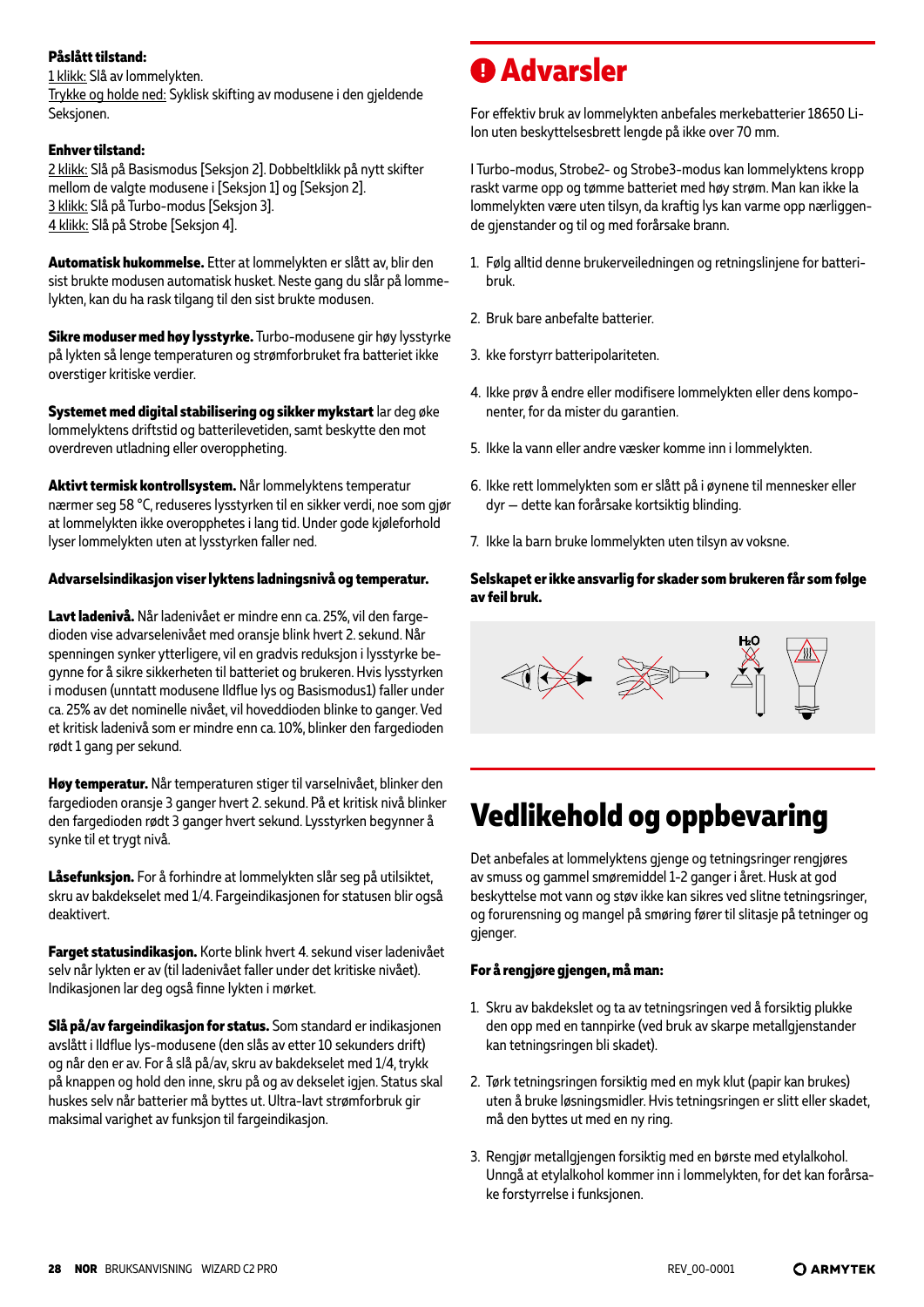Etter rengjøring skal gjengen og tetningsringen som er tilbake på plass smøres på nytt med et silikonpolyalfaolefinbasert smøremiddel, for eksempel Nyogel 760G. Bruk av andre smøremidler er uakseptabel. Under aktiv drift eller drift i spesielt støvete områder, anbefales det å rengjøre og smøre lommelykten etter behov.

**DET ER IKKE ANBEFALT** å forlate batteriene (spesielt de som ikke er oppladbare) inne i lommelykten under langtidsoppbevaring, for de kan lekke og skade lommelyktens indre deler. Hvis du holder lommelykten i klar tilstand med installerte batterier, må du installere på forhånd nye og ladede batterier, observere oppbevaringstemperaturen som er tillatt for dem og kontrollere tilstanden minst en gang i måneden. Hvis du merker tegn på skade på batteriene, fjern dem umiddelbart fra lommelykten og ta dem ut av drift.

## **Garanti og service**

Gratis garantireparasjon utføres i 10 år (unntatt batterier, ladere, knapper og kontakter, som har 2 års garanti) fra kjøpsdatoen med et dokument som bekrefter kjøpet. Garantien dekker ikke skader når:

- 1. Bruk er ikke i henhold til bruksanvisningen.
- 2. Det har vært forsøk på å modifisere eller reparere av en usertifisert håndverker.
- 3. Langvarig bruk i klorerte og forurensede væsker eller sjøvann.
- 4. Eksponering for varme eller kjemikalier, inkl. væske fra lekkede batterier.
- 5. Bruk av batterier av lav kvalitet.

#### **Er representert I EU**

Hitsaajankatu 7, 00810 Helsinki, Suomi +358 (50) 339-8075 • service@armytek.fi www.armytek.fi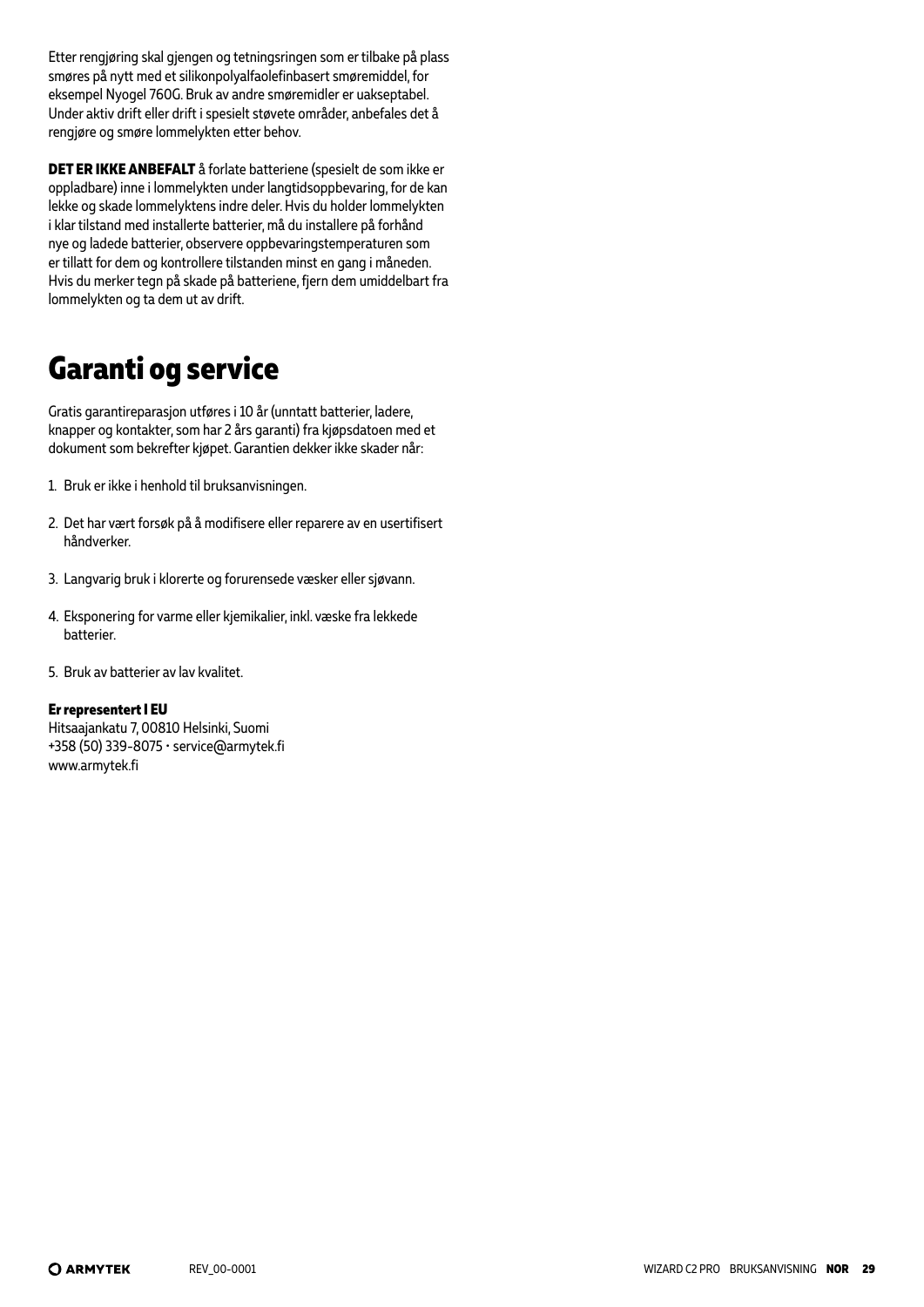# <span id="page-29-0"></span>**POL INSTRUKCJA OBSŁUGI**

Dziękujemy za wybór produktów firmy Armytek Optoelectronics Inc. Przed użyciem latarki należy uważnie przeczytać poniższą instrukcję obsługi.

## **Specyfikacja**

**Latarka czołowa:** prosta obsługa jedną ręką, niezawodny uchwyt do mocowania głowie do biegania. Solidna obudowa bez długich przewodów, zawodnych łącz gumowych i dodatkowych blokad. Latarkę można łatwo zamontować, łatwo zdjąć, a po zamocowaniu możemy ją przesuwać aż o 180°. Szybko zdejmowany gumowy pierścień zapewnia dodatkowe mocowanie

**Latarka na każdy dzień:** kompaktowa obudowa, wygodny przycisk boczny, specjalna matowa anodowana powłoka bez ostrych żłobień, silny wbudowany magnes i niezawodny stalowy klips, stałe światło bez migotania

**Latarka rowerowa:** wykonana z hartowanego aluminium, wytrzymała, mocny szybko zdejmowany uchwyt w zestawie

- Potężna elektronika zapewnia imponujący strumień świetlny 2500 lumenów i rekordowe 200 dni pracy w trybie Świetlika
- Pełna ochrona przed wodą, brudem i kurzem latarka nadal działa nawet na głębokości 10 metrów
- Wygodna szeroka wiązka optyki TIR, chronionej przed zadrapaniami dzięki zastosowaniu szkła hartowanego z rozjaśniającą powłoką
- Innowacyjna technologia pozwala na wykorzystanie dowolnych baterii 18650 i zapewnia pełną ochronę przed zwarciem nawet w przypadku kontaktu portu magnetycznego z metalowymi przedmiotami
- Aktywna ochrona przed przegrzaniem powyżej 58 °С w czasie rzeczywistym i ostrzeżenie o niskim poziomie naładowania baterii
- Wielokolorowy wyświetlacz wysokiej temperatury i stanu baterii, który działa przez 25 lat, pomaga znaleźć latarkę w ciemności
- Niezawodny i wodoodporny port magnetyczny

### **WIZARD C2 PRO NICHIA**

- Dioda bliska do światła słonecznego o wysokim współczynniku CRI >90 i temperaturze barwowej 4500K dla najbardziej naturalnego koloru
- Niezwykle silny strumień świetlny dla tego odcienia przy 1400 lumenach

| Nazwa modelu                                                |                     | <b>Wizard C2 Pro (White)</b>                    | Wizard C2 Pro Nichia (Warm)                      |  |
|-------------------------------------------------------------|---------------------|-------------------------------------------------|--------------------------------------------------|--|
| Dioda świetlna/Optyka                                       |                     | Cree XHP50.2/TIR                                | Nichia NV4L144/TIR                               |  |
| Stabilizacja jasności                                       |                     |                                                 | PEŁNA (ciągłe światło)                           |  |
| Strumień światła                                            |                     | 2500 lm                                         | 1400 lm                                          |  |
| Maksymalna moc światła                                      |                     | 4260 cd                                         | 2350 cd                                          |  |
| Centralna plama światła: Boczne doświetlenie                |                     |                                                 | 70°:120°                                         |  |
| Zasięg światła                                              |                     | 131 <sub>m</sub>                                | 97 <sub>m</sub>                                  |  |
| Tryby pracy, snop światła                                   | Turbo3              | 2500 lm/2 godz 40 min (650 lm po 30 sec)        | $\overline{\phantom{0}}$                         |  |
| (lumeny OTF) i czas pracy (czas<br>mierzony z baterią 18650 | Turbo <sub>2</sub>  | 1750 lm/2 godz 45 min (650 lm po 2 min)         | 1400 lm/2 godz 50 min (460 lm po 1 min)          |  |
| Li-lon 3500 mAh do spadku                                   | Turbo1              | 870 lm/2 godz 50 min (650 lm po 9 min)          | 770 lm/1 godz 50 min                             |  |
| jasności do 10% pierwotnego<br>poziomu)                     | Podstawowy3         | 370 lm/5 godz 15 min                            | 335 lm/4 godz 10 min                             |  |
|                                                             | Podstawowy2         | 160 lm/12 godz 15 min                           | 140 lm/10 godz                                   |  |
|                                                             | Podstawowy1         | 45 lm/43 godz                                   | 27 lm/50 godz                                    |  |
|                                                             | Świetlik3           | 6 lm/12 d                                       | $5 \, \text{Im}/\text{8} \, \text{d}$            |  |
|                                                             | Świetlik2           | 1.5 lm/40 d                                     | 1.2 lm/40 d                                      |  |
|                                                             | Świetlik1           | 0.15 lm/200 d                                   | $0.1 \, \text{Im}/200 \, \text{d}$               |  |
|                                                             | Strobe3             | 2500 lm/10 Hz/5 godz 45 min (650 lm po 100 sec) | 1400 lm/10 Hz/5 godz 40 min (460 lm po 2 min)    |  |
|                                                             | Strobe <sub>2</sub> | 2500 lm/1 Hz/12 godz (650 lm po 9 min)          | 1400 lm/1 Hz/14 godz (460 lm po 5 min)           |  |
|                                                             | <b>Strobe1</b>      | 160 lm/1 Hz/55 godz                             | 140 lm/1 Hz/50 godz                              |  |
| Elementy źródła zasilania                                   |                     |                                                 | 1x18650 Li-lon                                   |  |
| Długość/przekrój korpusu/przekrój reflektora                |                     |                                                 | 112 mm/20.4 mm/33 mm                             |  |
| Waga bez/z bateria                                          |                     |                                                 | 65 g/115 g                                       |  |
| Odporność na zanurzenie i wstrząsy                          |                     |                                                 | IP68, 10 m do 2 godz. Upadek z wysokości do 10 m |  |

\* Przepływ światła dla latarek o ciepłej barwie światła jest o 7% mniejszy, zasięg jest mniejszy o około 3%.

\*\* Wszystkie powyższe dane pochodzą z pomiarów opartych na normie ANSI/NEMA FL1-2009. Testy są wykonywane na dołączonej baterii.

Dane mogą się różnić w zależności od warunków otoczenia, rozpraszania ciepła i innych czynników.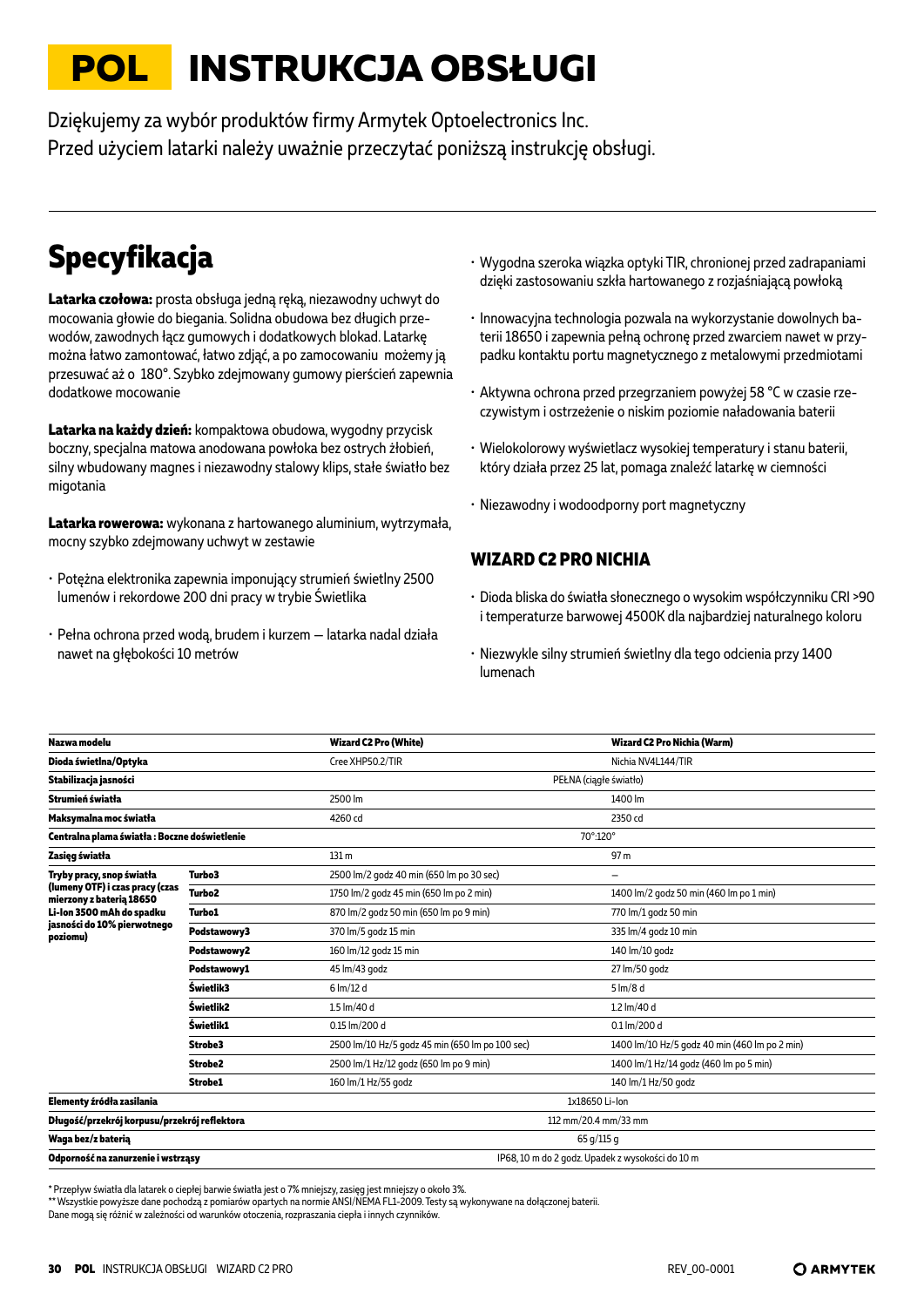## **Elementy zestawu**

Latarka, akumulator 18650 Li-Ion 3500 mAh, magnetyczna ładowarka USB, klips, czołowe mocowanie, uchwyt rowerowy ABM-01, 2 zapasowe pierścienie uszczelniające, instrukcja.

**Latarka i akcesoria mogą nieznacznie różnić się od ilustracji zamieszczonych w tej instrukcji. Producent zastrzega sobie prawo do zmiany zawartości zestawu według własnego uznania, bez dokonywania zmian w instrukcji. Specyfikacja może zostać zmieniona bez wcześniejszego powiadomienia.**

## **Przygotowanie do pracy**

### **ABY ZAINSTALOWAĆ/WYMIENIĆ BATERIĘ:**



- 1. Odkręć tylną pokrywę latarki.
- 2. Baterię należy włożyć stykiem dodatnim (+) do głowicy latarki.
- 3. Załóż i dokręć tylną pokrywę latarki.

Latarka jest gotowa do użycia.

### **PODŁĄCZANIE ŁADOWARKI MAGNETYCZNEJ:**



Odkręć tylną pokrywę latarki o 1/4 i podłącz ładowarkę magnetyczną do tylnej części latarki.

### **KOLOROWY WYŚWIETLACZ ŁADOWARKI**

#### **Ładowarka niepodłączona:**

• Świeci na zielono — urządzenie jest w trybie czuwania.

#### **Ładowarka podłączona:**

- Miga na zielono trwa ocena poziomu napięcia akumulatora.
- Miga na czerwono odkręć tylną pokrywę latarki o 1/4, aby rozpocząć ładowanie.
- Miga na pomarańczowo napięcie wyjściowe USB zasilacza jest zbyt niskie, aby kontynuować ładowanie, lub jest słaby kontakt między ładowarką a akumulatorem. Spróbuj wyczyścić tylną obudowę i gwinty części latarki lub użyj innego źródła zasilania.
- Świeci na czerwono trwa ładowanie, prąd ładowania 1A.
- Świeci na pomarańczowo napięcie wyjściowe USB zasilacza jest zbyt niskie, prąd ładowania został zmniejszony o połowę.
- Świeci na zielono ładowanie zakończone.

## **OBSŁUGA**

**Przygotowanie do pracy:** Zakręć tylną zakrętkę latarki do oporu.

### **PROSTE STEROWANIE**

**Tryby:** Świetlik1, Świetlik2, tryby Podstawowe, Turbo1, Turbo2 lub Turbo3 (ostatnio używany w Zaawansowanym sterowaniu, Turbo2 domyślny).



#### **Stan wyłączony:**

1 kliknięcie: Włączenie ostatnio używanego trybu. Naciśnięcie i przytrzymanie: Włączenie przeglądania Świetlików. Zwolnij przycisk, aby wybrać. Dalsze przytrzymanie spowoduje cyklicznie przeglądanie trybów Podstawowych.

#### **Stan włączony:**

1 kliknięcie: Wyłączenie latarki.

Naciśnięcie i przytrzymanie: Przejście do cyklicznego wyszukiwania trybów Podstawowych z dowolnego trybu. Począwszy od Świetlik1, wyliczenie trybów Podstawowych rozpoczyna się po wyszukiwaniu Świetlików. Zwolnij przycisk, aby wybrać.

2 kliknięcia: Włączenie Turbo z jakiegokolwiek trybu. Ponowne podwójne kliknięcie – powrót do ostatnio używanego trybu.

### **ZAAWANSOWANE STEROWANIE**

Dla przełączenia między typami sterowania odkręć tylną zakrętkę wyłączonej latarki o 1/4, naciśnij przycisk i trzymając wciśnięty, zakręć zakrętkę.

**Sekcje trybów:** [1] – Świetliki, [2] – tryby Podstawowe, [3] – tryby Turbo, [4] – Stroboskopy

#### **Stan wyłączony:**

1 kliknięcie: Włączenie ostatnio używanego trybu. Naciśnięcie i przytrzymanie: Włączenie Świetlika1 [Sekcja 1]. Dalsze przytrzymanie spowoduje cyklicznie przeglądanie trybów: Świetlik1 - Świetlik2 - Świetlik3 - Podstawowy1 - Podstawowy2 - Podstawowy3 - Turbo1.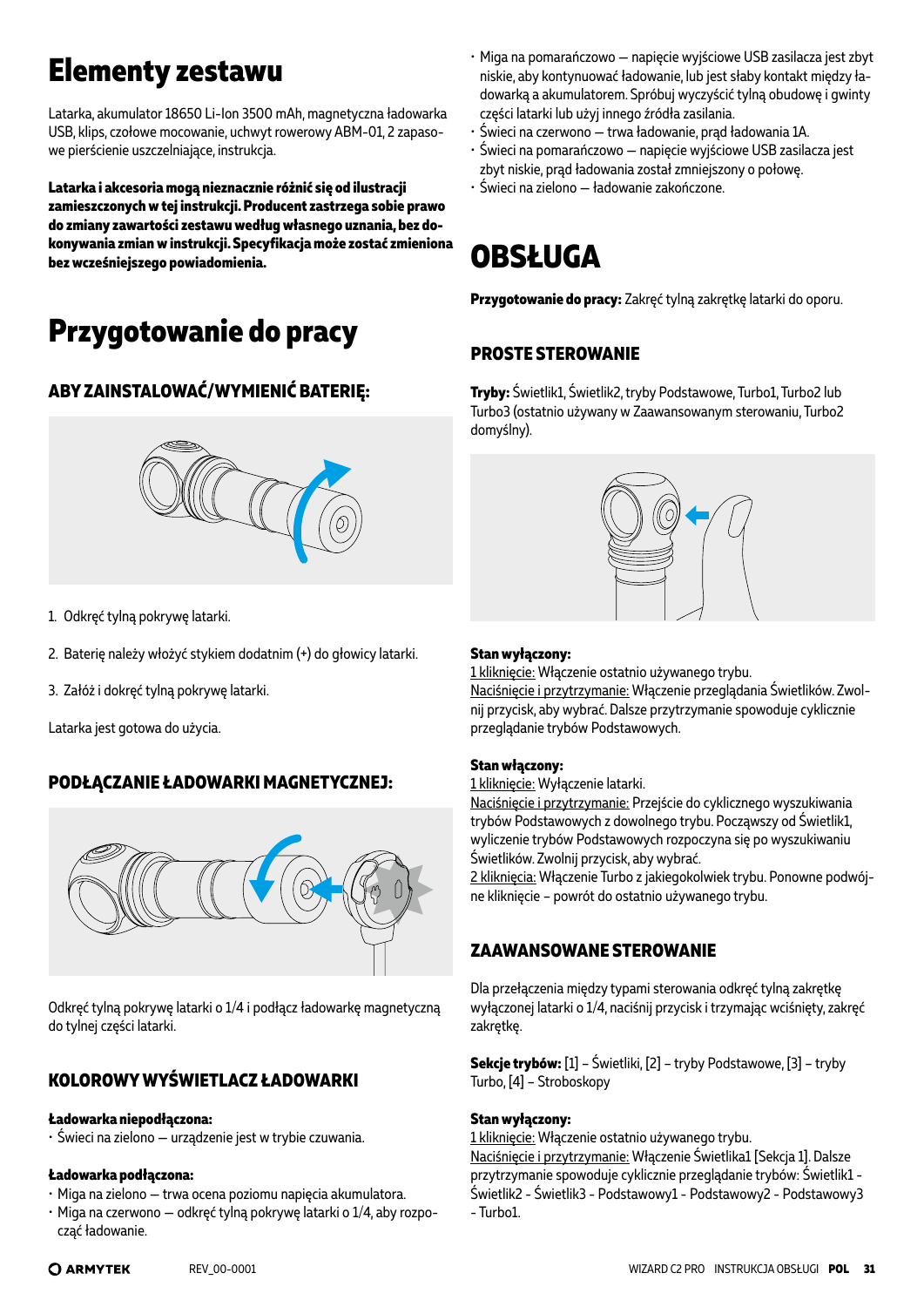#### **Stan włączony:**

1 kliknięcie: Wyłączenie latarki.

Naciśnięcie i przytrzymanie: Cykliczny wybór trybów w bieżącej Sekcji.

#### **Jakikolwiek stan:**

2 kliknięcia: Włączenie trybu Podstawowego [Sekcja 2]. Ponowne podwójne kliknięcie przełącza pomiędzy wybranymi trybami w [Sekcji 1] i [Sekcji 2].

3 kliknięcia: Włączenie trybu Turbo [Sekcja 3]. 4 kliknięcia: Włączenie Stroboskopu [Sekcja 4].

**Autozapamiętywanie.** Po wyłączeniu latarka zapamiętuje ostatnio używany tryb, aby można było go przywrócić przy następnym uruchomieniu.

**Bezpieczne tryby wysokiej jasności.** Tryby Turbo zapewniają wysoką jasność latarki, dopóki jej temperatura i prąd pobierany z akumulatora nie przekroczą wartości krytycznych.

**System cyfrowej stabilizacji i bezpiecznego łagodnego startu** pozwala wydłużyć czas pracy latarki i żywotność baterii, a także zabezpieczyć ją przed nadmiernym rozładowaniem czy przegrzaniem.

**System aktywnej kontroli temperatury.** Gdy temperatura latarki zbliży się do 58 °C, jasność zostanie zredukowana do bezpiecznej wartości, dzięki czemu latarka nie przegrzewa się przez długi czas. W warunkach dobrego chłodzenia latarka świeci bez spadku jasności.

#### **Wyświetlacz ostrzegawczy pokazuje poziom naładowania i temperaturę latarki.**

**Niski poziom naładowania.** Kiedy poziom naładowania będzie mniejszy niż 25%, dioda kolorowa wyświetli poziom ostrzegawczy za pomocą migotania pomarańczowej diody 1 raz na 2 sekundy. W miarę dalszego spadku napięcia jasność zacznie się stopniowo obniżać, aby zapewnić bezpieczeństwo baterii i użytkownika. Jeśli jasność trybu (poza trybami Świetlik i Podstawowy1) spadnie poniżej około 25% poziomu nominalnego, dioda główna zamiga 2 razy. Przy krytycznym poziomie naładowania mniejszym niż około 10% kolorowa dioda miga na czerwono 1 raz na sekundę.

**Wysoka temperatura.** Gdy temperatura wzrośnie do poziomu ostrzegawczego, kolorowa dioda LED miga 3 razy na pomarańczowo co 2 sekundy. Na poziomie krytycznym kolorowa dioda miga na czerwono 3 razy co sekundę. Jasność zaczyna spadać do bezpiecznego poziomu.

**Funkcja blokowania.** Aby zapobiec przypadkowemu uruchomieniu latarki, odkręć tylną pokrywę o 1/4. Kolorowe wyświetlanie statusu również zostanie wyłączone.

**Kolorowe wyświetlanie stanu.** Krótkie błyski co 4 sekundy pokazują poziom naładowania, nawet gdy latarka jest wyłączona (dopóki poziom naładowania nie spadnie poniżej poziomu krytycznego). Wyświetlacz pozwala również wykryć latarkę w ciemności.

**Włączanie/wyłączanie kolorowego wyświetlacza stanu.** Domyślnie wyświetlacz jest wyłączony w trybach Świetlik (wyłącza się po 10 sekundach działania) oraz w stanie wyłączonym. Aby włączyć/wyłączyć, odkręć tylną pokrywę o 1/4, naciśnij i przytrzymując przycisk, przykręć i odkręć pokrywę. Stan jest zapamiętywany nawet podczas wymiany baterii. Bardzo niski pobór prądu zapewnia maksymalny czas działania kolorowego wyświetlacza.

## **Ostrzeżenia**

Do sprawnego działania latarki zalecamy korzystać z firmowych akumulatorów 18650 Li-Ion bez płyty ochronnej o długości nie więcej niż 70 mm.

W trybach Turbo, Strobe2 i Strobe3 korpus latarki może szybko nagrzewać się a bateria szybciej się rozładowywać. Nie można pozostawić latarki bez nadzoru, ponieważ silne światło może znacznie ogrzać pobliskie przedmioty, a nawet spowodować pożar.

- 1. Zawsze należy postępować według danej instrukcji podczas wymiany baterii.
- 2. Należy wykorzystywać jedynie z rekomendowane źródła zasilania.
- 3. Źródła zasilania powinny być umieszczane zgodnie z oznaczeniami biegunów.
- 4. Wszelkie modyfikacje latarki czy jej części lub inne tego typu ingerencje skutkują unieważnieniem gwarancji.
- 5. Należy chronić latarkę przed dostaniem się wody lub innych płynów do jej wnętrza.
- 6. Nie zaleca się kierowania światła latarki w oczy ludzi lub zwierząt, ponieważ może to spowodować czasowe oślepienie.
- 7. Należy przechowywać latarkę poza zasięgiem dzieci.

#### **Firma nie ponosi odpowiedzialności za szkody wynikłe wskutek nieprawidłowej eksploatacji.**



## **Konserwacja i przechowywanie**

Zaleca się 1 lub 2 razy w roku oczyścić gwint i uszczelki pierścieniowe z brudu i starego smaru. Należy pamiętać, że niezawodna ochrona latarki przed wodą i kurzem nie może być zapewniona przez zużyte uszczelki, a zabrudzony smar lub jego brak powoduje szybsze zużywanie się uszczelek i gwintu.

#### **Aby wyczyścić gwintu należy:**

- 1. Odkręcić tylną zakrętkę i zdjąć uszczelkę pierścieniową, ostrożnie wyjmując ją wykałaczką (użycie do tego ostrych metalowych przemiotów może uszkodzić uszczelkę).
- 2. Starannie wytrzeć uszczelki miękką szmatką (można papierową chusteczką) bez użycia rozpuszczalnika. Jeżeli uszczelka jest zużyta lub uszkodzona należy ją koniecznie wymienić na nową.